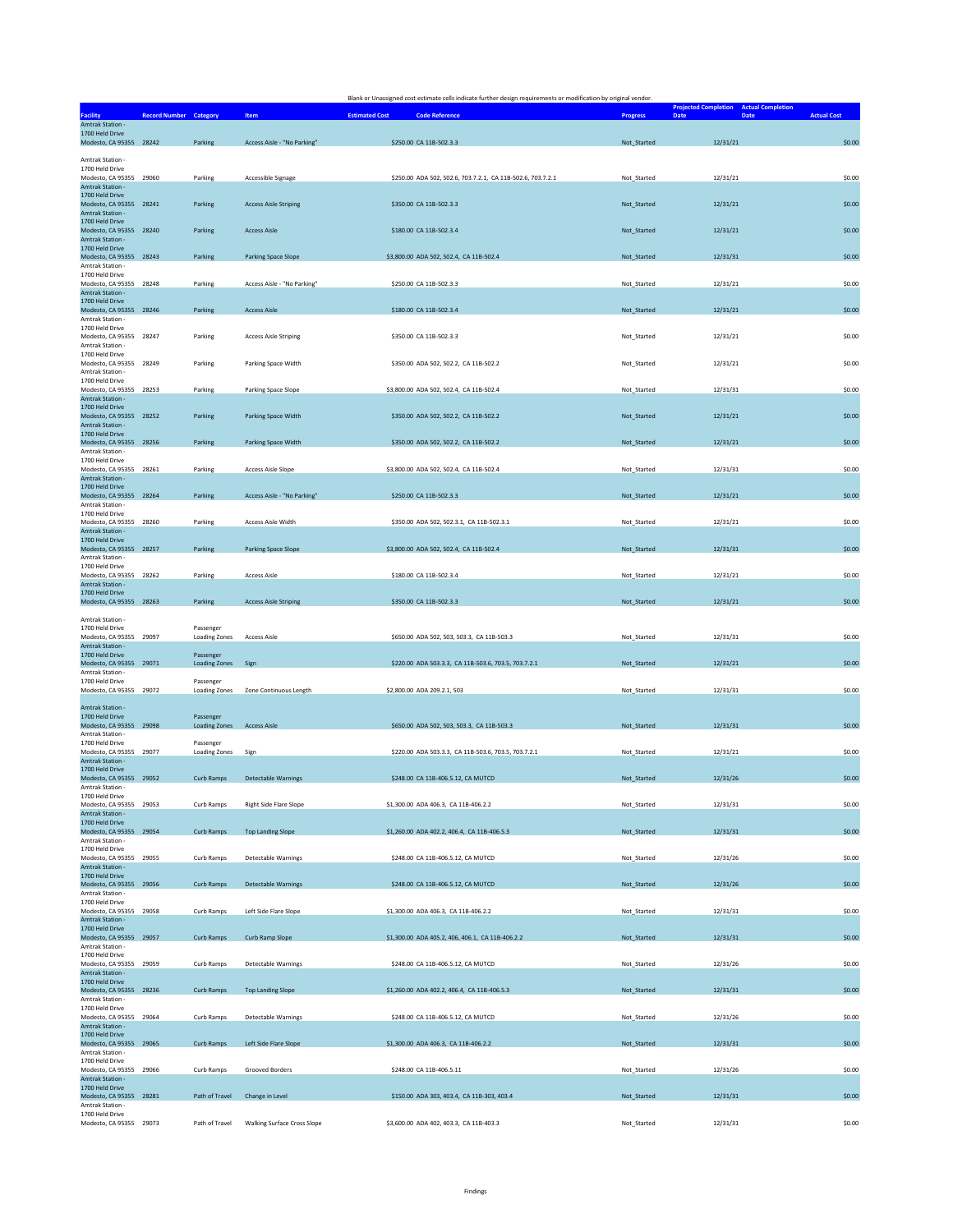| Amtrak Station -<br>1700 Held Drive                |                      |                                                            |                                                                                        |             |          |        |
|----------------------------------------------------|----------------------|------------------------------------------------------------|----------------------------------------------------------------------------------------|-------------|----------|--------|
| Modesto, CA 95355 28203                            | Counters             | <b>Counter Height</b>                                      | \$3,500.00 ADA 902, 904, CA 11B-904.4                                                  | Not_Started | 12/31/31 | \$0.00 |
| Amtrak Station -<br>1700 Held Drive                |                      |                                                            |                                                                                        |             |          |        |
| Modesto, CA 95355 28204                            | Counters             | <b>Protruding Object</b>                                   | \$450.00 ADA 307.2, 902                                                                | Not_Started | 12/31/31 | \$0.00 |
| Amtrak Station -<br>1700 Held Drive                |                      | Accessible Element/Entrance                                |                                                                                        |             |          |        |
| Modesto, CA 95355 28188                            | Signage              | Signage                                                    | \$158.00 ADA 216.2, 216.6, CA 11B-216.2, 216.6                                         | Not_Started | 12/31/21 | \$0.00 |
| <b>Amtrak Station -</b><br>1700 Held Drive         |                      | Accessible Element/Entrance                                |                                                                                        |             |          |        |
| Modesto, CA 95355 28205                            | Signage              | Signage                                                    | \$158.00 ADA 216.2, 216.6, CA 11B-216.2, 216.6                                         | Not_Started | 12/31/21 | \$0.00 |
| Amtrak Station -                                   |                      |                                                            |                                                                                        |             |          |        |
| 1700 Held Drive<br>Modesto, CA 95355 28233         | Public<br>Telephones | <b>Highest Operable Parts</b>                              | \$458.00 ADA 205, 309, 309.3, 704, 704.2.2, CA 11B-309, 704.2.2                        | Not_Started | 12/31/21 | \$0.00 |
| Amtrak Station -                                   |                      |                                                            |                                                                                        |             |          |        |
| 1700 Held Drive<br>Modesto, CA 95355 28193         | Restrooms            | Mirror Bottom Edge Height                                  | \$300.00 ADA 213, 603, 603.3, CA 11B-603.3                                             | Not_Started | 12/31/26 | \$0.00 |
| Amtrak Station -                                   |                      |                                                            |                                                                                        |             |          |        |
| 1700 Held Drive<br>Modesto, CA 95355 28194         |                      |                                                            | \$158.00 ADA 216, 216.2, 703, 703.3.2, CA 11B-703.3.2                                  |             |          |        |
| Amtrak Station -                                   | Restrooms            | Restroom                                                   |                                                                                        | Not_Started | 12/31/21 | \$0.00 |
| 1700 Held Drive                                    |                      |                                                            |                                                                                        |             |          |        |
| Modesto, CA 95355 28191<br>Amtrak Station -        | Restrooms            | <b>Dispenser Height</b>                                    | \$277.00 ADA 205, 308, 308.1, 309, 606, CA 11B-603.5                                   | Not_Started | 12/31/26 | \$0.00 |
| 1700 Held Drive                                    |                      |                                                            |                                                                                        |             |          |        |
| Modesto, CA 95355 28192                            | Restrooms            | Dispenser Height                                           | \$277.00 ADA 205, 308, 308.1, 309, 606, CA 11B-603.5                                   | Not_Started | 12/31/31 | \$0.00 |
| Amtrak Station -<br>1700 Held Drive                |                      |                                                            |                                                                                        |             |          |        |
| Modesto, CA 95355 28210                            | Restrooms            | <b>Compartment Door Handle</b>                             | \$250.00 ADA 213, 404, 604, 604.8, 604.8.1.2, CA 11B-404.2.7, 604.8.1.2                | Not_Started | 12/31/21 | \$0.00 |
| Amtrak Station -<br>1700 Held Drive                |                      | Front Approach Latch Side                                  |                                                                                        |             |          |        |
| Modesto, CA 95355 28211                            | Restrooms            | Clearance                                                  | \$2,200.00 ADA 404, 404, 2, 4, 1, 604, 8, 1, 2, 604, 8, 2, 2, CA 11B-404, 604, 8, 1, 2 | Not Started | 12/31/31 | \$0.00 |
| Amtrak Station -                                   |                      |                                                            |                                                                                        |             |          |        |
| 1700 Held Drive<br>Modesto, CA 95355 28209         | Restrooms            | Distance from Front Edge of Toilet<br>to Front of Grab Bar | \$267.00 CA 11B-604.5.1                                                                | Not_Started | 12/31/26 | \$0.00 |
| Amtrak Station -                                   |                      |                                                            |                                                                                        |             |          |        |
| 1700 Held Drive<br>Modesto, CA 95355 28208         | Restrooms            | Distance from Back Wall to Front of<br>Grab Bar            | \$267.00 ADA 603, 604.5.1, 609, CA 11B-604.5.1, 609                                    | Not_Started | 12/31/26 | \$0.00 |
| Amtrak Station -                                   |                      |                                                            |                                                                                        |             |          |        |
| 1700 Held Drive                                    |                      |                                                            |                                                                                        |             |          |        |
| Modesto, CA 95355 28212<br>Amtrak Station -        | Restrooms            | <b>Toilet Paper Dispenser Height</b>                       | \$277.00 ADA 603, 604.7, CA 11B-309.4, 604.7                                           | Not_Started | 12/31/26 | \$0.00 |
| 1700 Held Drive                                    |                      |                                                            |                                                                                        |             |          |        |
| Modesto, CA 95355 28206<br><b>Amtrak Station -</b> | Restrooms            | <b>Toilet Distance From Wall</b>                           | \$2,500.00 ADA 603, 604.2, CA 11B-604.2                                                | Not Started | 12/31/31 | \$0.00 |
| 1700 Held Drive                                    |                      |                                                            |                                                                                        |             |          |        |
| Modesto, CA 95355 28225                            | Restrooms            | Mirror Bottom Edge Height                                  | \$300.00 ADA 213, 603, 603.3, CA 11B-603.3                                             | Not_Started | 12/31/26 | \$0.00 |
| Amtrak Station -<br>1700 Held Drive                |                      |                                                            |                                                                                        |             |          |        |
| Modesto, CA 95355 28226                            | Restrooms            | Restroom                                                   | \$158.00 ADA 216, 216.2, 703, 703.3.2, CA 11B-703.3.2                                  | Not_Started | 12/31/21 | \$0.00 |
| <b>Amtrak Station -</b>                            |                      |                                                            |                                                                                        |             |          |        |
| 1700 Held Drive<br>Modesto, CA 95355 28224         | Restrooms            | Lavatory Distance From Wall/Fixture                        | \$2,500.00 CA 11B-606.6                                                                | Not_Started | 12/31/31 | \$0.00 |
| Amtrak Station -                                   |                      |                                                            |                                                                                        |             |          |        |
| 1700 Held Drive<br>Modesto, CA 95355 28223         | Restrooms            | Dispenser Height                                           | \$277.00 ADA 205, 308, 308.1, 309, 606, CA 11B-603.5                                   | Not Started | 12/31/31 | \$0.00 |
| Amtrak Station -                                   |                      |                                                            |                                                                                        |             |          |        |
| 1700 Held Drive                                    |                      |                                                            |                                                                                        |             |          |        |
| Modesto, CA 95355 28274<br>Amtrak Station -        | Restrooms            | <b>Compartment Door</b>                                    | \$269.00 ADA 404, 604.8, 604.8.1.2, CA 11B-604.8.1.2                                   | Not_Started | 12/31/21 | \$0.00 |
| 1700 Held Drive                                    |                      |                                                            |                                                                                        |             |          |        |
| Modesto, CA 95355 28273<br>Amtrak Station -        | Restrooms            | <b>Compartment Door Handle</b>                             | \$250.00 ADA 213, 404, 604, 604.8, 604.8.1.2, CA 11B-404.2.7, 604.8.1.2                | Not_Started | 12/31/21 | \$0.00 |
| 1700 Held Drive                                    |                      | Distance from Back Wall to Front of                        |                                                                                        |             |          |        |
| Modesto, CA 95355 28272<br>Amtrak Station -        | Restrooms            | Grab Bar                                                   | \$267.00 ADA 603, 604.5.1, 609, CA 11B-604.5.1, 609                                    | Not_Started | 12/31/26 | \$0.00 |
| 1700 Held Drive                                    |                      |                                                            |                                                                                        |             |          |        |
| Modesto, CA 95355 28275                            | Restrooms            | Toilet Paper Dispenser Height                              | \$277.00 ADA 603, 604.7, CA 11B-309.4, 604.7                                           | Not_Started | 12/31/26 | \$0.00 |
| <b>Amtrak Station -</b>                            |                      |                                                            |                                                                                        |             |          |        |
| 1700 Held Drive                                    |                      | <b>Toilet Paper Dispenser Distance</b>                     |                                                                                        |             |          |        |
| Modesto, CA 95355 28276<br>Amtrak Station -        | Restrooms            | From Seat                                                  | \$277.00 ADA 603, 604.7, CA 11B-309.4, 604.7                                           | Not_Started | 12/31/26 | \$0.00 |
| 1700 Held Drive                                    |                      |                                                            |                                                                                        |             |          |        |
| Modesto, CA 95355 28270                            | Restrooms            | <b>Toilet Distance From Wall</b>                           | \$2,500.00 ADA 603, 604.2, CA 11B-604.2                                                | Not_Started | 12/31/31 | \$0.00 |
| Amtrak Station -<br>1700 Held Drive                | Drinking             |                                                            |                                                                                        |             |          |        |
| Modesto, CA 95355 28282                            | Fountains            | <b>Stream Trajectory</b>                                   | \$2,875.00 ADA 602.6, CA 11B-602.6                                                     | Not_Started | 12/31/31 | \$0.00 |
| Amtrak Station -<br>1700 Held Drive                | Drinking             |                                                            |                                                                                        |             |          |        |
| Modesto, CA 95355 28283                            | Fountains            | Spout Height for Standing Persons                          | ADA 602.7                                                                              | Not Started | 12/31/31 | \$0.00 |
| Amtrak Station -                                   |                      |                                                            |                                                                                        |             |          |        |
| 1700 Held Drive<br>Modesto, CA 95355 28196         | <b>Reach Ranges</b>  | <b>Control Height</b>                                      | ADA 308, 309                                                                           | Not_Started | 12/31/21 | \$0.00 |
| Amtrak Station -                                   |                      |                                                            |                                                                                        |             |          |        |
| 1700 Held Drive                                    |                      |                                                            |                                                                                        |             |          |        |
| Modesto, CA 95355 28197<br>Amtrak Station -        | <b>Reach Ranges</b>  | Control Height                                             | ADA 308, 309                                                                           | Not_Started | 12/31/21 | \$0.00 |
| 1700 Held Drive                                    |                      |                                                            |                                                                                        |             |          |        |
| Modesto, CA 95355 28198<br>Amtrak Station -        | <b>Reach Ranges</b>  | <b>Control Height</b>                                      | ADA 308, 309                                                                           | Not_Started | 12/31/21 | \$0.00 |
| 1700 Held Drive                                    |                      |                                                            |                                                                                        |             |          |        |
| Modesto, CA 95355 28195                            | <b>Reach Ranges</b>  | Element Highest Point of Operation                         | \$50.00 ADA 308, 309, CA 11B-308, 309                                                  | Not_Started | 12/31/21 | \$0.00 |
| <b>Amtrak Station -</b><br>1700 Held Drive         |                      |                                                            |                                                                                        |             |          |        |
| Modesto, CA 95355 29078                            | Benches              | Clear Floor Space Slope                                    | \$1,840.00 ADA 305, 903.2, CA 11B-903.2                                                | Not_Started | 12/31/31 | \$0.00 |

| ARFF Station 8 - 737    |       |         |                             |                                                             |             |          |        |
|-------------------------|-------|---------|-----------------------------|-------------------------------------------------------------|-------------|----------|--------|
| Airport Way             |       |         |                             |                                                             |             |          |        |
| Modesto, CA 95354       | 28804 | Parking | Parking Lot Warning Sign    | \$250.00 CA 11B-502.8                                       | Not Started | 12/31/21 | \$0.00 |
|                         |       |         |                             |                                                             |             |          |        |
| ARFF Station 8 - 737    |       |         |                             |                                                             |             |          |        |
| Airport Way             |       |         |                             |                                                             |             |          |        |
| Modesto, CA 95354 28796 |       | Parking | Accessible Signage          | \$250.00 ADA 502, 502.6, 703.7.2.1, CA 11B-502.6, 703.7.2.1 | Not Started | 12/31/21 | \$0.00 |
| ARFF Station 8 - 737    |       |         |                             |                                                             |             |          |        |
| Airport Way             |       |         |                             |                                                             |             |          |        |
| Modesto, CA 95354 28803 |       | Parking | Access Aisle - "No Parking" | \$250.00 CA 11B-502.3.3                                     | Not Started | 12/31/21 | \$0.00 |
| ARFF Station 8 - 737    |       |         |                             |                                                             |             |          |        |
| Airport Way             |       |         |                             |                                                             |             |          |        |
| Modesto, CA 95354       | 28800 | Parking | <b>Access Aisle Width</b>   | \$250.00 CA 11B-502.2                                       | Not Started | 12/31/21 | \$0.00 |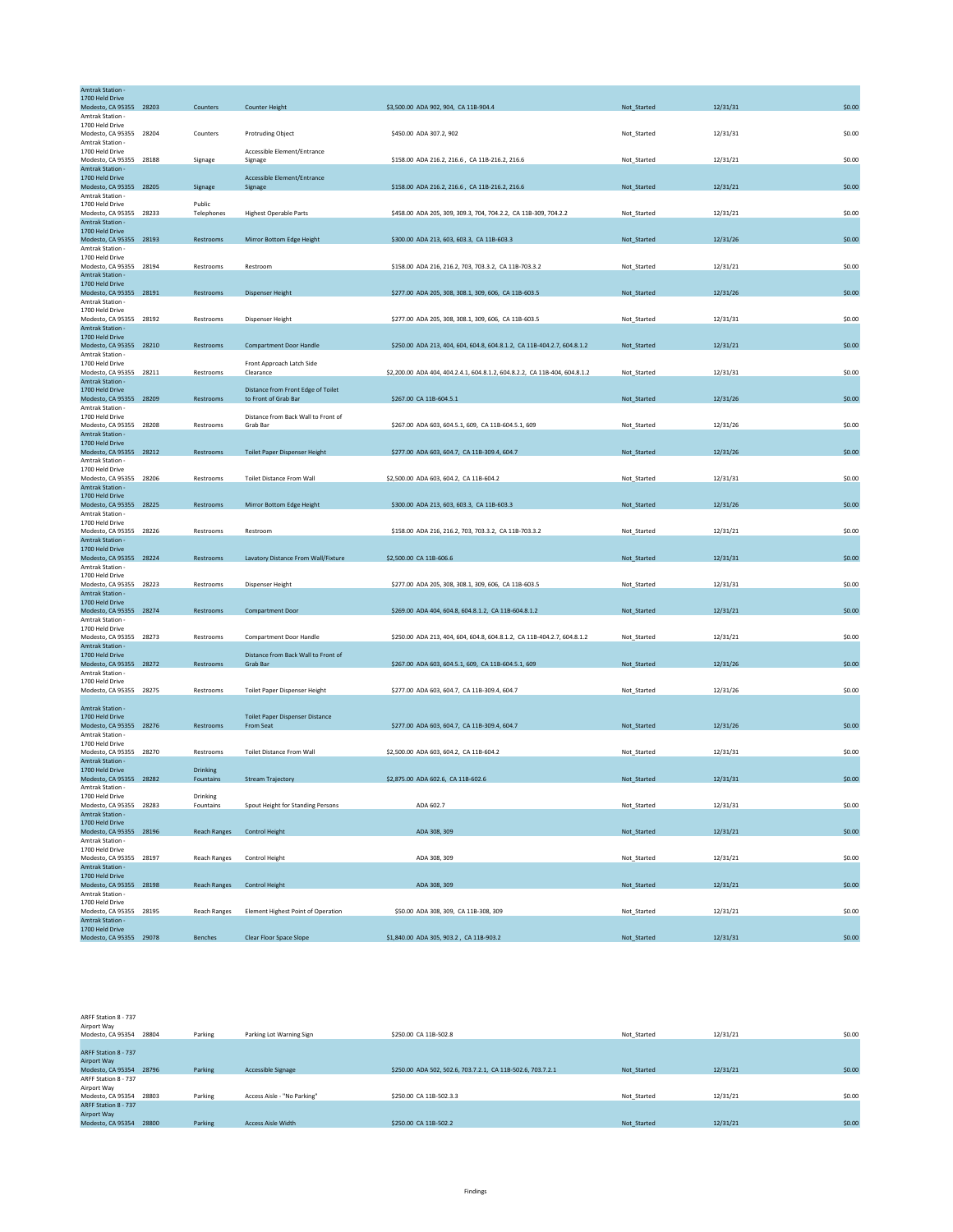| ARFF Station 8 - 737                            |                |                                            |                                                                   |             |          |        |
|-------------------------------------------------|----------------|--------------------------------------------|-------------------------------------------------------------------|-------------|----------|--------|
| Airport Way<br>Modesto, CA 95354 28801          | Parking        | Access Aisle is Faded or Damaged           | \$250.00 ADA 502.3, 502.3.3, CA 11B-502.3                         | Not_Started | 12/31/21 | \$0.00 |
| ARFF Station 8 - 737                            |                |                                            |                                                                   |             |          |        |
| Airport Way                                     |                |                                            |                                                                   |             |          |        |
| Modesto, CA 95354 28799<br>ARFF Station 8 - 737 | Parking        | ISA is Faded or Damaged                    | \$117.00 ADA 502, CA 11B-502.6.4                                  | Not_Started | 12/31/21 | \$0.00 |
| Airport Way                                     |                |                                            |                                                                   |             |          |        |
| Modesto, CA 95354 28802                         | Parking        | <b>Access Aisle</b>                        | \$180.00 CA 11B-502.3.4                                           | Not_Started | 12/31/21 | \$0.00 |
| ARFF Station 8 - 737<br>Airport Way             |                |                                            |                                                                   |             |          |        |
| Modesto, CA 95354 28798                         | Parking        | <b>Parking Lot Warnings</b>                | \$300.00 CA 11B-502.6.2                                           | Not_Started | 12/31/21 | \$0.00 |
| ARFF Station 8 - 737                            |                |                                            |                                                                   |             |          |        |
| Airport Way                                     |                | Outline is Faded, Damaged or               |                                                                   |             |          |        |
| Modesto, CA 95354 29089<br>ARFF Station 8 - 737 | Parking        | Missing                                    | \$350.00 ADA 502, 502.2, CA 11B-502.2                             | Not_Started | 12/31/21 | \$0.00 |
| Airport Way                                     |                |                                            |                                                                   |             |          |        |
| Modesto, CA 95354 28765                         | Path of Travel | <b>Detectable Warnings</b>                 | \$144.00 ADA 705, CA 11B-247.1.2.5                                | Not_Started | 12/31/31 | \$0.00 |
|                                                 |                |                                            |                                                                   |             |          |        |
| ARFF Station 8 - 737                            |                |                                            |                                                                   |             |          |        |
| Airport Way                                     |                |                                            |                                                                   |             |          |        |
| Modesto, CA 95354 28827                         | Path of Travel | Designated Accessible Route                | \$1,840.00 ADA 206, 206.2, 402.1                                  | Not Started | 12/31/31 | \$0.00 |
|                                                 |                |                                            |                                                                   |             |          |        |
| ARFF Station 8 - 737                            |                |                                            |                                                                   |             |          |        |
| Airport Way                                     |                |                                            |                                                                   |             |          |        |
| Modesto, CA 95354 28758                         | Path of Travel | Mat or Runner                              | \$42.00 ADA 302, 302.2, CA 11B-302, 403.2                         | Not_Started | 12/31/21 | \$0.00 |
| ARFF Station 8 - 737<br>Airport Way             |                |                                            |                                                                   |             |          |        |
| Modesto, CA 95354 28783                         | Ramps          | Ramp Run Width                             | \$9,515.00 ADA 405, 405.5, CA 11B-405.5                           | Not_Started | 12/31/31 | \$0.00 |
| ARFF Station 8 - 737                            |                |                                            |                                                                   |             |          |        |
| Airport Way<br>Modesto, CA 95354 28784          | Ramps          | <b>Landing Width</b>                       | \$3,168.00 ADA 405, 405.7.2, CA 11B-405.7.2                       | Not_Started | 12/31/31 | \$0.00 |
| ARFF Station 8 - 737                            |                |                                            |                                                                   |             |          |        |
| Airport Way                                     |                |                                            |                                                                   |             |          |        |
| Modesto, CA 95354 29094                         | Ramps          | <b>Landing Slope</b>                       | \$2,872.00 ADA 402, 405.7.1, CA 11B-405.7.1                       | Not Started | 12/31/31 | \$0.00 |
| ARFF Station 8 - 737<br>Airport Way             |                |                                            |                                                                   |             |          |        |
| Modesto, CA 95354 28787                         | Ramps          | Handrail Distance from Wall                | \$2,200.00 ADA 405, 405.8, 505.5, CA 11B-505.5                    | Not_Started | 12/31/31 | \$0.00 |
| ARFF Station 8 - 737                            |                |                                            |                                                                   |             |          |        |
| Airnort Way<br>Modesto, CA 95354 28789          | Stairs         | Handrails                                  | \$1,528.00 ADA 504, 504.6, 505.2, CA 11B-504.6, 505.2             | Not_Started | 12/31/21 | \$0.00 |
| ARFF Station 8 - 737                            |                |                                            |                                                                   |             |          |        |
| Airport Way                                     |                |                                            |                                                                   |             |          |        |
| Modesto, CA 95354 28790<br>ARFF Station 8 - 737 | <b>Stairs</b>  | <b>Riser Striping</b>                      | \$944.00 ADA 504, CA 11B-504.4.1                                  | Not_Started | 12/31/21 | \$0.00 |
| Airport Way                                     |                |                                            |                                                                   |             |          |        |
| Modesto, CA 95354 28756                         | Doors          | Door Opening Width                         | \$1,750.00 ADA 404, 404.2.3, CA 11B-404.2.3                       | Not_Started | 12/31/31 | \$0.00 |
| ARFF Station 8 - 737                            |                |                                            |                                                                   |             |          |        |
| Airport Way                                     |                |                                            |                                                                   |             |          |        |
| Modesto, CA 95354 28757<br>ARFF Station 8 - 737 | Doors          | Accessible Hardware                        | \$800.00 ADA 309.4, 404.2.7, CA 11B-404.2.7                       | Not_Started | 12/31/31 | \$0.00 |
| Airport Way                                     |                | Front Approach Latch Side                  |                                                                   |             |          |        |
| Modesto, CA 95354 28763                         | Doors          | Clearance                                  | \$4,000.00 ADA 404, 404.2.4, CA 11B-404.2.4.1                     | Not_Started | 12/31/31 | \$0.00 |
| ARFF Station 8 - 737<br>Airport Way             |                |                                            |                                                                   |             |          |        |
| Modesto, CA 95354 28764                         | Doors          | <b>Floor Surface Slope</b>                 | \$1,500.00 ADA 302, 305, 404, 404.2.4.4, CA 11B-404.2.4.4         | Not_Started | 12/31/31 | \$0.00 |
| ARFF Station 8 - 737                            |                |                                            |                                                                   |             |          |        |
| Airport Way                                     |                |                                            |                                                                   |             |          |        |
| Modesto, CA 95354 28761<br>ARFF Station 8 - 737 | Doors          | Door Opening Pressure                      | \$25.00 ADA 404.2.9, CA 11B-404.2.9                               | Not Started | 12/31/31 | \$0.00 |
| Airport Way                                     |                |                                            |                                                                   |             |          |        |
| Modesto, CA 95354 28760                         | Doors          | Accessible Hardware                        | \$800.00 ADA 309.4, 404.2.7, CA 11B-404.2.7                       | Not_Started | 12/31/31 | \$0.00 |
| ARFF Station 8 - 737                            |                |                                            |                                                                   |             |          |        |
| Airport Way<br>Modesto, CA 95354 28762          | Doors          | Door Threshold                             | \$436.00 ADA 404, 404.2.5, CA 11B-404.2.5                         | Not_Started | 12/31/31 | \$0.00 |
| ARFF Station 8 - 737                            |                |                                            |                                                                   |             |          |        |
| Airport Way                                     |                | Front Approach Latch Side                  |                                                                   |             |          |        |
| Modesto, CA 95354 28822<br>ARFF Station 8 - 737 | Doors          | Clearance                                  | \$2,921.00 ADA 404, 404.2.4, CA 11B-404.2.4.1                     | Not_Started | 12/31/31 | \$0.00 |
| Airport Way                                     |                |                                            |                                                                   |             |          |        |
| Modesto, CA 95354 28819                         | Doors          | Door Opening Pressure                      | \$25.00 ADA 404.2.9, CA 11B-404.2.9                               | Not Started | 12/31/31 | \$0.00 |
| ARFF Station 8 - 737                            |                |                                            |                                                                   |             |          |        |
| Airport Way<br>Modesto, CA 95354 28818          | Doors          | Accessible Hardware                        | \$800.00 ADA 309.4, 404.2.7, CA 11B-404.2.7                       | Not Started | 12/31/31 | \$0.00 |
| ARFF Station 8 - 737                            |                |                                            |                                                                   |             |          |        |
| Airport Way                                     |                |                                            |                                                                   |             |          |        |
| Modesto, CA 95354 28820                         | Doors          | Door Lock                                  | \$310.00 ADA 309.4, 404.2.7                                       | Not Started | 12/31/31 | \$0.00 |
| ARFF Station 8 - 737<br>Airport Way             |                |                                            |                                                                   |             |          |        |
| Modesto, CA 95354 28821                         | Doors          | Door Threshold                             | \$436.00 ADA 404, 404.2.5, CA 11B-404.2.5                         | Not_Started | 12/31/31 | \$0.00 |
| ARFF Station 8 - 737                            |                |                                            |                                                                   |             |          |        |
| Airport Way<br>Modesto, CA 95354 28825          | Doors          | Front Approach Clear Floor Space<br>Length | \$4,000.00 ADA 404, 404.2.4, CA 11B-404.2.4.1                     | Not_Started | 12/31/31 | \$0.00 |
| ARFF Station 8 - 737                            |                |                                            |                                                                   |             |          |        |
| Airport Way                                     |                | Front Approach Latch Side                  |                                                                   |             |          |        |
| Modesto, CA 95354 28824                         | Doors          | Clearance                                  | \$4,000.00 ADA 404, 404.2.4, CA 11B-404.2.4.1                     | Not Started | 12/31/31 | \$0.00 |
| ARFF Station 8 - 737<br>Airport Way             |                |                                            |                                                                   |             |          |        |
| Modesto, CA 95354 28823                         | Doors          | Door Hardware                              | \$50.00 ADA 404, 404.2.10, CA 11B-404.2.10                        | Not_Started | 12/31/21 | \$0.00 |
| ARFF Station 8 - 737                            |                |                                            |                                                                   |             |          |        |
| Airport Way                                     |                | Door Closer Vertical Clearance             | \$250.00 ADA 404, 404.2.3, CA 11B-404.2.3                         |             | 12/31/31 | \$0.00 |
| Modesto, CA 95354 28792<br>ARFF Station 8 - 737 | Doors          |                                            |                                                                   | Not_Started |          |        |
| Airport Way                                     |                |                                            |                                                                   |             |          |        |
| Modesto, CA 95354 28793                         | Doors          | Door Opening Height                        | \$2,000.00 ADA 307, 307.4, 404, 404.2.3, CA 11B-307, 404, 404.2.3 | Not_Started | 12/31/31 | \$0.00 |
| ARFF Station 8 - 737<br>Airport Way             |                |                                            |                                                                   |             |          |        |
| Modesto, CA 95354 28794                         | Doors          | <b>Door Opening Pressure</b>               | \$25.00 ADA 404.2.9, CA 11B-404.2.9                               | Not Started | 12/31/31 | \$0.00 |
| ARFF Station 8 - 737                            |                |                                            |                                                                   |             |          |        |
| Airport Way                                     |                |                                            |                                                                   |             |          |        |
| Modesto, CA 95354 28766<br>ARFF Station 8 - 737 | Signage        | Room Identification                        | \$158.00 ADA 216, 216.2, 703, CA 11B-216.2                        | Not_Started | 12/31/21 | \$0.00 |
| Airport Way                                     |                | Accessible Element/Entrance                |                                                                   |             |          |        |
| Modesto, CA 95354 28791                         | Signage        | Signage                                    | \$158.00 ADA 216.2, 216.6, CA 11B-216.2, 216.6                    | Not_Started | 12/31/21 | \$0.00 |
| ARFF Station 8 - 737                            |                |                                            |                                                                   |             |          |        |
| Airport Way<br>Modesto, CA 95354 28826          | Signage        | Room Identification                        | \$158.00 ADA 216, 216.2, 703, CA 11B-216.2                        | Not_Started | 12/31/21 | \$0.00 |
| ARFF Station 8 - 737                            |                |                                            |                                                                   |             |          |        |
| Airport Way                                     |                |                                            |                                                                   |             |          |        |
| Modesto, CA 95354 29093<br>ARFF Station 8 - 737 | Signage        | <b>Information Signage</b>                 | \$158.00 ADA 216.3, 703.5, CA 11B-216.3, 703.5                    | Not_Started | 12/31/21 | \$0.00 |
| Airport Way                                     |                | Accessible Element/Entrance                |                                                                   |             |          |        |
| Modesto, CA 95354 28755                         | Signage        | Signage                                    | \$158.00 ADA 216.2, 216.6, CA 11B-216.2, 216.6                    | Not_Started | 12/31/21 | \$0.00 |
| ARFF Station 8 - 737<br>Airport Way             |                |                                            |                                                                   |             |          |        |
| Modesto, CA 95354 28767                         | Restrooms      | <b>Toilet Compartment Width</b>            | \$4,000.00 ADA 213, 603, 604, 604.8.1.1, CA 11B-604.8.1.1         | Not_Started | 12/31/31 | \$0.00 |
|                                                 |                |                                            |                                                                   |             |          |        |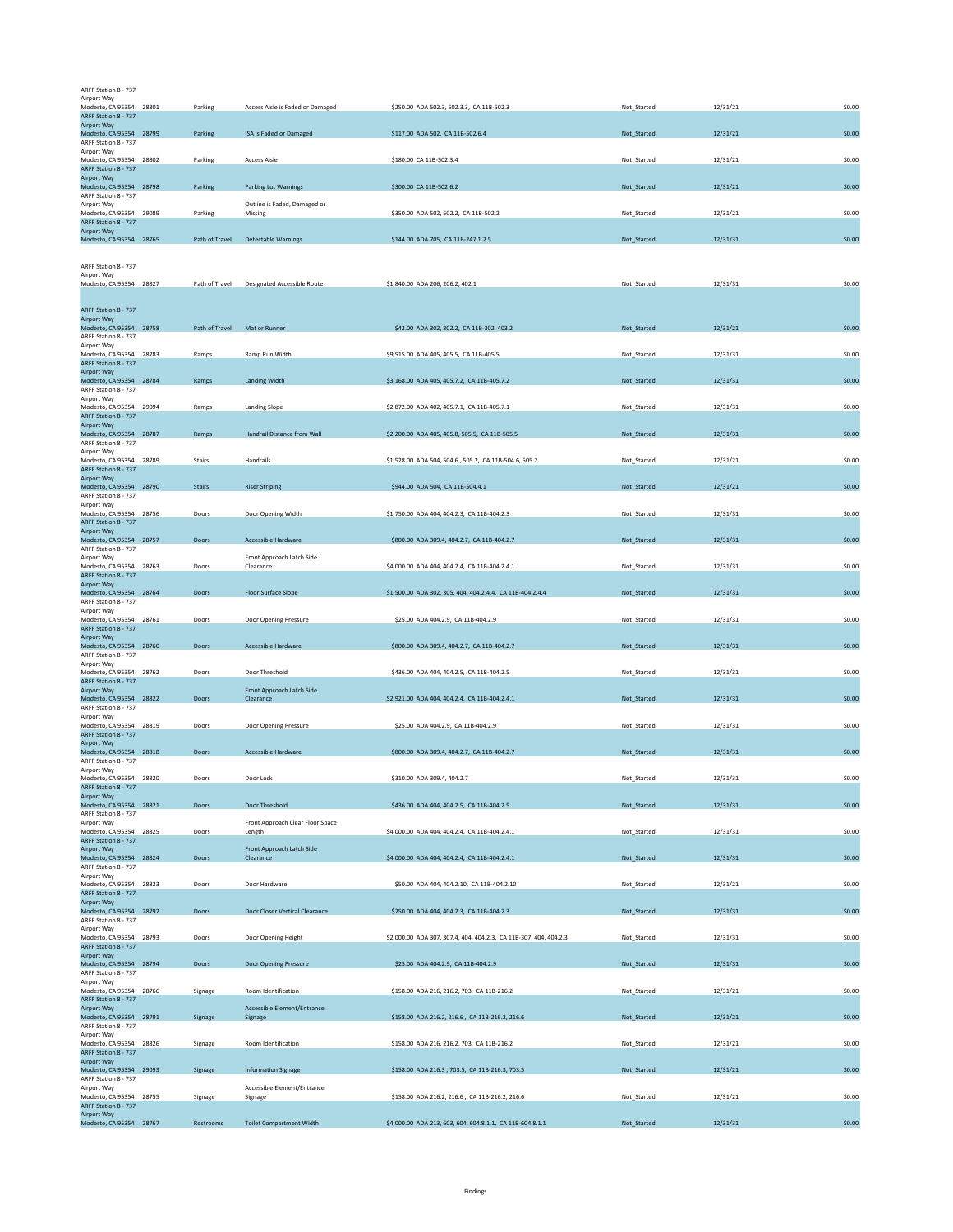| ARFF Station 8 - 737                            |                         |                     |                                           |                                                                               |             |          |        |
|-------------------------------------------------|-------------------------|---------------------|-------------------------------------------|-------------------------------------------------------------------------------|-------------|----------|--------|
| Airport Way<br>Modesto, CA 95354 28782          |                         | Restrooms           | Coat Hook Height                          | \$50.00 ADA 308, 308.1, 603.4, CA 11B-308, 603.4, 604.8.3                     | Not Started | 12/31/21 | \$0.00 |
| ARFF Station 8 - 737                            |                         |                     |                                           |                                                                               |             |          |        |
| Airport Way                                     |                         |                     |                                           |                                                                               |             |          |        |
| Modesto, CA 95354 28778                         |                         | Restrooms           | <b>Compartment Door Handle</b>            | \$250.00 ADA 213, 404, 604, 604.8, 604.8.1.2, CA 11B-404.2.7, 604.8.1.2       | Not_Started | 12/31/31 | \$0.00 |
| ARFF Station 8 - 737<br>Airport Way             |                         |                     |                                           |                                                                               |             |          |        |
| Modesto, CA 95354 28780                         |                         | Restrooms           | Compartment Door Latch                    | \$289.00 ADA 309.4, 404, 404.2.7, 604.8, CA 11B-404.2.7, 604.8.1.2            | Not Started | 12/31/31 | \$0.00 |
| ARFF Station 8 - 737                            |                         |                     |                                           |                                                                               |             |          |        |
| Airport Way                                     |                         |                     |                                           |                                                                               |             |          |        |
| Modesto, CA 95354 28781<br>ARFF Station 8 - 737 |                         | Restrooms           | Door Handle                               | \$129.00 ADA 213, 404, 604, 604.8.1.2, CA 11B-404.2.7, 604.8.1.2              | Not_Started | 12/31/31 | \$0.00 |
| Airport Way                                     |                         |                     |                                           |                                                                               |             |          |        |
| Modesto, CA 95354 28779                         |                         | Restrooms           | <b>Toilet Compartment Door</b>            | \$4,000.00 ADA 604.8.1.2, CA 11B-604.8.1.2                                    | Not_Started | 12/31/31 | \$0.00 |
| ARFF Station 8 - 737                            |                         |                     |                                           |                                                                               |             |          |        |
| Airport Way                                     |                         |                     |                                           | \$231.00 ADA 603, 609, 609.4, CA 11B-609.4                                    |             | 12/31/31 | \$0.00 |
| Modesto, CA 95354 28777<br>ARFF Station 8 - 737 |                         | Restrooms           | Rear Grab Bar Height                      |                                                                               | Not Started |          |        |
| Airport Way                                     |                         |                     |                                           |                                                                               |             |          |        |
| Modesto, CA 95354 28776                         |                         | Restrooms           | Rear Grab Bar Length                      | \$267.00 ADA 603, 604.5.2, 609, CA 11B-604.5.2                                | Not_Started | 12/31/31 | \$0.00 |
| ARFF Station 8 - 737                            |                         |                     |                                           |                                                                               |             |          |        |
| Airport Way<br>Modesto, CA 95354 28775          |                         | Restrooms           | Side Grab Bar Height                      | \$500.00 ADA 603, 609, 609.4, CA 11B-604.5, 609.4                             | Not_Started | 12/31/31 | \$0.00 |
| ARFF Station 8 - 737                            |                         |                     |                                           |                                                                               |             |          |        |
| Airport Way                                     |                         |                     | Distance from Front Edge of Toilet        |                                                                               |             |          |        |
| Modesto, CA 95354 28774                         |                         | Restrooms           | to Front of Grab Bar                      | \$267.00 CA 11B-604.5.1                                                       | Not_Started | 12/31/31 | \$0.00 |
| ARFF Station 8 - 737<br>Airport Way             |                         |                     | Distance from Back Wall to Front of       |                                                                               |             |          |        |
| Modesto, CA 95354 28773                         |                         | Restrooms           | Grab Bar                                  | \$267.00 ADA 603, 604.5.1, 609, CA 11B-604.5.1, 609                           | Not_Started | 12/31/31 | \$0.00 |
| ARFF Station 8 - 737                            |                         |                     |                                           |                                                                               |             |          |        |
| Airport Way                                     |                         |                     |                                           |                                                                               |             |          |        |
| Modesto, CA 95354 28769                         |                         | Restrooms           | <b>Toilet Seat Height</b>                 | \$1,707.00 ADA 603, 604.4, CA 11B-604.4                                       | Not_Started | 12/31/31 | \$0.00 |
| ARFF Station 8 - 737                            |                         |                     |                                           |                                                                               |             |          |        |
| Airport Way<br>Modesto, CA 95354 28768          |                         | Restrooms           | <b>Toilet Distance From Wall</b>          | \$2,500.00 ADA 603, 604.2, CA 11B-604.2                                       | Not_Started | 12/31/31 | \$0.00 |
| ARFF Station 8 - 737                            |                         |                     |                                           |                                                                               |             |          |        |
| Airport Way                                     |                         |                     | Toilet Minimum Distance From Any          |                                                                               |             |          |        |
| Modesto, CA 95354 28771                         |                         | Restrooms           | fixture                                   | \$2,500.00 ADA 603, 604.2, CA 11B-604.2                                       | Not_Started | 12/31/31 | \$0.00 |
| ARFF Station 8 - 737<br>Airport Way             |                         |                     | Door Privacy Lock and Occupied            |                                                                               |             |          |        |
| Modesto, CA 95354 28805                         |                         | Restrooms           | Indicator                                 | \$804.00 ADA 213, 213.2.1, CA 11B-213.2.1                                     | Not_Started | 12/31/31 | \$0.00 |
| ARFF Station 8 - 737                            |                         |                     |                                           |                                                                               |             |          |        |
| Airport Way                                     |                         |                     |                                           |                                                                               |             |          |        |
| Modesto, CA 95354 28813<br>ARFF Station 8 - 737 |                         | Restrooms           | <b>Urinal Rim Extension</b>               | \$951.00 ADA 605, 605.2, CA 11B-605.2                                         | Not_Set     | 12/31/31 | \$0.00 |
| Airport Way                                     |                         |                     |                                           |                                                                               |             |          |        |
| Modesto, CA 95354 28814                         |                         | Restrooms           | Urinal Clear Floor Space Width            | \$1,707.00 ADA 305.3, 605, 605.3, CA 11B-305.3, 605.3                         | Not_Started | 12/31/31 | \$0.00 |
| ARFF Station 8 - 737                            |                         |                     |                                           |                                                                               |             |          |        |
| Airport Way                                     |                         |                     |                                           |                                                                               |             |          |        |
| Modesto, CA 95354 28811<br>ARFF Station 8 - 737 |                         | Restrooms           | Urinal Rim Height                         | \$1,397.00 ADA 605, 605.2, CA 11B-605.2                                       | Not Started | 12/31/31 | \$0.00 |
| Airport Way                                     |                         |                     |                                           |                                                                               |             |          |        |
| Modesto, CA 95354 28812                         |                         | Restrooms           | Urinal Flush Control Height               | \$227.00 ADA 308.2, 309.3, 605, 605.4, CA 11B-605.4                           | Not_Started | 12/31/31 | \$0.00 |
| ARFF Station 8 - 737                            |                         |                     |                                           |                                                                               |             |          |        |
| Airport Way                                     |                         |                     |                                           |                                                                               |             |          |        |
| Modesto, CA 95354 28816<br>ARFF Station 8 - 737 |                         | Restrooms           | Wall Signage                              | \$158.00 ADA 216, 216.8, 703, CA 11B-216.8                                    | Not_Started | 12/31/31 | \$0.00 |
| Airport Way                                     |                         |                     |                                           |                                                                               |             |          |        |
| Modesto, CA 95354 28815                         |                         | Restrooms           | Door Signage                              | \$158.00 CA 11B-216.8, 703.7.2.6                                              | Not_Started | 12/31/31 | \$0.00 |
| ARFF Station 8 - 737                            |                         |                     |                                           |                                                                               |             |          |        |
| Airport Way                                     |                         |                     |                                           |                                                                               |             |          |        |
| Modesto, CA 95354 28807<br>ARFF Station 8 - 737 |                         | Restrooms           | Lavatory Apron Height                     | \$2,500.00 ADA 213, 306.3, 606, CA 11B-306.3.3, 606.2                         | Not_Started | 12/31/31 | \$0.00 |
| Airport Way                                     |                         |                     |                                           |                                                                               |             |          |        |
| Modesto, CA 95354 28808                         |                         | Restrooms           | Lavatory Knee Clearance                   | \$1,286.00 ADA 213, 306.3.1, 606, 606.2, CA 11B-306.3.1, 606.2                | Not_Started | 12/31/31 | \$0.00 |
| ARFF Station 8 - 737                            |                         |                     |                                           |                                                                               |             |          |        |
| Airport Way<br>Modesto, CA 95354 28809          |                         | Restrooms           | Lavatory Pipes Wrapping                   | \$149.00 ADA 213, 606, 606.5, CA 11B-606.5                                    | Not_Started | 12/31/31 | \$0.00 |
|                                                 |                         |                     |                                           |                                                                               |             |          |        |
|                                                 |                         |                     |                                           |                                                                               |             |          |        |
|                                                 |                         |                     |                                           |                                                                               |             |          |        |
| ARFF Station 8 - 737                            |                         |                     |                                           |                                                                               |             |          |        |
| Airport Way<br>Modesto, CA 95354 29090          |                         | Restrooms           | Lavatory Type                             | \$420.00 ADA 213, 606, 606.2, CA 11B-305, 306, 606.2                          | Not Started | 12/31/31 | \$0.00 |
| ARFF Station 8 - 737                            |                         |                     |                                           |                                                                               |             |          |        |
| Airport Way                                     |                         |                     |                                           |                                                                               |             |          |        |
| Modesto, CA 95354 28810                         |                         | Restrooms           | Lavatory - Supply Lines Wrapping          | \$149.00 ADA 213, 606, 606.5, CA 11B-606.5                                    | Not_Started | 12/31/31 | \$0.00 |
| ARFF Station 8 - 737                            |                         |                     |                                           |                                                                               |             |          |        |
| Airport Way<br>Modesto, CA 95354 28806          |                         | Restrooms           | <b>Dispenser Height</b>                   | \$277.00 ADA 205, 308, 308.1, 309, 606, CA 11B-603.5                          | Not_Started | 12/31/31 | \$0.00 |
| ARFF Station 8 - 737                            |                         |                     |                                           |                                                                               |             |          |        |
| Airport Way                                     |                         | Accessible          |                                           |                                                                               |             |          |        |
| Modesto, CA 95354 28759                         |                         | Showers             | Accessible Showers                        | \$4,500.00 ADA 213, 213.3.6, 608, CA 11B-213.3.6                              | Not_Started | 12/31/31 | \$0.00 |
| ARFF Station 8 - 737                            |                         |                     |                                           |                                                                               |             |          |        |
| Airport Way<br>Modesto, CA 95354 28817          |                         | <b>Reach Ranges</b> | <b>Element Highest Point of Operation</b> | \$50.00 ADA 308, 309, CA 11B-308, 309                                         | Not_Started | 12/31/31 | \$0.00 |
|                                                 |                         |                     |                                           |                                                                               |             |          |        |
| Codoni - 236 Codoni                             |                         |                     |                                           |                                                                               |             |          |        |
| Avenue                                          |                         |                     |                                           |                                                                               |             |          |        |
| Modesto, CA 95357 28600<br>Codoni - 236 Codoni  |                         | Parking             | Parking Lot Surface                       | \$1,611.00 ADA 206.1, 208, 209, 302.1, 403.2, CA 11B-206.1, 208, 302.1, 403.2 | Not_Started | 1/1/31   | \$0.00 |
| Avenue                                          |                         |                     | <b>Accessible Parking Spaces</b>          |                                                                               |             |          |        |
|                                                 | Modesto, CA 95357 29079 | Parking             | Availability                              | \$370.00 ADA 208, 208.2, CA 11B-208.2, 502                                    | Not_Started | 1/1/31   | \$0.00 |

Codoni - 236 Codoni

| Avenue                  |       |                |                                    |                                                     |             |        |        |
|-------------------------|-------|----------------|------------------------------------|-----------------------------------------------------|-------------|--------|--------|
| Modesto, CA 95357 28607 |       | Parking        | Parking Lot Warning Sign           | \$250.00 CA 11B-502.8                               | Not Started | 1/1/31 | \$0.00 |
|                         |       |                |                                    |                                                     |             |        |        |
|                         |       |                |                                    |                                                     |             |        |        |
| Codoni - 236 Codoni     |       |                |                                    |                                                     |             |        |        |
| Avenue                  |       |                |                                    |                                                     |             |        |        |
| Modesto, CA 95357 28594 |       | Path of Travel | <b>Designated Accessible Route</b> | \$1,840,00 ADA 206, 206.2, 402.1                    | Not Started | 1/1/31 | \$0.00 |
| Codoni - 236 Codoni     |       |                |                                    |                                                     |             |        |        |
| Avenue                  |       |                |                                    |                                                     |             |        |        |
| Modesto, CA 95357 28613 |       | Path of Travel | Surface                            | \$1,840.00 ADA 302, 303, 403.2, CA 11B-302.1, 403.2 | Not Started | 1/1/31 | \$0.00 |
| Codoni - 236 Codoni     |       |                |                                    |                                                     |             |        |        |
| Avenue                  |       |                |                                    |                                                     |             |        |        |
| Modesto, CA 95357 29080 |       | Ramps          | <b>Bottom Landing</b>              | \$3,168,00 ADA 405, 405.7                           | Not Started | 1/1/31 | \$0.00 |
| Codoni - 236 Codoni     |       |                |                                    |                                                     |             |        |        |
| Avenue                  |       |                |                                    |                                                     |             |        |        |
| Modesto, CA 95357       | 28614 | Ramps          | Ramp Run Width                     | \$9,515.00 ADA 405, 405.5, CA 11B-405.5             | Not Started | 1/1/31 | \$0.00 |
|                         |       |                |                                    |                                                     |             |        |        |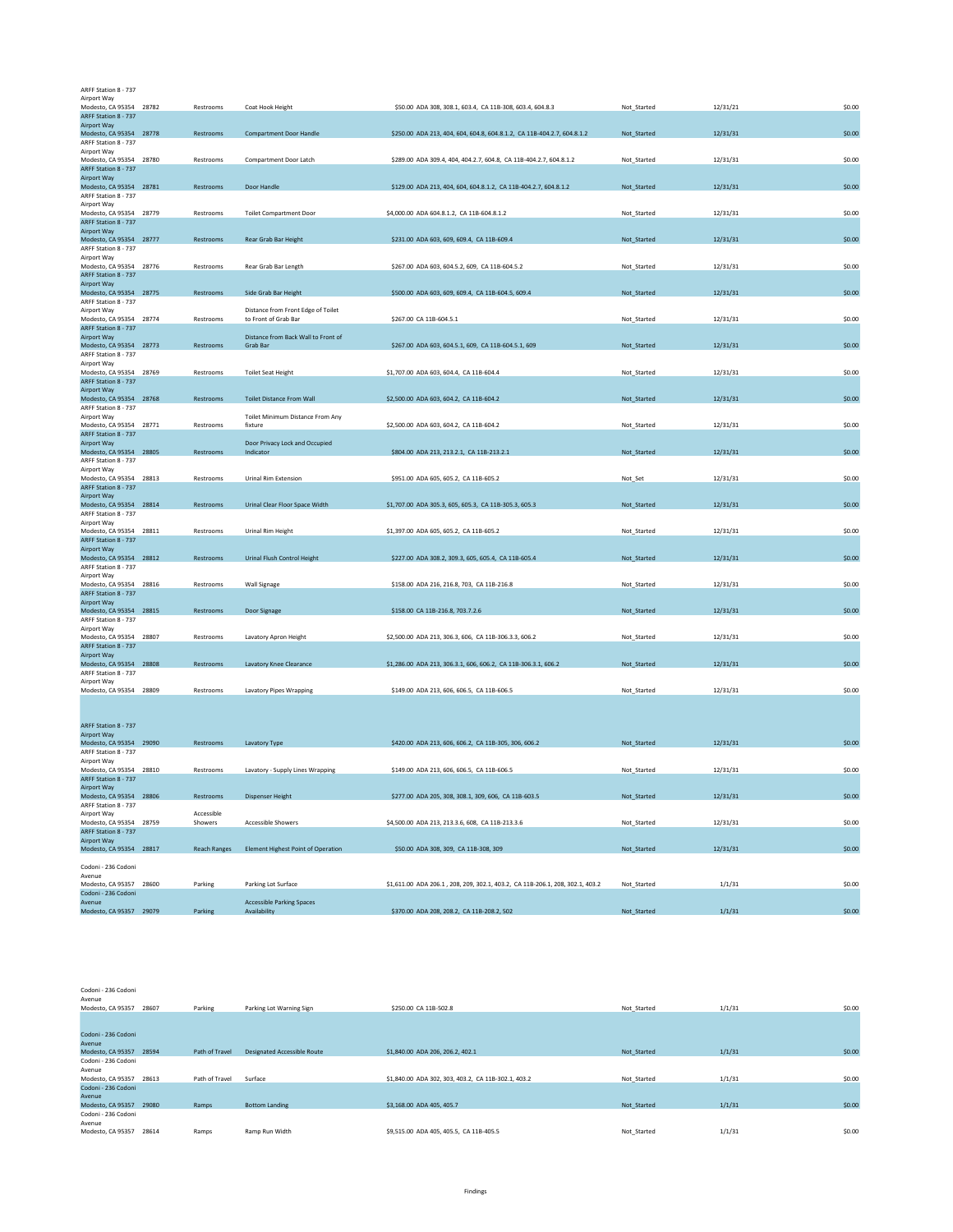| Codoni - 236 Codoni                            |           |                                                   |                                                                         |             |        |        |
|------------------------------------------------|-----------|---------------------------------------------------|-------------------------------------------------------------------------|-------------|--------|--------|
| Avenue<br>Modesto, CA 95357 28616              | Ramps     | Ramp Run Slope                                    | \$3,600.00 ADA 405, 405.2, CA 11B-405.2                                 | Not_Started | 1/1/31 | \$0.00 |
| Codoni - 236 Codoni                            |           |                                                   |                                                                         |             |        |        |
| Avenue<br>Modesto, CA 95357 28618              | Ramps     | Landing Edge to Door Clearance -<br>Side Approach | \$3,168.00 ADA 404, 405, CA 11B-405.7.5                                 | Not Started | 1/1/31 | \$0.00 |
| Codoni - 236 Codoni                            |           |                                                   |                                                                         |             |        |        |
| Avenue<br>Modesto, CA 95357 28617              | Ramps     | <b>Landing Width</b>                              | \$3,168.00 ADA 405, 405.7.2, CA 11B-405.7.2                             | Not_Started | 1/1/31 | \$0.00 |
| Codoni - 236 Codoni<br>Avenue                  |           |                                                   |                                                                         |             |        |        |
| Modesto, CA 95357 28620                        | Ramps     | Is Handrail Extension Parallel                    | \$2,400.00 ADA 405, 405.8, 505.10.1, CA 11B-405.8, 505.10.1             | Not_Started | 1/1/31 | \$0.00 |
| Codoni - 236 Codoni<br>Avenue                  |           |                                                   |                                                                         |             |        |        |
| Modesto, CA 95357 28621                        | Ramps     | Is Handrail Extension Parallel                    | \$2,400.00 ADA 405, 405.8, 505.10.1, CA 11B-405.8, 505.10.1             | Not Started | 1/1/31 | \$0.00 |
| Codoni - 236 Codoni<br>Avenue                  |           |                                                   |                                                                         |             |        |        |
| Modesto, CA 95357 28572                        | Doors     | Door Opening Height                               | \$6,000.00 ADA 307, 307.4, 404, 404.2.3, CA 11B-307, 404, 404.2.3       | Not_Started | 1/1/31 | \$0.00 |
| Codoni - 236 Codoni<br>Avenue                  |           |                                                   |                                                                         |             |        |        |
| Modesto, CA 95357 28588                        | Doors     | Door Opening Height                               | \$2,000.00 ADA 307, 307.4, 404, 404.2.3, CA 11B-307, 404, 404.2.3       | Not_Started | 1/1/31 | \$0.00 |
| Codoni - 236 Codoni<br>Avenue                  |           | Latch Approach Clear Floor Space                  |                                                                         |             |        |        |
| Modesto, CA 95357 28590                        | Doors     | Width                                             | \$2,921.00 ADA 404, 404.2.4, CA 11B-404.2.4.1                           | Not_Started | 1/1/31 | \$0.00 |
| Codoni - 236 Codoni<br>Avenue                  |           |                                                   |                                                                         |             |        |        |
| Modesto, CA 95357 28589                        | Doors     | Door Threshold                                    | \$436.00 ADA 404, 404.2.5, CA 11B-404.2.5                               | Not_Started | 1/1/31 | \$0.00 |
| Codoni - 236 Codoni<br>Avenue                  |           |                                                   |                                                                         |             |        |        |
| Modesto, CA 95357 28591                        | Doors     | Door Opening Height                               | \$2,000.00 ADA 307, 307.4, 404, 404.2.3, CA 11B-307, 404, 404.2.3       | Not_Started | 1/1/31 | \$0.00 |
| Codoni - 236 Codoni<br>Avenue                  |           |                                                   |                                                                         |             |        |        |
| Modesto, CA 95357 28592                        | Doors     | Door Opening Height                               | \$2,000.00 ADA 307, 307.4, 404, 404.2.3, CA 11B-307, 404, 404.2.3       | Not Started | 1/1/31 | \$0.00 |
| Codoni - 236 Codoni<br>Avenue                  |           |                                                   |                                                                         |             |        |        |
| Modesto, CA 95357 28593                        | Signage   | Room Identification                               | \$158.00 ADA 216, 216.2, 703, CA 11B-216.2                              | Not_Started | 1/1/31 | \$0.00 |
| Codoni - 236 Codoni<br>Avenue                  |           |                                                   |                                                                         |             |        |        |
| Modesto, CA 95357 28573                        | Restrooms | <b>Circular Turning Space Diameter</b>            | \$14,000.00 ADA 304, 304.3, 304.3.1, 603, 603.2.1, CA 11B-304.3         | Not_Started | 1/1/31 | \$0.00 |
| Codoni - 236 Codoni<br>Avenue                  |           |                                                   |                                                                         |             |        |        |
| Modesto, CA 95357 28576                        | Restrooms | Urinal Rim Extension                              | \$951.00 ADA 605, 605.2, CA 11B-605.2                                   | Not_Set     |        | \$0.00 |
| Codoni - 236 Codoni<br>Avenue                  |           |                                                   |                                                                         |             |        |        |
| Modesto, CA 95357 28579                        | Restrooms | <b>Wall Signage</b>                               | \$158.00 ADA 216, 216.8, 703, CA 11B-216.8                              | Not_Started | 1/1/31 | \$0.00 |
| Codoni - 236 Codoni<br>Avenue                  |           |                                                   |                                                                         |             |        |        |
| Modesto, CA 95357 28578<br>Codoni - 236 Codoni | Restrooms | Door Signage                                      | \$158.00 CA 11B-216.8, 703.7.2.6                                        | Not_Started | 1/1/31 | \$0.00 |
| Avenue                                         |           |                                                   |                                                                         |             |        |        |
| Modesto, CA 95357 28575<br>Codoni - 236 Codoni | Restrooms | Lavatory - Supply Lines Wrapping                  | \$149.00 ADA 213, 606, 606.5, CA 11B-606.5                              | Not_Started | 1/1/31 | \$0.00 |
| Avenue                                         |           |                                                   |                                                                         |             |        |        |
| Modesto, CA 95357 28574                        | Restrooms | Dispenser Height                                  | \$277.00 ADA 205, 308, 308.1, 309, 606, CA 11B-603.5                    | Not_Started | 1/1/31 | \$0.00 |
| Codoni - 236 Codoni                            |           |                                                   |                                                                         |             |        |        |
| Avenue<br>Modesto, CA 95357 28581              | Restrooms | Seat Cover Dispenser Height                       | \$277.00 ADA 205, 308, 308.2, 309, 606, CA 11B-603.5                    | Not_Started | 1/1/31 | \$0.00 |
|                                                |           |                                                   |                                                                         |             |        |        |
| Codoni - 236 Codoni<br>Avenue                  |           |                                                   |                                                                         |             |        |        |
| Modesto, CA 95357 28580                        | Restrooms | Seat Cover Dispenser Behind Toilet                | \$277.00 ADA 304, 305.1, 309.2, CA 11B-305.1, 309.2, 603.5              | Not_Started | 1/1/31 | \$0.00 |
| Codoni - 236 Codoni<br>Avenue                  |           |                                                   |                                                                         |             |        |        |
| Modesto, CA 95357 28587                        | Restrooms | <b>Compartment Door</b>                           | \$269.00 ADA 404, 604.8, 604.8.1.2, CA 11B-604.8.1.2                    | Not_Started | 1/1/31 | \$0.00 |
| Codoni - 236 Codoni<br>Avenue                  |           |                                                   |                                                                         |             |        |        |
| Modesto, CA 95357 28586                        | Restrooms | <b>Compartment Door Handle</b>                    | \$250.00 ADA 213, 404, 604, 604.8, 604.8.1.2, CA 11B-404.2.7, 604.8.1.2 | Not_Started | 1/1/31 | \$0.00 |
| Codoni - 236 Codoni<br>Avenue                  |           |                                                   |                                                                         |             |        |        |
| Modesto, CA 95357 28585<br>Codoni - 236 Codoni | Restrooms | Rear Grab Bar Interferes                          | \$231.00 ADA 609.3, CA 11B-609.3                                        | Not Started | 1/1/31 | \$0.00 |
| Avenue                                         |           |                                                   |                                                                         |             |        |        |
| Modesto, CA 95357 28582                        | Restrooms | <b>Toilet Distance From Wall</b>                  | \$2,500.00 ADA 603, 604.2, CA 11B-604.2                                 | Not_Started | 1/1/31 | \$0.00 |
| Codoni - 236 Codoni                            |           |                                                   |                                                                         |             |        |        |
| Avenue<br>Modesto, CA 95357 28596              | Restrooms | Seat Cover Dispenser Height                       | \$277.00 ADA 205, 308, 308.2, 309, 606, CA 11B-603.5                    | Not_Started | 1/1/31 | \$0.00 |
|                                                |           |                                                   |                                                                         |             |        |        |
| Codoni - 236 Codoni<br>Avenue                  |           |                                                   |                                                                         |             |        |        |
| Modesto, CA 95357 28595                        | Restrooms | Seat Cover Dispenser Behind Toilet                | \$277.00 ADA 304, 305.1, 309.2, CA 11B-305.1, 309.2, 603.5              | Not Started | 1/1/31 | \$0.00 |
| Codoni - 236 Codoni<br>Avenue                  |           |                                                   |                                                                         |             |        |        |
| Modesto, CA 95357 28599                        | Restrooms | <b>Compartment Door Handle</b>                    | \$250.00 ADA 213, 404, 604, 604.8, 604.8.1.2, CA 11B-404.2.7, 604.8.1.2 | Not_Started | 1/1/31 | \$0.00 |
| Codoni - 236 Codoni<br>Avenue                  |           |                                                   |                                                                         |             |        |        |
| Modesto, CA 95357 28597                        | Restrooms | <b>Toilet Distance From Wall</b>                  | \$2,500.00 ADA 603, 604.2, CA 11B-604.2                                 | Not_Started | 1/1/31 | \$0.00 |
| Codoni - 236 Codoni<br>Avenue                  |           |                                                   |                                                                         |             |        |        |
| Modesto, CA 95357 28612                        | Restrooms | <b>Wall Signage</b>                               | \$158.00 ADA 216, 216.8, 703, CA 11B-216.8                              | Not Started | 1/1/31 | \$0.00 |
| Codoni - 236 Codoni<br>Avenue                  |           |                                                   |                                                                         |             |        |        |
| Modesto, CA 95357 28609                        | Restrooms | Lavatory Distance From Wall/Fixture               | \$2,500.00 CA 11B-606.6                                                 | Not_Started | 1/1/31 | \$0.00 |
| Codoni - 236 Codoni<br>Avenue                  |           |                                                   |                                                                         |             |        |        |
| Modesto, CA 95357 28610                        | Restrooms | Lavatory - Supply Lines Wrapping                  | \$149.00 ADA 213, 606, 606.5, CA 11B-606.5                              | Not_Started | 1/1/31 | \$0.00 |
| Codoni - 236 Codoni<br>Avenue                  |           |                                                   |                                                                         |             |        |        |
| Modesto, CA 95357 28608                        | Restrooms | Dispenser Height                                  | \$277.00 ADA 205, 308, 308.1, 309, 606, CA 11B-603.5                    | Not_Started | 1/1/31 | \$0.00 |

| Corporation Yard -      |            |                              |                                          |             |          |        |
|-------------------------|------------|------------------------------|------------------------------------------|-------------|----------|--------|
| 501 N. Jefferson        |            |                              |                                          |             |          |        |
| <b>Street</b>           |            |                              |                                          |             |          |        |
| Modesto, CA 95354 28532 | Parking    | Parking Lot Warning Sign     | \$250.00 CA 11B-502.8                    | Not Started | 12/31/19 | \$0.00 |
| Corporation Yard -      |            |                              |                                          |             |          |        |
| 501 N. Jefferson        |            |                              |                                          |             |          |        |
| Street                  |            | Outline is Faded, Damaged or |                                          |             |          |        |
| Modesto, CA 95354 28531 | Parking    | Missing                      | \$350.00 ADA 502, 502.2, CA 11B-502.2    | Not Started | 12/31/19 | \$0.00 |
| Corporation Yard -      |            |                              |                                          |             |          |        |
| 501 N. Jefferson        |            |                              |                                          |             |          |        |
| <b>Street</b>           |            |                              |                                          |             |          |        |
| Modesto, CA 95354 28446 | Curb Ramps | Detectable Warnings Depth    | \$190.00 ADA 705.1.2.2, CA 11B-705.1.2.2 | Not Started | 1/29/18  | \$0.00 |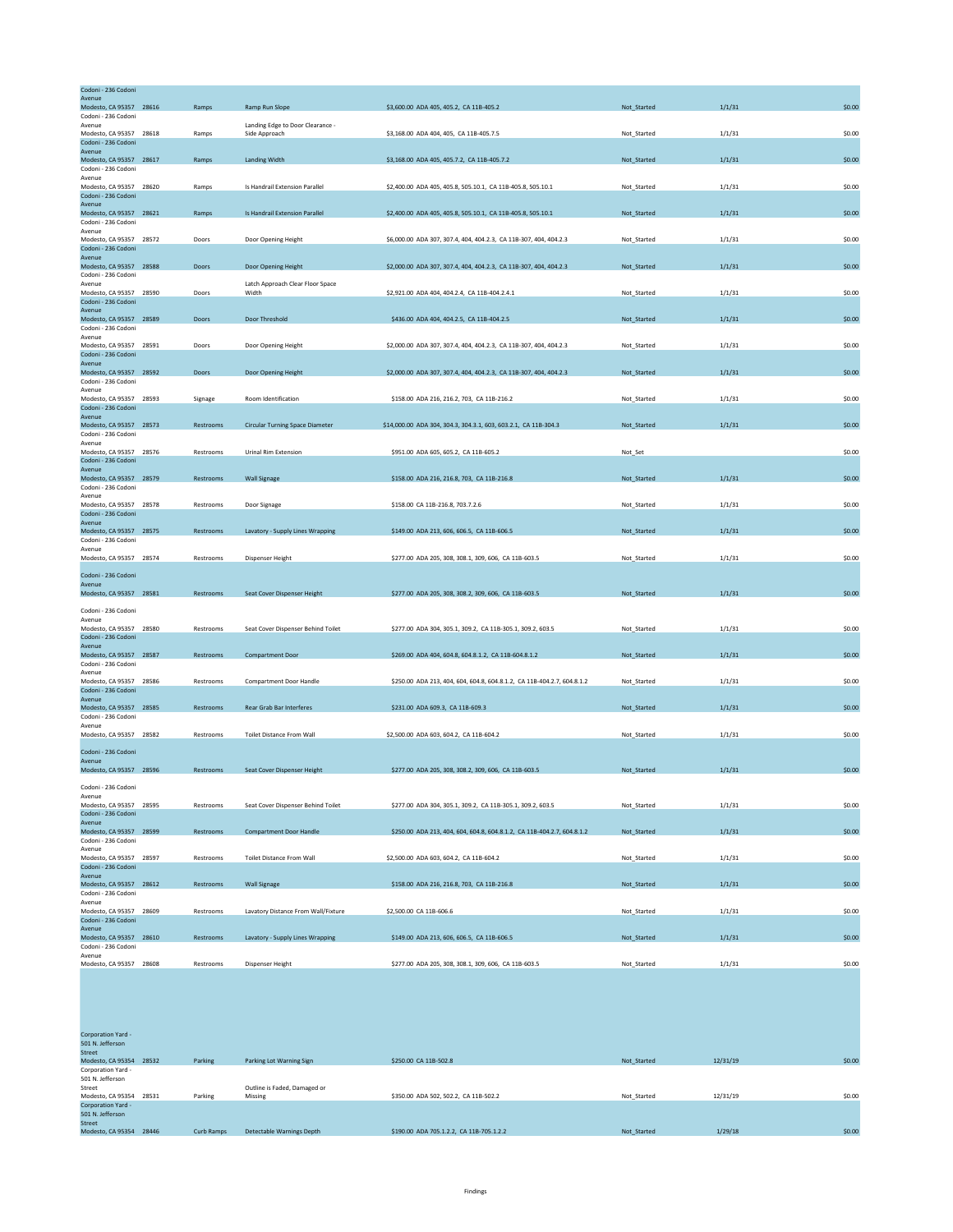Corporation Yard - 501 N. Jefferson

| Street                                        |                |                                              |                                                                   |             |          |        |
|-----------------------------------------------|----------------|----------------------------------------------|-------------------------------------------------------------------|-------------|----------|--------|
| Modesto, CA 95354 28472                       | Curb Ramps     | Detectable Warnings Depth                    | \$190.00 ADA 705.1.2.2, CA 11B-705.1.2.2                          | Not Started | 6/26/26  | \$0.00 |
| Corporation Yard -<br>501 N. Jefferson        |                |                                              |                                                                   |             |          |        |
| Street                                        |                |                                              |                                                                   |             |          |        |
| Modesto, CA 95354 28508                       | Curb Ramps     | <b>Detectable Warnings Depth</b>             | \$190.00 ADA 705.1.2.2, CA 11B-705.1.2.2                          | Not_Started | 12/31/31 | \$0.00 |
| Corporation Yard -<br>501 N. Jefferson        |                |                                              |                                                                   |             |          |        |
| Street                                        |                | Landing Accumulates Water - Wet              |                                                                   |             |          |        |
| Modesto, CA 95354 29127<br>Corporation Yard - | Curb Ramps     | Conditions                                   | \$255.00 ADA 405, 405.10, 406.1                                   | Not_Started | 12/31/31 | \$0.00 |
| 501 N. Jefferson                              |                |                                              |                                                                   |             |          |        |
| Street                                        |                |                                              |                                                                   |             |          |        |
| Modesto, CA 95354 28509<br>Corporation Yard - | Curb Ramps     | <b>Bottom Landing Slope</b>                  | \$1,260.00 ADA 406, 406.2, CA 11B-406.5.8                         | Not_Started | 12/31/31 | \$0.00 |
| 501 N. Jefferson                              |                |                                              |                                                                   |             |          |        |
| Street                                        |                |                                              |                                                                   |             |          |        |
| Modesto, CA 95354 28559<br>Corporation Yard - | Curb Ramps     | Detectable Warnings Depth                    | \$190.00 ADA 705.1.2.2, CA 11B-705.1.2.2                          | Not_Started | 6/26/26  | \$0.00 |
| 501 N. Jefferson                              |                |                                              |                                                                   |             |          |        |
| Street                                        |                |                                              |                                                                   |             |          |        |
| Modesto, CA 95354 28560<br>Corporation Yard - | Curb Ramps     | Top Landing Clear Length - Landings          | \$240.00 ADA 406, 406.4, CA 11B-406.5.3, CA MUTCD                 | Not_Started | 6/26/26  | \$0.00 |
| 501 N. Jefferson                              |                |                                              |                                                                   |             |          |        |
| Street                                        |                |                                              |                                                                   |             |          |        |
| Modesto, CA 95354 28562<br>Corporation Yard - | Curb Ramps     | Detectable Warnings Depth                    | \$190.00 ADA 705.1.2.2, CA 11B-705.1.2.2                          | Not_Started | 6/26/26  | \$0.00 |
| 501 N. Jefferson                              |                |                                              |                                                                   |             |          |        |
| Street<br>Modesto, CA 95354 28443             |                | <b>Walking Surface Slope</b>                 | \$3,600.00 ADA 402, 403.3, CA 11B-402, 403.3                      | Not_Started |          | \$0.00 |
| Corporation Yard -                            | Path of Travel |                                              |                                                                   |             | 12/31/31 |        |
| 501 N. Jefferson                              |                |                                              |                                                                   |             |          |        |
| Street<br>Modesto, CA 95354 28490             | Path of Travel | Crosswalks and Detectable<br>Warnings        | \$190.00 ADA 705, CA 11B-247.1.2.5, 705.1.2.5                     | Not Started | 12/31/21 | \$0.00 |
| Corporation Yard -                            |                |                                              |                                                                   |             |          |        |
| 501 N. Jefferson                              |                |                                              |                                                                   |             |          |        |
| Street<br>Modesto, CA 95354 28503             | Path of Travel | <b>Crosswalks and Detectable</b><br>Warnings | \$190.00 ADA 705, CA 11B-247.1.2.5, 705.1.2.5                     | Not_Started | 12/31/31 | \$0.00 |
| Corporation Yard -                            |                |                                              |                                                                   |             |          |        |
| 501 N. Jefferson                              |                |                                              |                                                                   |             |          |        |
| Street<br>Modesto, CA 95354 29115             | Path of Travel | Detectable Warnings                          | \$144.00 ADA 705, CA 11B-247.1.2.5                                | Not_Started | 12/31/19 | \$0.00 |
| Corporation Yard -                            |                |                                              |                                                                   |             |          |        |
| 501 N. Jefferson<br>Street                    |                | <b>Crosswalks and Detectable</b>             |                                                                   |             |          |        |
| Modesto, CA 95354 28564                       | Path of Travel | Warnings                                     | \$190.00 ADA 705, CA 11B-247.1.2.5, 705.1.2.5                     | Not_Started | 12/31/18 | \$0.00 |
| Corporation Yard -                            |                |                                              |                                                                   |             |          |        |
| 501 N. Jefferson<br>Street                    |                |                                              |                                                                   |             |          |        |
| Modesto, CA 95354 28542                       | Doors          | Floor Surface Slope                          | \$1,500.00 ADA 302, 305, 404, 404.2.4.4, CA 11B-404.2.4.4         | Not_Started | 11/3/20  | \$0.00 |
| Corporation Yard -                            |                |                                              |                                                                   |             |          |        |
| 501 N. Jefferson<br>Street                    |                |                                              |                                                                   |             |          |        |
| Modesto, CA 95354 28541                       | Doors          | Door Threshold                               | \$436.00 ADA 404, 404.2.5, CA 11B-404.2.5                         | Not_Started | 11/3/20  | \$0.00 |
| Corporation Yard -                            |                |                                              |                                                                   |             |          |        |
| 501 N. Jefferson<br>Street                    |                |                                              |                                                                   |             |          |        |
| Modesto, CA 95354 28539                       | Doors          | Door Opening Pressure                        | \$25.00 ADA 404.2.9, CA 11B-404.2.9                               | Not_Started | 12/31/18 | \$0.00 |
| Corporation Yard -<br>501 N. Jefferson        |                |                                              |                                                                   |             |          |        |
| Street                                        |                |                                              |                                                                   |             |          |        |
| Modesto, CA 95354 28540                       | Doors          | <b>Bottom Door Panel Height</b>              | \$2,000.00 ADA 404, 404.2.10, CA 11B-404.2.10                     | Not_Started | 11/3/20  | \$0.00 |
| Corporation Yard -<br>501 N. Jefferson        |                |                                              |                                                                   |             |          |        |
| Street                                        |                |                                              |                                                                   |             |          |        |
| Modesto, CA 95354 28506                       | Doors          | Automatic - Force to Stop Door               | \$4,000.00 ADA 404, ANSI/BHMA A156, BHMA A156                     | Not_Started | 12/31/18 | \$0.00 |
| Corporation Yard -<br>501 N. Jefferson        |                |                                              |                                                                   |             |          |        |
| <b>Street</b>                                 |                |                                              |                                                                   |             |          |        |
| Modesto, CA 95354 28522                       | Doors          | <b>Floor Surface Slope</b>                   | \$1,500.00 ADA 302, 305, 404, 404.2.4.4, CA 11B-404.2.4.4         | Not_Started | 11/27/20 | \$0.00 |
| Corporation Yard -<br>501 N. Jefferson        |                |                                              |                                                                   |             |          |        |
| Street                                        |                |                                              |                                                                   |             |          |        |
| Modesto, CA 95354 28521<br>Corporation Yard - | Doors          | Door Opening Pressure                        | \$25.00 ADA 404.2.9, CA 11B-404.2.9                               | Not_Started | 12/31/18 | \$0.00 |
| 501 N. Jefferson                              |                |                                              |                                                                   |             |          |        |
| <b>Street</b>                                 |                |                                              |                                                                   |             |          |        |
| Modesto, CA 95354 28523<br>Corporation Yard - | Doors          | Door Opening Pressure                        | \$25.00 ADA 404.2.9, CA 11B-404.2.9                               | Not_Started | 12/31/18 | \$0.00 |
| 501 N. Jefferson                              |                |                                              |                                                                   |             |          |        |
| Street                                        |                |                                              |                                                                   |             |          |        |
| Modesto, CA 95354 28524<br>Corporation Yard - | Doors          | Height                                       | \$280.00 ADA 404, 404.2.7, CA 11B-404.2.7                         | Not_Started | 11/27/20 | \$0.00 |
| 501 N. Jefferson                              |                |                                              |                                                                   |             |          |        |
| Street                                        | Doors          |                                              |                                                                   |             |          | \$0.00 |
| Modesto, CA 95354 28526<br>Corporation Yard - |                | Door Opening Height                          | \$2,000.00 ADA 307, 307.4, 404, 404.2.3, CA 11B-307, 404, 404.2.3 | Not_Started | 12/31/31 |        |
| 501 N. Jefferson                              |                |                                              |                                                                   |             |          |        |
| Street<br>Modesto, CA 95354 28525             | Doors          | Door Closer Vertical Clearance               | \$250.00 ADA 404, 404.2.3, CA 11B-404.2.3                         | Not_Started | 12/31/31 | \$0.00 |
| Corporation Yard -                            |                |                                              |                                                                   |             |          |        |
| 501 N. Jefferson                              |                |                                              |                                                                   |             |          |        |
| Street<br>Modesto, CA 95354 28529             | Doors          | Front Approach Latch Side<br>Clearance       | \$2,921.00 ADA 404, 404.2.4, CA 11B-404.2.4.1                     | Not_Started | 12/31/31 | \$0.00 |
| Corporation Yard -                            |                |                                              |                                                                   |             |          |        |
| 501 N. Jefferson                              |                |                                              |                                                                   |             |          |        |
| Street<br>Modesto, CA 95354 28530             | Doors          | Floor Surface Slope                          | \$1,500.00 ADA 302, 305, 404, 404.2.4.4, CA 11B-404.2.4.4         | Not_Started | 12/31/31 | \$0.00 |
| Corporation Yard -                            |                |                                              |                                                                   |             |          |        |
| 501 N. Jefferson                              |                |                                              |                                                                   |             |          |        |
| Street<br>Modesto, CA 95354 28528             | Doors          | Door Threshold                               | \$436.00 ADA 404, 404.2.5, CA 11B-404.2.5                         | Not_Started | 12/31/31 | \$0.00 |
| Corporation Yard -                            |                |                                              |                                                                   |             |          |        |
| 501 N. Jefferson<br>Street                    |                |                                              |                                                                   |             |          |        |
| Modesto, CA 95354 28527                       | Doors          | Door Opening Pressure                        | \$25.00 ADA 404.2.9, CA 11B-404.2.9                               | Not_Started | 12/31/31 | \$0.00 |
| Corporation Yard -                            |                |                                              |                                                                   |             |          |        |
| 501 N. Jefferson<br>Street                    |                |                                              |                                                                   |             |          |        |
| Modesto, CA 95354 28473                       | Doors          | Door Opening Height                          | \$2,000.00 ADA 307, 307.4, 404, 404.2.3, CA 11B-307, 404, 404.2.3 | Not_Started | 12/31/31 | \$0.00 |
| Corporation Yard -                            |                |                                              |                                                                   |             |          |        |
| 501 N. Jefferson<br>Street                    |                |                                              |                                                                   |             |          |        |
| Modesto, CA 95354 28476                       | Doors          | Floor Surface Slope                          | \$1,500.00 ADA 302, 305, 404, 404.2.4.4, CA 11B-404.2.4.4         | Not_Started | 12/31/31 | \$0.00 |
| Corporation Yard -<br>501 N. Jefferson        |                |                                              |                                                                   |             |          |        |
|                                               |                |                                              |                                                                   |             |          |        |
| Street<br>Modesto, CA 95354 28475             | Doors          | Door Opening Pressure                        | \$25.00 ADA 404.2.9, CA 11B-404.2.9                               | Not_Started | 12/31/31 | \$0.00 |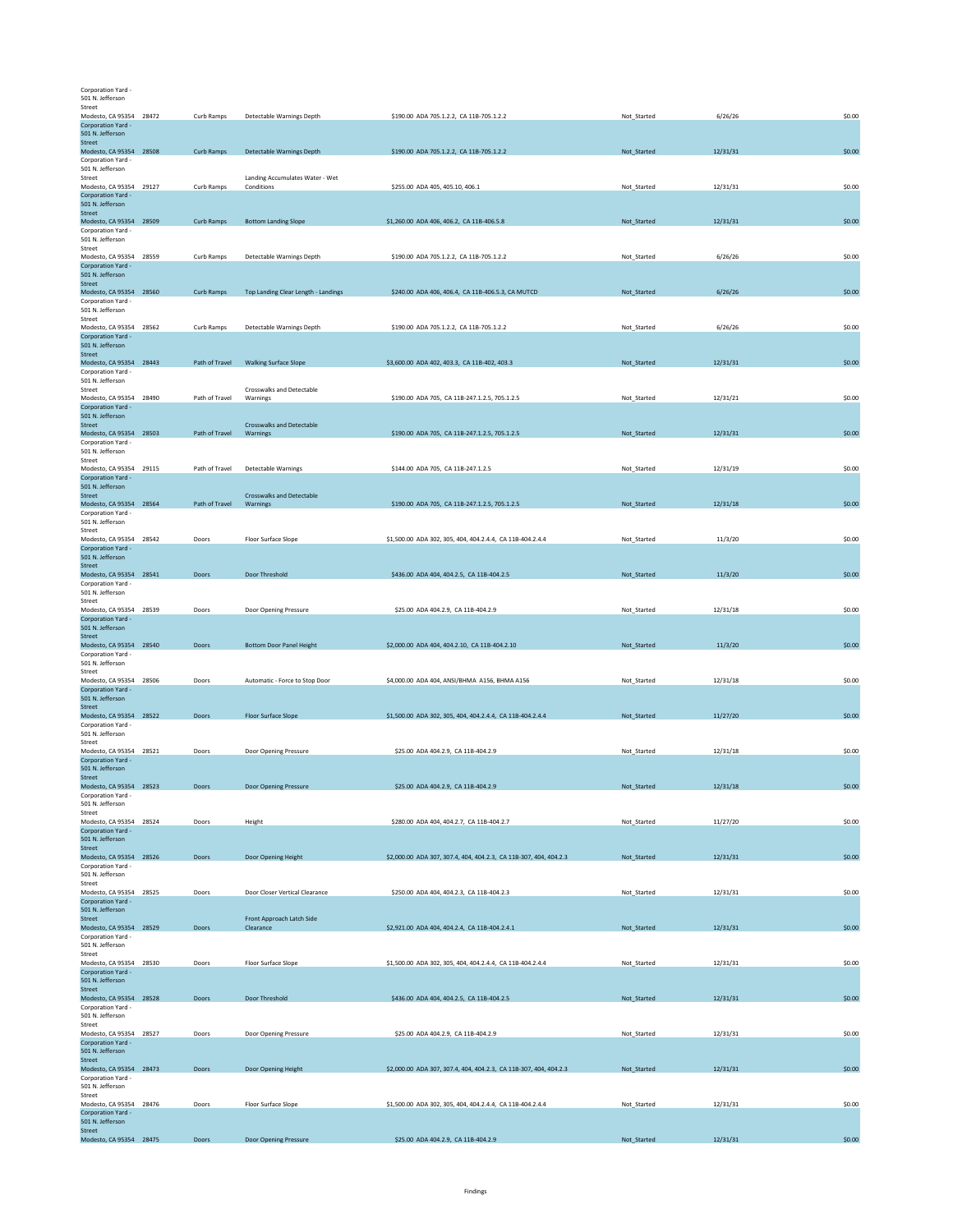Corporation Yard - 501 N. Jefferson

| Modesto, CA 95354 28474                       | Doors | Accessible Hardware                    | \$800.00 ADA 309.4, 404.2.7, CA 11B-404.2.7                       | Not Started | 12/31/31 | \$0.00 |
|-----------------------------------------------|-------|----------------------------------------|-------------------------------------------------------------------|-------------|----------|--------|
| Corporation Yard -                            |       |                                        |                                                                   |             |          |        |
| 501 N. Jefferson<br>Street                    |       |                                        |                                                                   |             |          |        |
| Modesto, CA 95354 28566                       | Doors | Door Opening Height                    | \$2,000.00 ADA 307, 307.4, 404, 404.2.3, CA 11B-307, 404, 404.2.3 | Not_Started | 12/31/31 | \$0.00 |
| Corporation Yard -                            |       |                                        |                                                                   |             |          |        |
| 501 N. Jefferson<br>Street                    |       |                                        |                                                                   |             |          |        |
| Modesto, CA 95354 28565                       | Doors | Door Closer Vertical Clearance         | \$250.00 ADA 404, 404.2.3, CA 11B-404.2.3                         | Not_Started | 12/31/31 | \$0.00 |
| Corporation Yard -                            |       |                                        |                                                                   |             |          |        |
| 501 N. Jefferson                              |       |                                        |                                                                   |             |          |        |
| Street<br>Modesto, CA 95354 28569             | Doors | Front Approach Latch Side<br>Clearance | \$2,921.00 ADA 404, 404.2.4, CA 11B-404.2.4.1                     | Not Started | 12/31/31 | \$0.00 |
| Corporation Yard -                            |       |                                        |                                                                   |             |          |        |
| 501 N. Jefferson                              |       |                                        |                                                                   |             |          |        |
| Street                                        |       |                                        |                                                                   | Not Started |          |        |
| Modesto, CA 95354 28570<br>Corporation Yard - | Doors | Floor Surface Slope                    | \$1,500.00 ADA 302, 305, 404, 404.2.4.4, CA 11B-404.2.4.4         |             | 12/31/31 | \$0.00 |
| 501 N. Jefferson                              |       |                                        |                                                                   |             |          |        |
| Street                                        |       |                                        |                                                                   |             |          |        |
| Modesto, CA 95354 28568<br>Corporation Yard - | Doors | Door Threshold                         | \$436.00 ADA 404, 404.2.5, CA 11B-404.2.5                         | Not_Started | 12/31/31 | \$0.00 |
| 501 N. Jefferson                              |       |                                        |                                                                   |             |          |        |
| Street                                        |       |                                        |                                                                   |             |          |        |
| Modesto, CA 95354 28567                       | Doors | Door Hardware                          | \$50.00 ADA 404, 404.2.10, CA 11B-404.2.10                        | Not_Started | 12/31/31 | \$0.00 |
| Corporation Yard -<br>501 N. Jefferson        |       |                                        |                                                                   |             |          |        |
| Street                                        |       |                                        |                                                                   |             |          |        |
| Modesto, CA 95354 28534                       | Doors | Door Opening Height                    | \$2,000.00 ADA 307, 307.4, 404, 404.2.3, CA 11B-307, 404, 404.2.3 | Not_Started | 12/31/31 | \$0.00 |
| Corporation Yard -<br>501 N. Jefferson        |       |                                        |                                                                   |             |          |        |
| Street                                        |       |                                        |                                                                   |             |          |        |
| Modesto, CA 95354 28533                       | Doors | Door Closer Vertical Clearance         | \$250.00 ADA 404, 404.2.3, CA 11B-404.2.3                         | Not Started | 12/31/31 | \$0.00 |
| Corporation Yard -                            |       |                                        |                                                                   |             |          |        |
| 501 N. Jefferson<br>Street                    |       |                                        |                                                                   |             |          |        |
| Modesto, CA 95354 28536                       | Doors | <b>Floor Surface Slope</b>             | \$1,500.00 ADA 302, 305, 404, 404.2.4.4, CA 11B-404.2.4.4         | Not_Started | 12/31/31 | \$0.00 |
| Corporation Yard -                            |       |                                        |                                                                   |             |          |        |
| 501 N. Jefferson<br>Street                    |       |                                        |                                                                   |             |          |        |
| Modesto, CA 95354 28457                       | Doors | Door Closer Vertical Clearance         | \$250.00 ADA 404, 404.2.3, CA 11B-404.2.3                         | Not Started | 12/31/31 | \$0.00 |
| Corporation Yard -                            |       |                                        |                                                                   |             |          |        |
| 501 N. Jefferson                              |       |                                        |                                                                   |             |          |        |
| Street<br>Modesto, CA 95354 28458             | Doors | Door Opening Height                    | \$2,000.00 ADA 307, 307.4, 404, 404.2.3, CA 11B-307, 404, 404.2.3 | Not_Started | 12/31/31 | \$0.00 |
| Corporation Yard -                            |       |                                        |                                                                   |             |          |        |
| 501 N. Jefferson                              |       |                                        |                                                                   |             |          |        |
| Street                                        |       | Front Approach Latch Side              |                                                                   |             |          |        |
| Modesto, CA 95354 28464<br>Corporation Yard - | Doors | Clearance                              | \$2,921.00 ADA 404, 404.2.4, CA 11B-404.2.4.1                     | Not_Started | 12/31/31 | \$0.00 |
| 501 N. Jefferson                              |       |                                        |                                                                   |             |          |        |
| Street                                        |       |                                        |                                                                   |             |          |        |
| Modesto, CA 95354 28465                       | Doors | Floor Surface Slope                    | \$1,500.00 ADA 302, 305, 404, 404.2.4.4, CA 11B-404.2.4.4         | Not_Started | 12/31/31 | \$0.00 |
| Corporation Yard -<br>501 N. Jefferson        |       |                                        |                                                                   |             |          |        |
| Street                                        |       |                                        |                                                                   |             |          |        |
| Modesto, CA 95354 28460                       | Doors | Door Opening Pressure                  | \$25.00 ADA 404.2.9, CA 11B-404.2.9                               | Not_Started | 12/31/31 | \$0.00 |
| Corporation Yard -                            |       |                                        |                                                                   |             |          |        |
|                                               |       |                                        |                                                                   |             |          |        |
| 501 N. Jefferson<br>Street                    |       |                                        |                                                                   |             |          |        |
| Modesto, CA 95354 28462                       | Doors | Door Hardware                          | \$50.00 ADA 404, 404.2.10, CA 11B-404.2.10                        | Not_Started | 12/31/31 | \$0.00 |
| Corporation Yard -                            |       |                                        |                                                                   |             |          |        |
| 501 N. Jefferson                              |       |                                        |                                                                   |             |          |        |
| Street                                        | Doors | Accessible Hardware                    |                                                                   |             |          |        |
| Modesto, CA 95354 28459<br>Corporation Yard - |       |                                        | \$800.00 ADA 309.4, 404.2.7, CA 11B-404.2.7                       | Not_Started | 12/31/31 | \$0.00 |
| 501 N. Jefferson                              |       |                                        |                                                                   |             |          |        |
| Street                                        |       |                                        |                                                                   |             |          |        |
| Modesto, CA 95354 28461<br>Corporation Yard - | Doors | Door Lock                              | \$310.00 ADA 309.4, 404.2.7                                       | Not_Started | 12/31/31 | \$0.00 |
| 501 N. Jefferson                              |       |                                        |                                                                   |             |          |        |
| Street                                        |       |                                        |                                                                   |             |          |        |
| Modesto, CA 95354 28463                       | Doors | Door Threshold                         | \$436.00 ADA 404, 404.2.5, CA 11B-404.2.5                         | Not_Started | 12/31/31 | \$0.00 |
| Corporation Yard -<br>501 N. Jefferson        |       |                                        |                                                                   |             |          |        |
| <b>Street</b>                                 |       |                                        |                                                                   |             |          |        |
| Modesto, CA 95354 28440                       | Doors | Door Opening Height                    | \$2,000.00 ADA 307, 307.4, 404, 404.2.3, CA 11B-307, 404, 404.2.3 | Not_Started | 12/31/31 | \$0.00 |
| Corporation Yard -                            |       |                                        |                                                                   |             |          |        |
| 501 N. Jefferson<br>Street                    |       | Front Approach Latch Side              |                                                                   |             |          |        |
| Modesto, CA 95354 28441                       | Doors | Clearance                              | \$2,921.00 ADA 404, 404.2.4, CA 11B-404.2.4.1                     | Not Started | 12/31/31 | \$0.00 |
| Corporation Yard -                            |       |                                        |                                                                   |             |          |        |
| 501 N. Jefferson<br>Street                    |       | Front Approach Latch Side              |                                                                   |             |          |        |
| Modesto, CA 95354 28442                       | Doors | Clearance                              | \$2,921.00 ADA 404, 404.2.4, CA 11B-404.2.4.1                     | Not_Started | 12/31/31 | \$0.00 |
| Corporation Yard -                            |       |                                        |                                                                   |             |          |        |
| 501 N. Jefferson                              |       |                                        |                                                                   |             |          |        |
| Street<br>Modesto, CA 95354 28449             | Doors | Door Opening Height                    | \$2,000.00 ADA 307, 307.4, 404, 404.2.3, CA 11B-307, 404, 404.2.3 | Not_Started | 12/31/31 | \$0.00 |
| Corporation Yard -                            |       |                                        |                                                                   |             |          |        |
| 501 N. Jefferson                              |       |                                        |                                                                   |             |          |        |
| Street                                        |       |                                        |                                                                   |             |          |        |
| Modesto, CA 95354 28448<br>Corporation Yard - | Doors | Door Closer Vertical Clearance         | \$250.00 ADA 404, 404.2.3, CA 11B-404.2.3                         | Not Started | 12/31/31 | \$0.00 |
| 501 N. Jefferson                              |       |                                        |                                                                   |             |          |        |
| Street                                        |       |                                        |                                                                   |             |          |        |
| Modesto, CA 95354 28450                       | Doors | Door Opening Pressure                  | \$25.00 ADA 404.2.9, CA 11B-404.2.9                               | Not_Started | 12/31/31 | \$0.00 |
| Corporation Yard -<br>501 N. Jefferson        |       |                                        |                                                                   |             |          |        |
| Street                                        |       |                                        |                                                                   |             |          |        |
| Modesto, CA 95354 28451                       | Doors | Door Hardware                          | \$50.00 ADA 404, 404.2.10, CA 11B-404.2.10                        | Not_Started | 12/31/31 | \$0.00 |
| Corporation Yard -                            |       |                                        |                                                                   |             |          |        |
| 501 N. Jefferson<br>Street                    |       |                                        |                                                                   |             |          |        |
| Modesto, CA 95354 28511                       | Doors | Door Opening Height                    | \$2,000.00 ADA 307, 307.4, 404, 404.2.3, CA 11B-307, 404, 404.2.3 | Not_Started | 12/31/31 | \$0.00 |
| Corporation Yard -                            |       |                                        |                                                                   |             |          |        |
| 501 N. Jefferson                              |       |                                        |                                                                   |             |          |        |
| Street<br>Modesto, CA 95354 28510             | Doors | Door Closer Vertical Clearance         | \$250.00 ADA 404, 404.2.3, CA 11B-404.2.3                         | Not_Started | 12/31/31 | \$0.00 |
| Corporation Yard -                            |       |                                        |                                                                   |             |          |        |
| 501 N. Jefferson                              |       |                                        |                                                                   |             |          |        |
| Street                                        | Doors |                                        | \$25.00 ADA 404.2.9, CA 11B-404.2.9                               |             | 12/31/31 | \$0.00 |
| Modesto, CA 95354 28512<br>Corporation Yard - |       | Door Opening Pressure                  |                                                                   | Not_Started |          |        |
| 501 N. Jefferson<br>Street                    |       |                                        |                                                                   |             |          |        |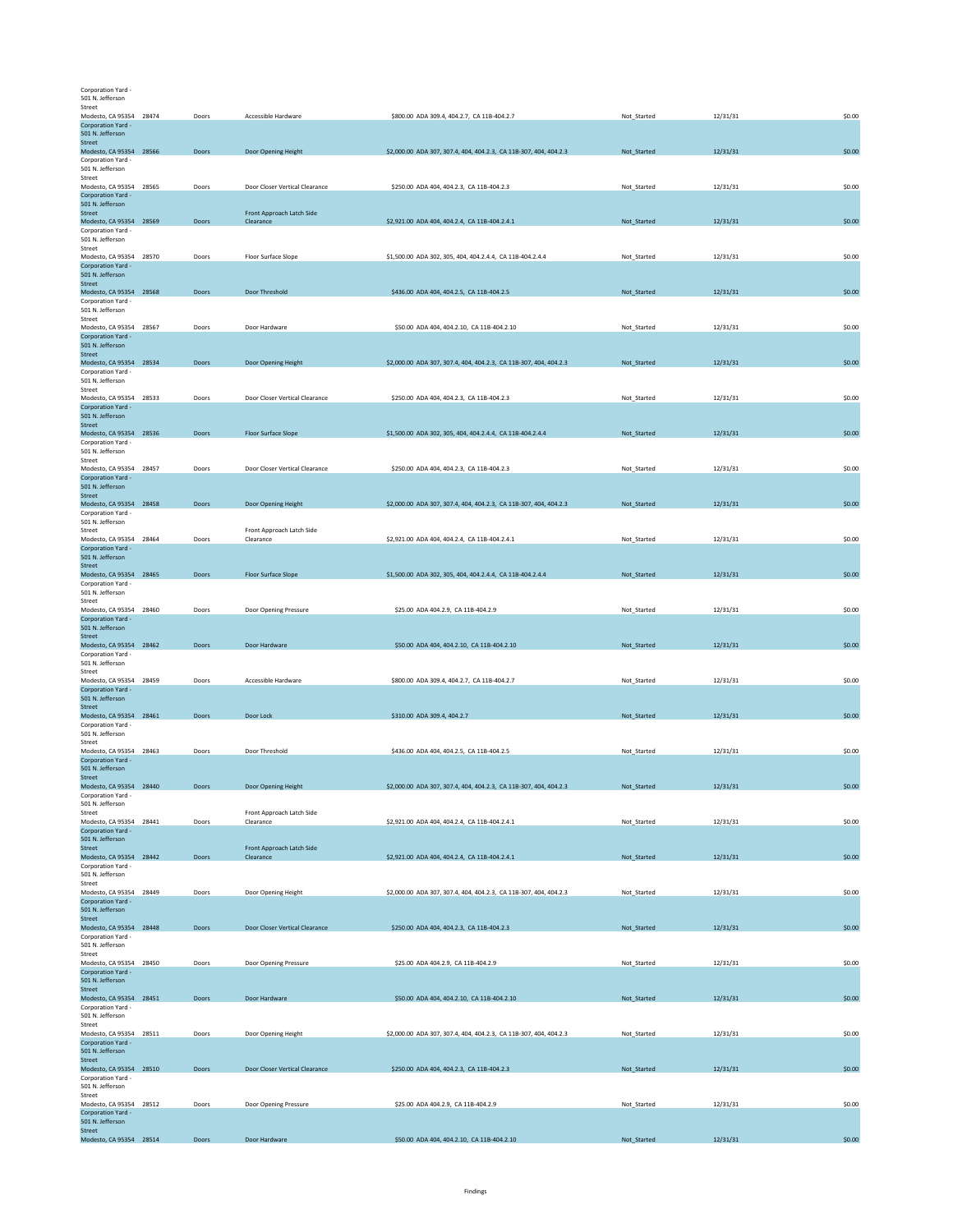Corporation Yard - 501 N. Jefferson

| Street<br>Modesto, CA 95354 28513<br>Corporation Yard -                                                | Doors    | Height                                 | \$280.00 ADA 404, 404.2.7, CA 11B-404.2.7                         | Not_Started | 12/31/31 | \$0.00 |
|--------------------------------------------------------------------------------------------------------|----------|----------------------------------------|-------------------------------------------------------------------|-------------|----------|--------|
| 501 N. Jefferson<br>Street<br>Modesto, CA 95354 28547<br>Corporation Yard -                            | Doors    | <b>Floor Surface Slope</b>             | \$1,500.00 ADA 302, 305, 404, 404.2.4.4, CA 11B-404.2.4.4         | Not_Started | 12/31/31 | \$0.00 |
| 501 N. Jefferson<br>Street<br>Modesto, CA 95354 28546                                                  | Doors    | Front Approach Latch Side<br>Clearance | \$2,921.00 ADA 404, 404.2.4, CA 11B-404.2.4.1                     | Not Started | 12/31/31 | \$0.00 |
| Corporation Yard -<br>501 N. Jefferson<br>Street                                                       |          |                                        |                                                                   |             |          |        |
| Modesto, CA 95354 28545<br>Corporation Yard -<br>501 N. Jefferson                                      | Doors    | <b>Bottom Door Panel</b>               | \$2,000.00 ADA 404, 404.2.10, CA 11B-404.2.10                     | Not_Started | 12/31/31 | \$0.00 |
| Street<br>Modesto, CA 95354 28544<br>Corporation Yard -<br>501 N. Jefferson                            | Doors    | Height                                 | \$280.00 ADA 404, 404.2.7, CA 11B-404.2.7                         | Not_Started | 12/31/31 | \$0.00 |
| Street<br>Modesto, CA 95354 28543<br>Corporation Yard -                                                | Doors    | Accessible Hardware                    | \$800.00 ADA 309.4, 404.2.7, CA 11B-404.2.7                       | Not_Started | 12/31/31 | \$0.00 |
| 501 N. Jefferson<br>Street<br>Modesto, CA 95354 28571                                                  | Doors    | Door Threshold                         | \$436.00 ADA 404, 404.2.5, CA 11B-404.2.5                         | Not_Started | 12/31/31 | \$0.00 |
| Corporation Yard -<br>501 N. Jefferson<br>Street                                                       |          |                                        |                                                                   |             |          |        |
| Modesto, CA 95354 28466<br>Corporation Yard -<br>501 N. Jefferson                                      | Doors    | Door Opening Height                    | \$2,000.00 ADA 307, 307.4, 404, 404.2.3, CA 11B-307, 404, 404.2.3 | Not_Started | 12/31/31 | \$0.00 |
| Street<br>Modesto, CA 95354 28468<br>Corporation Yard -<br>501 N. Jefferson                            | Doors    | Front Approach Latch Side<br>Clearance | \$2,921.00 ADA 404, 404.2.4, CA 11B-404.2.4.1                     | Not_Started | 12/31/31 | \$0.00 |
| <b>Street</b><br>Modesto, CA 95354 28469<br>Corporation Yard -                                         | Doors    | <b>Floor Surface Slope</b>             | \$1,500.00 ADA 302, 305, 404, 404.2.4.4, CA 11B-404.2.4.4         | Not_Started | 12/31/31 | \$0.00 |
| 501 N. Jefferson<br>Street<br>Modesto, CA 95354 28467                                                  | Doors    | Door Opening Pressure                  | \$25.00 ADA 404.2.9, CA 11B-404.2.9                               | Not Started | 12/31/31 | \$0.00 |
| Corporation Yard -<br>501 N. Jefferson<br><b>Street</b>                                                |          |                                        |                                                                   |             |          |        |
| Modesto, CA 95354 28452<br>Corporation Yard -<br>501 N. Jefferson                                      | Counters | <b>Counter Height</b>                  | \$3,500.00 ADA 902, 904, CA 11B-904.4                             | Not_Started | 12/31/18 | \$0.00 |
| Street<br>Modesto, CA 95354 28453<br>Corporation Yard -<br>501 N. Jefferson                            | Counters | <b>Protruding Object</b>               | \$450.00 ADA 307.2, 902                                           | Not_Started | 6/26/26  | \$0.00 |
| Street<br>Modesto, CA 95354 28456<br>Corporation Yard -<br>501 N. Jefferson                            | Counters | <b>Counter Height</b>                  | \$3,500.00 ADA 902, 904, CA 11B-904.4                             | Not_Started | 12/31/31 | \$0.00 |
| Street<br>Modesto, CA 95354 28491<br>Corporation Yard -                                                | Signage  | Accessible Element/Entrance<br>Signage | \$158.00 ADA 216.2, 216.6, CA 11B-216.2, 216.6                    | Not_Started | 12/31/31 | \$0.00 |
| 501 N. Jefferson<br>Street<br>Modesto, CA 95354 28471                                                  | Signage  | Room Identification                    | \$158.00 ADA 216, 216.2, 703, CA 11B-216.2                        | Not_Started | 12/31/19 | \$0.00 |
| Corporation Yard -<br>501 N. Jefferson<br>Street                                                       |          | Accessible Element/Entrance            |                                                                   |             |          |        |
| Modesto, CA 95354 28488<br>Corporation Yard -<br>501 N. Jefferson                                      | Signage  | Signage                                | \$158.00 ADA 216.2, 216.6, CA 11B-216.2, 216.6                    | Not_Started | 12/31/19 | \$0.00 |
| Street<br>Modesto, CA 95354 28537<br>Corporation Yard -<br>501 N. Jefferson                            | Signage  | Accessible Element/Entrance<br>Signage | \$158.00 ADA 216.2, 216.6, CA 11B-216.2, 216.6                    | Not_Started | 12/31/19 | \$0.00 |
| Street<br>Modesto, CA 95354 28549<br>Corporation Yard -                                                | Signage  | Braille                                | \$50.00 ADA 216, 703                                              | Not Started | 12/31/19 | \$0.00 |
| 501 N. Jefferson<br>Street<br>Modesto, CA 95354 28548                                                  | Signage  | <b>Raised Letters</b>                  | \$50.00 ADA 216, 703                                              | Not_Started | 12/31/19 | \$0.00 |
| Corporation Yard -<br>501 N. Jefferson<br>Street                                                       |          | Accessible Element/Entrance            |                                                                   |             |          |        |
| Modesto, CA 95354 28489<br>Corporation Yard -<br>501 N. Jefferson<br>Street                            | Signage  | Signage                                | \$158.00 ADA 216.2, 216.6, CA 11B-216.2, 216.6                    | Not_Started | 12/31/31 | \$0.00 |
| Modesto, CA 95354 29128<br>Corporation Yard -<br>501 N. Jefferson                                      | Signage  | Directional or Information Signage     | \$158.00 ADA 216, 216.3, 703, 703.5, CA 11B-216.3, 703.5          | Not_Started | 12/31/18 | \$0.00 |
| Street<br>Modesto, CA 95354 28507<br>Corporation Yard -                                                | Signage  | Accessible Element/Entrance<br>Signage | \$158.00 ADA 216.2, 216.6, CA 11B-216.2, 216.6                    | Not_Started | 12/31/31 | \$0.00 |
| 501 N. Jefferson<br>Street<br>Modesto, CA 95354 28561                                                  | Signage  | Accessible Element/Entrance<br>Signage | \$158.00 ADA 216.2, 216.6, CA 11B-216.2, 216.6                    | Not_Started | 12/31/31 | \$0.00 |
| Corporation Yard -<br>501 N. Jefferson<br>Street                                                       |          | Accessible Element/Entrance            |                                                                   |             |          |        |
| Modesto, CA 95354 28444<br>Corporation Yard -<br>501 N. Jefferson<br><b>Street</b>                     | Signage  | Signage<br>Accessible Element/Entrance | \$158.00 ADA 216.2, 216.6, CA 11B-216.2, 216.6                    | Not_Started | 12/31/31 | \$0.00 |
| Modesto, CA 95354 28470<br>Corporation Yard -<br>501 N. Jefferson                                      | Signage  | Signage                                | \$158.00 ADA 216.2, 216.6, CA 11B-216.2, 216.6                    | Not Started | 12/31/31 | \$0.00 |
| Street<br>Modesto, CA 95354 28493<br>Corporation Yard -                                                | Signage  | Accessible Element/Entrance<br>Signage | \$158.00 ADA 216.2, 216.6, CA 11B-216.2, 216.6                    | Not_Started | 12/31/31 | \$0.00 |
| 501 N. Jefferson<br><b>Street</b><br>Modesto, CA 95354 28445<br>Corporation Yard -<br>501 N. Jefferson | Signage  | Accessible Element/Entrance<br>Signage | \$158.00 ADA 216.2, 216.6, CA 11B-216.2, 216.6                    | Not_Started | 12/31/31 | \$0.00 |
| Street<br>Modesto, CA 95354 28447                                                                      | Signage  | Accessible Element/Entrance<br>Signage | \$158.00 ADA 216.2, 216.6, CA 11B-216.2, 216.6                    | Not_Started | 12/31/31 | \$0.00 |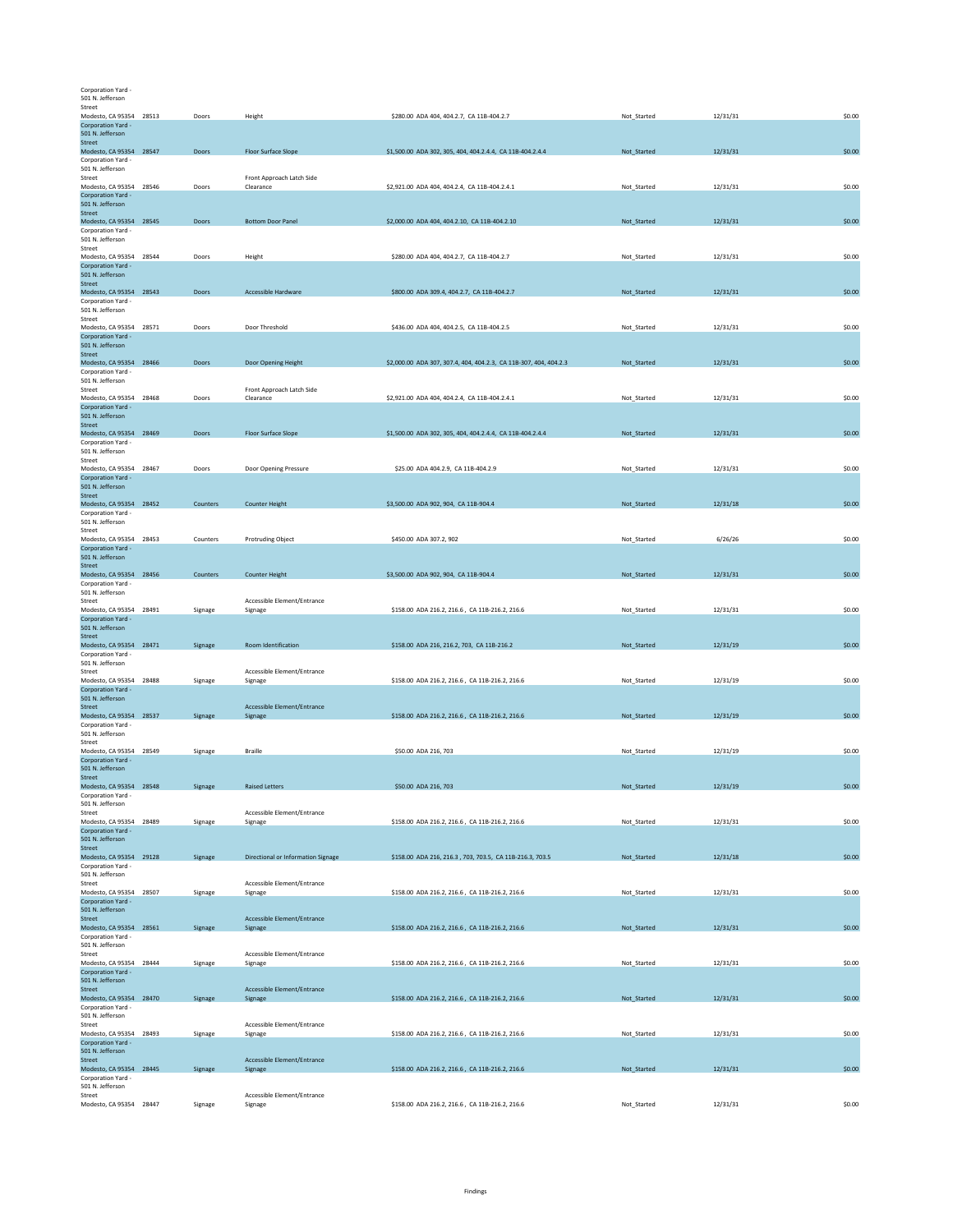| Corporation Yard -<br>501 N. Jefferson        |              |                                                            |                                                                         |             |          |        |
|-----------------------------------------------|--------------|------------------------------------------------------------|-------------------------------------------------------------------------|-------------|----------|--------|
| <b>Street</b>                                 |              |                                                            |                                                                         |             |          |        |
| Modesto, CA 95354 28477<br>Corporation Yard - | Restrooms    | <b>Required Alternate Stall</b>                            | \$4,000.00 ADA 213, 213.3.1, 604                                        | Not_Started | 12/31/31 | \$0.00 |
| 501 N. Jefferson<br>Street                    |              |                                                            |                                                                         |             |          |        |
| Modesto, CA 95354 28482<br>Cornoration Yard - | Restrooms    | <b>Urinal Rim Extension</b>                                | \$951.00 ADA 605, 605.2, CA 11B-605.2                                   | Not_Set     | 12/31/31 | \$0.00 |
| 501 N. Jefferson                              |              |                                                            |                                                                         |             |          |        |
| Street<br>Modesto, CA 95354 28481             | Restrooms    | Urinal Flush Control Height                                | \$227.00 ADA 308.2, 309.3, 605, 605.4, CA 11B-605.4                     | Not_Started | 12/31/31 | \$0.00 |
| Corporation Yard -<br>501 N. Jefferson        |              |                                                            |                                                                         |             |          |        |
| Street                                        |              |                                                            |                                                                         |             |          |        |
| Modesto, CA 95354 28480<br>Corporation Yard - | Restrooms    | Mirror Bottom Edge Height                                  | \$300.00 ADA 213, 603, 603.3, CA 11B-603.3                              | Not_Started | 12/31/31 | \$0.00 |
| 501 N. Jefferson<br>Street                    |              |                                                            |                                                                         |             |          |        |
| Modesto, CA 95354 28483                       | Restrooms    | <b>Wall Signage</b>                                        | \$158.00 ADA 216, 216.8, 703, CA 11B-216.8                              | Not_Started | 12/31/31 | \$0.00 |
| Corporation Yard -<br>501 N. Jefferson        |              |                                                            |                                                                         |             |          |        |
| Street<br>Modesto, CA 95354 28479             | Restrooms    | Lavatory - Supply Lines Wrapping                           | \$149.00 ADA 213, 606, 606.5, CA 11B-606.5                              | Not_Started | 12/31/31 | \$0.00 |
| Corporation Yard -                            |              |                                                            |                                                                         |             |          |        |
| 501 N. Jefferson<br>Street                    |              |                                                            |                                                                         |             |          |        |
| Modesto, CA 95354 28478<br>Corporation Yard - | Restrooms    | <b>Dispenser Height</b>                                    | \$277.00 ADA 205, 308, 308.1, 309, 606, CA 11B-603.5                    | Not_Started | 12/31/31 | \$0.00 |
| 501 N. Jefferson<br>Street                    |              |                                                            |                                                                         |             |          |        |
| Modesto, CA 95354 28500                       | Restrooms    | Coat Hook Height                                           | \$50.00 ADA 308, 308.1, 603.4, CA 11B-308, 603.4, 604.8.3               | Not_Started | 12/31/31 | \$0.00 |
| Corporation Yard -<br>501 N. Jefferson        |              |                                                            |                                                                         |             |          |        |
| <b>Street</b><br>Modesto, CA 95354 28498      | Restrooms    | <b>Compartment Door</b>                                    | \$269.00 ADA 404, 604.8, 604.8.1.2, CA 11B-604.8.1.2                    | Not_Started | 12/31/31 | \$0.00 |
| Corporation Yard -                            |              |                                                            |                                                                         |             |          |        |
| 501 N. Jefferson<br>Street                    |              |                                                            |                                                                         |             |          |        |
| Modesto, CA 95354 28496<br>Corporation Yard - | Restrooms    | <b>Compartment Door Handle</b>                             | \$250.00 ADA 213, 404, 604, 604.8, 604.8.1.2, CA 11B-404.2.7, 604.8.1.2 | Not_Started | 12/31/31 | \$0.00 |
| 501 N. Jefferson                              |              |                                                            |                                                                         |             |          |        |
| Street<br>Modesto, CA 95354 28499             | Restrooms    | Door Handle                                                | \$129.00 ADA 213, 404, 604, 604.8.1.2, CA 11B-404.2.7, 604.8.1.2        | Not_Started | 12/31/31 | \$0.00 |
| Corporation Yard -<br>501 N. Jefferson        |              |                                                            |                                                                         |             |          |        |
| Street<br>Modesto, CA 95354 28497             | Restrooms    | <b>Toilet Compartment Door</b>                             | \$4,000.00 ADA 604.8.1.2, CA 11B-604.8.1.2                              |             | 12/31/31 | \$0.00 |
| Corporation Yard -                            |              |                                                            |                                                                         | Not_Started |          |        |
| 501 N. Jefferson<br>Street                    |              | Distance from Back Wall to Front of                        |                                                                         |             |          |        |
| Modesto, CA 95354 28495                       | Restrooms    | Grab Bar                                                   | \$267.00 ADA 603, 604.5.1, 609, CA 11B-604.5.1, 609                     | Not_Started | 12/31/31 | \$0.00 |
| Corporation Yard -<br>501 N. Jefferson        |              |                                                            |                                                                         |             |          |        |
| Street<br>Modesto, CA 95354 28501             | Restrooms    | <b>Toilet Paper Dispenser Distance</b><br>From Seat        | \$277.00 ADA 603, 604.7, CA 11B-309.4, 604.7                            | Not_Started | 12/31/31 | \$0.00 |
| Corporation Yard -<br>501 N. Jefferson        |              |                                                            |                                                                         |             |          |        |
| Street                                        |              | <b>Toilet Paper Dispenser Interferes</b>                   |                                                                         |             |          |        |
| Modesto, CA 95354 28502<br>Corporation Yard - | Restrooms    | with Grab Bar                                              | \$277.00 ADA 603, 609.3, CA 11B-309.4, 609.3                            | Not_Started | 12/31/31 | \$0.00 |
| 501 N. Jefferson<br>Street                    |              |                                                            |                                                                         |             |          |        |
| Modesto, CA 95354 28519<br>Corporation Yard - | Restrooms    | Mirror Bottom Edge Height                                  | \$300.00 ADA 213, 603, 603.3, CA 11B-603.3                              | Not_Started | 12/31/31 | \$0.00 |
| 501 N. Jefferson                              |              |                                                            |                                                                         |             |          |        |
| <b>Street</b><br>Modesto, CA 95354 28520      | Restrooms    | <b>Wall Signage</b>                                        | \$158.00 ADA 216, 216.8, 703, CA 11B-216.8                              | Not_Started | 12/31/31 | \$0.00 |
| Corporation Yard -<br>501 N. Jefferson        |              |                                                            |                                                                         |             |          |        |
| Street                                        |              |                                                            |                                                                         |             |          |        |
| Modesto, CA 95354 28517<br>Corporation Yard - | Restrooms    | Lavatory Distance From Wall/Fixture                        | \$2,500.00 CA 11B-606.6                                                 | Not_Started | 12/31/31 | \$0.00 |
| 501 N. Jefferson<br>Street                    |              |                                                            |                                                                         |             |          |        |
| Modesto, CA 95354 28518<br>Corporation Yard - | Restrooms    | Lavatory - Supply Lines Wrapping                           | \$149.00 ADA 213, 606, 606.5, CA 11B-606.5                              | Not_Started | 12/31/31 | \$0.00 |
| 501 N. Jefferson                              |              |                                                            |                                                                         |             |          |        |
| Street<br>Modesto, CA 95354 28516             | Restrooms    | Dispenser Height                                           | \$277.00 ADA 205, 308, 308.1, 309, 606, CA 11B-603.5                    | Not_Started | 12/31/31 | \$0.00 |
| Corporation Yard -<br>501 N. Jefferson        |              |                                                            |                                                                         |             |          |        |
| Street                                        |              |                                                            |                                                                         |             |          |        |
| Modesto, CA 95354 28557<br>Corporation Yard - | Restrooms    | Coat Hook Height                                           | \$50.00 ADA 308, 308.1, 603.4, CA 11B-308, 603.4, 604.8.3               | Not Started | 12/31/31 | \$0.00 |
| 501 N. Jefferson<br>Street                    |              |                                                            |                                                                         |             |          |        |
| Modesto, CA 95354 28555                       | Restrooms    | Compartment Door                                           | \$269.00 ADA 404, 604.8, 604.8.1.2, CA 11B-604.8.1.2                    | Not_Started | 12/31/31 | \$0.00 |
| Corporation Yard -<br>501 N. Jefferson        |              |                                                            |                                                                         |             |          |        |
| <b>Street</b><br>Modesto, CA 95354 28554      | Restrooms    | <b>Compartment Door Handle</b>                             | \$250.00 ADA 213, 404, 604, 604.8, 604.8.1.2, CA 11B-404.2.7, 604.8.1.2 | Not_Started | 12/31/31 | \$0.00 |
| Corporation Yard -                            |              |                                                            |                                                                         |             |          |        |
| 501 N. Jefferson<br>Street                    |              |                                                            |                                                                         |             |          |        |
| Modesto, CA 95354 28556<br>Corporation Yard - | Restrooms    | Door Handle                                                | \$129.00 ADA 213, 404, 604, 604.8.1.2, CA 11B-404.2.7, 604.8.1.2        | Not_Started | 12/31/31 | \$0.00 |
| 501 N. Jefferson                              |              |                                                            |                                                                         |             |          |        |
| Street<br>Modesto, CA 95354 28558             | Restrooms    | <b>Toilet Paper Dispenser Distance</b><br><b>From Seat</b> | \$277.00 ADA 603, 604.7, CA 11B-309.4, 604.7                            | Not_Started | 12/31/31 | \$0.00 |
| Corporation Yard -<br>501 N. Jefferson        |              |                                                            |                                                                         |             |          |        |
| Street<br>Modesto, CA 95354 28553             | Restrooms    | Toilet Minimum Distance From Any<br>fixture                | \$2,500,00 ADA 603, 604.2, CA 11B-604.2                                 | Not Started | 12/31/31 | \$0.00 |
| Corporation Yard -                            |              |                                                            |                                                                         |             |          |        |
| 501 N. Jefferson<br>Street                    |              |                                                            |                                                                         |             |          |        |
| Modesto, CA 95354 28550<br>Corporation Yard - | Restrooms    | <b>Toilet Distance From Wall</b>                           | \$2,500.00 ADA 603, 604.2, CA 11B-604.2                                 | Not_Started | 12/31/31 | \$0.00 |
| 501 N. Jefferson                              |              |                                                            |                                                                         |             |          |        |
| Street<br>Modesto, CA 95354 28492             | Reach Ranges | Clear Floor Space Slope                                    | \$500.00 ADA 304, CA 11B-305.2                                          | Not_Started | 6/26/26  | \$0.00 |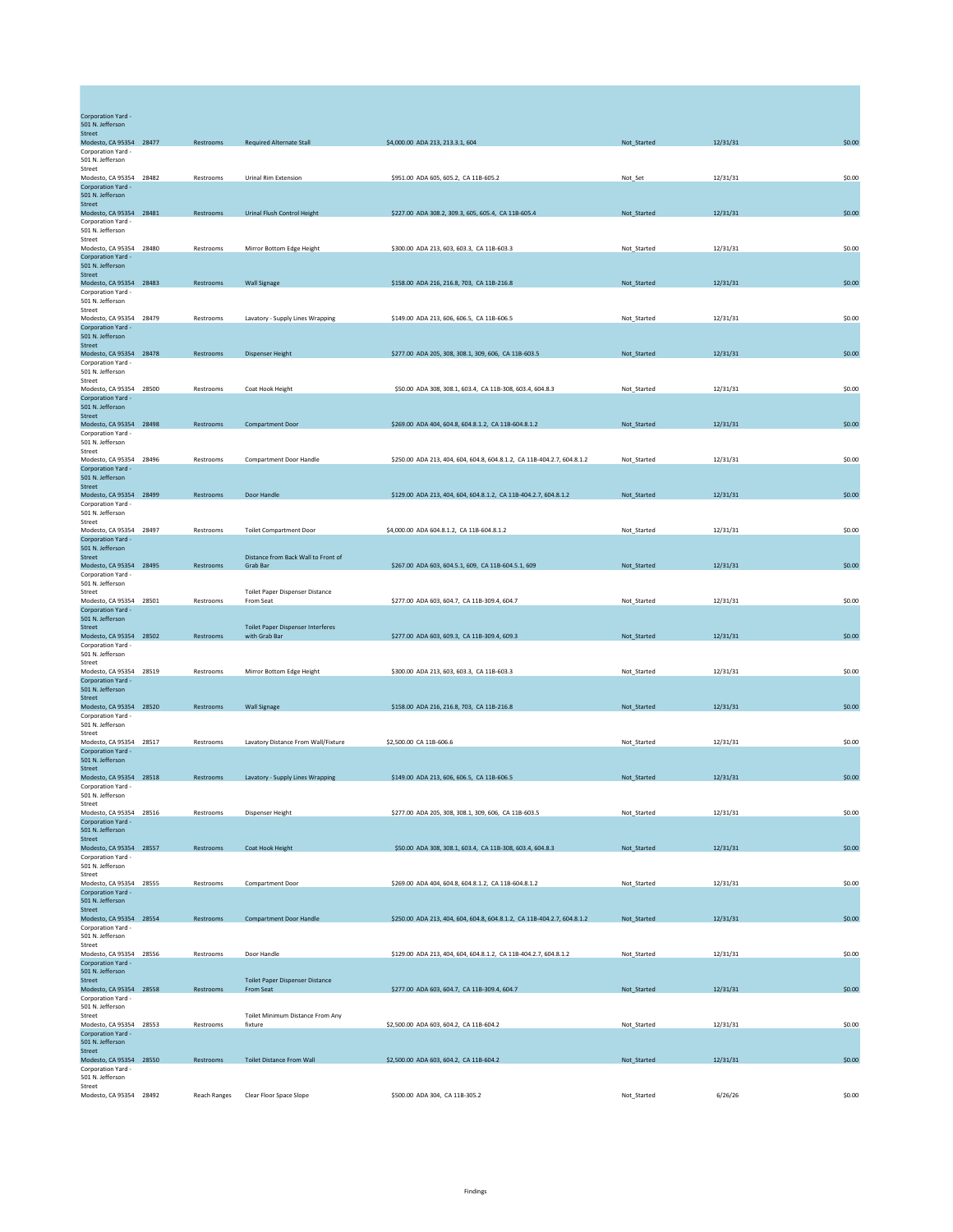| Jennings Treatment<br>Plant - 7007 Jennings              |                |                                                   |                                                             |             |        |        |
|----------------------------------------------------------|----------------|---------------------------------------------------|-------------------------------------------------------------|-------------|--------|--------|
| Road<br>Modesto, CA 95358 29021                          | Parking        | Parking Lot Warning Sign                          | \$250.00 CA 11B-502.8                                       | Not_Started | 1/1/26 | \$0.00 |
| Jennings Treatment<br>Plant - 7007 Jennings              |                |                                                   |                                                             |             |        |        |
| Road<br>Modesto, CA 95358 29017                          | Parking        | <b>Access Aisle Slope</b>                         | \$3,800.00 ADA 502, 502.4, CA 11B-502.4                     | Not Started | 1/1/31 | \$0.00 |
| Jennings Treatment<br>Plant - 7007 Jennings              |                |                                                   |                                                             |             |        |        |
| Road<br>Modesto, CA 95358 29016                          | Parking        | ISA is Faded or Damaged                           | \$117.00 ADA 502, CA 11B-502.6.4                            | Not_Started | 1/1/26 | \$0.00 |
| Jennings Treatment<br>Plant - 7007 Jennings              |                |                                                   |                                                             |             |        |        |
| Road<br>Modesto, CA 95358 29019                          | Parking        | Access Aisle is Faded or Damaged                  | \$250.00 ADA 502.3, 502.3.3, CA 11B-502.3                   | Not_Started | 1/1/26 | \$0.00 |
| <b>Jennings Treatment</b>                                |                |                                                   |                                                             |             |        |        |
| Plant - 7007 Jennings<br>Road<br>Modesto, CA 95358 29018 | Parking        | Access Aisle "No Parking"                         | \$117.00 CA 11B-502.3.3                                     | Not_Started | 1/1/26 | \$0.00 |
| Jennings Treatment                                       |                |                                                   |                                                             |             |        |        |
| Plant - 7007 Jennings<br>Road<br>Modesto, CA 95358 29020 | Parking        | <b>Access Aisle</b>                               | \$180.00 CA 11B-502.3.4                                     | Not_Started | 1/1/26 | \$0.00 |
| Jennings Treatment                                       |                |                                                   |                                                             |             |        |        |
| Plant - 7007 Jennings<br>Road                            |                |                                                   | \$300.00 CA 11B-502.6.2                                     |             |        | \$0.00 |
| Modesto, CA 95358 29015<br>Jennings Treatment            | Parking        | <b>Parking Lot Warnings</b>                       |                                                             | Not_Started | 1/1/26 |        |
| Plant - 7007 Jennings<br>Road                            |                | Outline is Faded, Damaged or                      |                                                             |             |        |        |
| Modesto, CA 95358 29014<br><b>Jennings Treatment</b>     | Parking        | Missing                                           | \$350.00 ADA 502, 502.2, CA 11B-502.2                       | Not_Started | 1/1/26 | \$0.00 |
| Plant - 7007 Jennings<br>Road                            |                |                                                   |                                                             |             |        |        |
| Modesto, CA 95358 29104<br>Jennings Treatment            | Path of Travel | <b>Detectable Warnings</b>                        | \$144.00 ADA 705, CA 11B-247.1.2.5                          | Not_Started | 1/1/31 | \$0.00 |
| Plant - 7007 Jennings<br>Road                            |                |                                                   |                                                             |             |        |        |
| Modesto, CA 95358 28982                                  | Path of Travel | Grating                                           | \$1,088.00 ADA 302, 302.3                                   | Not_Started | 1/1/31 | \$0.00 |
| Jennings Treatment<br>Plant - 7007 Jennings<br>Road      |                |                                                   |                                                             |             |        |        |
| Modesto, CA 95358 28981                                  | Path of Travel | <b>Walking Surface Slope</b>                      | \$3,600.00 ADA 402, 403.3, CA 11B-402, 403.3                | Not_Started | 1/1/31 | \$0.00 |
| Jennings Treatment<br>Plant - 7007 Jennings<br>Road      |                |                                                   |                                                             |             |        |        |
| Modesto, CA 95358 29007                                  | Ramps          | Ramp Run Slope                                    | \$3,600.00 ADA 405, 405.2, CA 11B-405.2                     | Not_Started | 1/1/31 | \$0.00 |
| Jennings Treatment<br>Plant - 7007 Jennings<br>Road      |                |                                                   |                                                             |             |        |        |
| Modesto, CA 95358 29105                                  | Ramps          | Handrail                                          | \$2,200.00 ADA 405, 405.8, 505.2, CA 11B-405.8, 505.2       | Not_Started | 1/1/31 | \$0.00 |
| Jennings Treatment<br>Plant - 7007 Jennings              |                |                                                   |                                                             |             |        |        |
| Road<br>Modesto, CA 95358 29008                          | Ramps          | Ramp Run Cross Slope                              | \$3,600.00 ADA 403, 405.3, CA 11B-405.3                     | Not_Started | 1/1/31 | \$0.00 |
| Jennings Treatment<br>Plant - 7007 Jennings              |                |                                                   |                                                             |             |        |        |
| Road<br>Modesto, CA 95358 29010                          | Ramps          | Landing Edge to Door Clearance -<br>Side Approach | \$3,168.00 ADA 404, 405, CA 11B-405.7.5                     | Not_Started | 1/1/31 | \$0.00 |
| lennings Treatment<br>Plant - 7007 Jennings              |                |                                                   |                                                             |             |        |        |
| Road<br>Modesto, CA 95358 29107                          | Ramps          | Handrail Extension Length                         | \$2,400.00 ADA 405, 405.8, 505.10.1, CA 11B-405.8, 505.10.1 | Not_Started | 1/1/31 | \$0.00 |
| Jennings Treatment<br>Plant - 7007 Jennings              |                |                                                   |                                                             |             |        |        |
| Road<br>Modesto, CA 95358 29106                          | Ramps          | <b>Handrail Extension</b>                         | \$2,400.00 ADA 405, 405.8, 505.10.1                         | Not_Started | 1/1/31 | \$0.00 |
| Jennings Treatment<br>Plant - 7007 Jennings              |                |                                                   |                                                             |             |        |        |
| Road<br>Modesto, CA 95358 29011                          | Ramps          | Handrail                                          | \$2,200.00 ADA 405, 405.8, 505.2, CA 11B-405.8, 505.2       | Not_Started | 1/1/31 | \$0.00 |
| Jennings Treatment<br>Plant - 7007 Jennings              |                |                                                   |                                                             |             |        |        |
| Road<br>Modesto, CA 95358 29012                          | Ramps          | Landing Width                                     | \$2,872.00 ADA 405, 504.7.4                                 | Not_Started | 1/1/31 | \$0.00 |
| Jennings Treatment                                       |                |                                                   |                                                             |             |        |        |
| Plant - 7007 Jennings<br>Road<br>Modesto, CA 95358 29013 | Ramps          | Landing Length                                    | \$2,600.00 ADA 405.7, 405.7.4                               | Not_Started | 1/1/31 | \$0.00 |
| Jennings Treatment                                       |                |                                                   |                                                             |             |        |        |
| Plant - 7007 Jennings<br>Road<br>Modesto, CA 95358 29022 | Ramps          | Ramp Run Length                                   | \$3,168.00 ADA 405, 405.6                                   | Not_Started | 1/1/31 | \$0.00 |
| Jennings Treatment                                       |                |                                                   |                                                             |             |        |        |
| Plant - 7007 Jennings<br>Road<br>Modesto, CA 95358 29024 |                | Handrail Top Extension                            | \$2,400.00 ADA 405, 405.8, 505.10.1, CA 11B-405.8, 505      |             | 1/1/31 | \$0.00 |
|                                                          | Ramps          |                                                   |                                                             | Not_Started |        |        |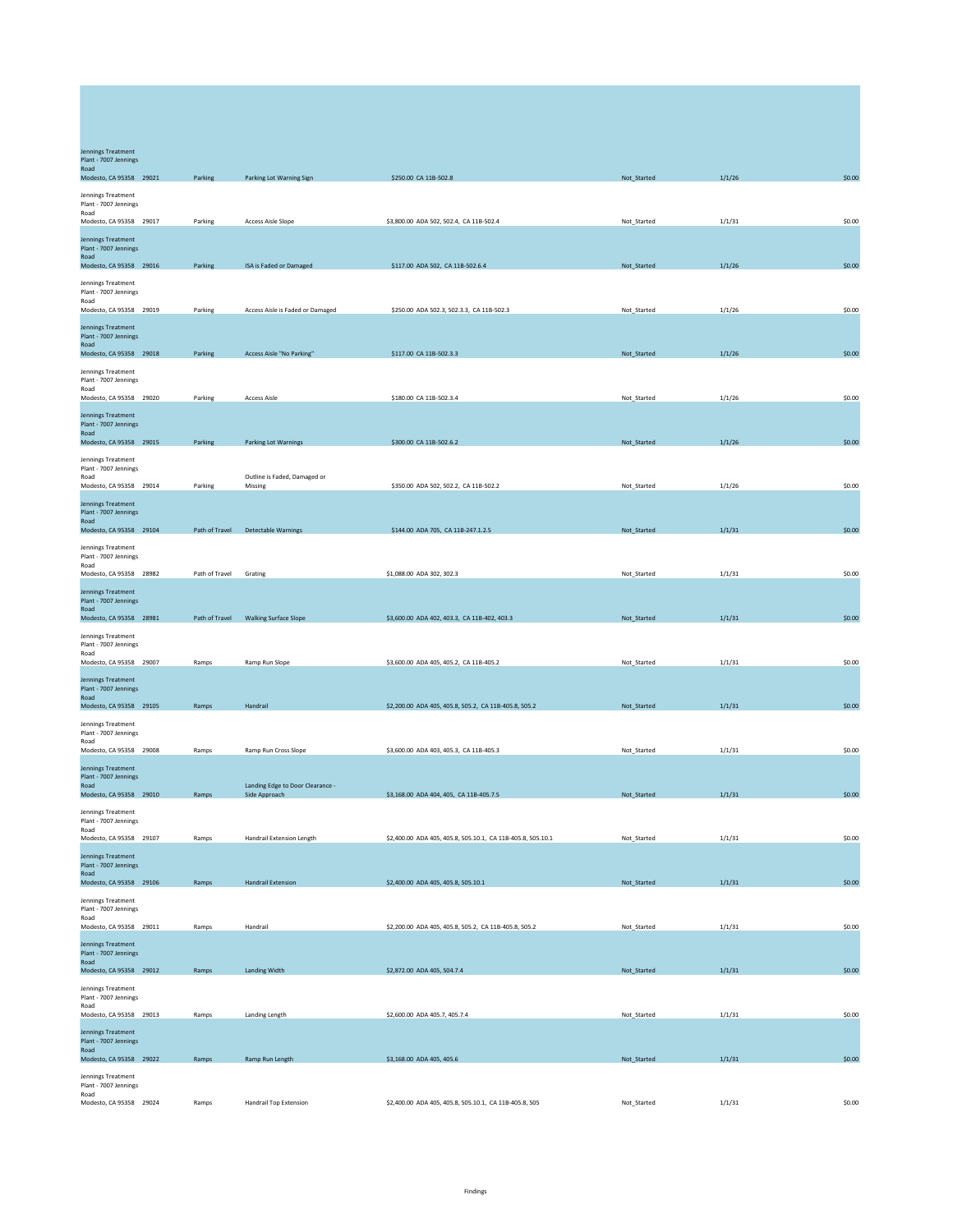| <b>Jennings Treatment</b><br>Plant - 7007 Jennings<br>Road<br>Modesto, CA 95358 29023 | Ramps         | <b>Handrail Bottom Extension</b>           | \$2,400.00 ADA 405, 405.8, 405.9.1, 505.10.1, CA 11B-405.8, 505.10.1 | Not_Started | 1/1/31 | \$0.00 |
|---------------------------------------------------------------------------------------|---------------|--------------------------------------------|----------------------------------------------------------------------|-------------|--------|--------|
| Jennings Treatment<br>Plant - 7007 Jennings<br>Road<br>Modesto, CA 95358 29025        | Ramps         | Handrail Height                            | \$3,918.00 ADA 405, 405.8, 505.4, CA 11B-405.8, 505.4                | Not_Started | 1/1/31 | \$0.00 |
| Jennings Treatment<br>Plant - 7007 Jennings<br>Road<br>Modesto, CA 95358 29028        | Ramps         | <b>Handrail Height</b>                     | \$3,918.00 ADA 405, 405.8, 505.4, CA 11B-405.8, 505.4                | Not_Started | 1/1/31 | \$0.00 |
| Jennings Treatment<br>Plant - 7007 Jennings<br>Road                                   |               |                                            |                                                                      |             |        |        |
| Modesto, CA 95358 29026<br>Jennings Treatment<br>Plant - 7007 Jennings<br>Road        | Ramps         | <b>Handrail Bottom Extension</b>           | \$2,400.00 ADA 405, 405.8, 405.9.1, 505.10.1, CA 11B-405.8, 505.10.1 | Not Started | 1/1/31 | \$0.00 |
| Modesto, CA 95358 29027<br>Jennings Treatment<br>Plant - 7007 Jennings<br>Road        | Ramps         | <b>Handrail Extension Length</b>           | \$2,400.00 ADA 405, 405.8, 505.10.1, CA 11B-405.8, 505.10.1          | Not Started | 1/1/31 | \$0.00 |
| Modesto, CA 95358 28992<br>Jennings Treatment<br>Plant - 7007 Jennings<br>Road        | Stairs        | <b>Riser Striping</b>                      | \$944.00 ADA 504, CA 11B-504.4.1                                     | Not_Started | 1/1/26 | \$0.00 |
| Modesto, CA 95358 28991<br>Jennings Treatment<br>Plant - 7007 Jennings                | <b>Stairs</b> | Stair Run Width                            | \$8,572.00 ADA 210, 504, CA 11B-1009.1, 210, 504                     | Not_Started | 1/1/31 | \$0.00 |
| Road<br>Modesto, CA 95358 28993<br>Jennings Treatment<br>Plant - 7007 Jennings        | Stairs        | Handrail Extension Length                  | \$800.00 ADA 504, 504.6, 505.10.2, CA 11B-505.10.2                   | Not_Started | 1/1/31 | \$0.00 |
| Road<br>Modesto, CA 95358 28995<br>Jennings Treatment                                 | <b>Stairs</b> | Handrail Extension Length                  | \$627.00 ADA 504, CA 11B-505.10.3                                    | Not_Started | 1/1/31 | \$0.00 |
| Plant - 7007 Jennings<br>Road<br>Modesto, CA 95358 28994<br>Jennings Treatment        | Stairs        | <b>Handrail Bottom Extension</b>           | \$1,425.00 ADA 504, 504.6, 505.10.3, CA 11B-505.10.3                 | Not_Started | 1/1/31 | \$0.00 |
| Plant - 7007 Jennings<br>Road<br>Modesto, CA 95358 28998<br>Jennings Treatment        | <b>Stairs</b> | Handrail Extension Length                  | \$627.00 ADA 504, CA 11B-505.10.3                                    | Not_Started | 1/1/31 | \$0.00 |
| Plant - 7007 Jennings<br>Road<br>Modesto, CA 95358 28996                              | Stairs        | Handrail Extension Length                  | \$800.00 ADA 504, 504.6, 505.10.2, CA 11B-505.10.2                   | Not_Started | 1/1/31 | \$0.00 |
| Jennings Treatment<br>Plant - 7007 Jennings<br>Road<br>Modesto, CA 95358 28997        | <b>Stairs</b> | <b>Handrail Bottom Extension</b>           | \$1,425.00 ADA 504, 504.6, 505.10.3, CA 11B-505.10.3                 | Not_Started | 1/1/31 | \$0.00 |
| Jennings Treatment<br>Plant - 7007 Jennings<br>Road<br>Modesto, CA 95358 28623        | Doors         | Door Opening Width                         | \$1,750.00 ADA 404, 404.2.3, CA 11B-404.2.3                          | Not_Started | 1/1/31 | \$0.00 |
| <b>Jennings Treatment</b><br>Plant - 7007 Jennings<br>Road<br>Modesto, CA 95358 28624 | Doors         | Door Threshold                             | \$436.00 ADA 404, 404.2.5, CA 11B-404.2.5                            | Not_Started | 1/1/31 | \$0.00 |
| Jennings Treatment<br>Plant - 7007 Jennings<br>Road<br>Modesto, CA 95358 28622        | Doors         | Front Approach Clear Floor Space<br>Length | \$2,921.00 ADA 404, 404.2.4, CA 11B-404.2.4                          | Not_Started | 1/1/31 | \$0.00 |
| <b>Jennings Treatment</b><br>Plant - 7007 Jennings<br>Road<br>Modesto, CA 95358 28625 | Doors         | Height                                     | \$280.00 ADA 404, 404.2.7, CA 11B-404.2.7                            | Not_Started | 1/1/26 | \$0.00 |
| Jennings Treatment<br>Plant - 7007 Jennings<br>Road<br>Modesto, CA 95358 28646        | Doors         | Door Opening Height                        | \$2,000.00 ADA 307, 307.4, 404, 404.2.3, CA 11B-307, 404, 404.2.3    | Not_Started | 1/1/31 | \$0.00 |
| <b>Jennings Treatment</b><br>Plant - 7007 Jennings<br>Road                            |               | Front Approach Latch Side                  |                                                                      |             |        |        |
| Modesto, CA 95358 28649<br>Jennings Treatment<br>Plant - 7007 Jennings<br>Road        | Doors         | Clearance                                  | \$2,921.00 ADA 404, 404.2.4, CA 11B-404.2.4.1                        | Not_Started | 1/1/31 | \$0.00 |
| Modesto, CA 95358 28647<br><b>Jennings Treatment</b><br>Plant - 7007 Jennings<br>Road | Doors         | Door Opening Pressure                      | \$25.00 ADA 404.2.9, CA 11B-404.2.9                                  | Not_Started | 1/1/26 | \$0.00 |
| Modesto, CA 95358 28648<br>Jennings Treatment<br>Plant - 7007 Jennings                | Doors         | Height                                     | \$280.00 ADA 404, 404.2.7, CA 11B-404.2.7                            | Not_Started | 1/1/26 | \$0.00 |
| Road<br>Modesto, CA 95358 28650<br>Jennings Treatment<br>Plant - 7007 Jennings        | Doors         | Door Opening Height                        | \$2,000.00 ADA 307, 307.4, 404, 404.2.3, CA 11B-307, 404, 404.2.3    | Not_Started | 1/1/31 | \$0.00 |
| Road<br>Modesto, CA 95358 28651<br>Jennings Treatment<br>Plant - 7007 Jennings        | Doors         | Front Approach Latch Side<br>Clearance     | \$2,921.00 ADA 404, 404.2.4, CA 11B-404.2.4.1                        | Not_Started | 1/1/31 | \$0.00 |
| Road<br>Modesto, CA 95358 28973                                                       | Doors         | Door Opening Height                        | \$2,000.00 ADA 307, 307.4, 404, 404.2.3, CA 11B-307, 404, 404.2.3    | Not_Started | 1/1/31 | \$0.00 |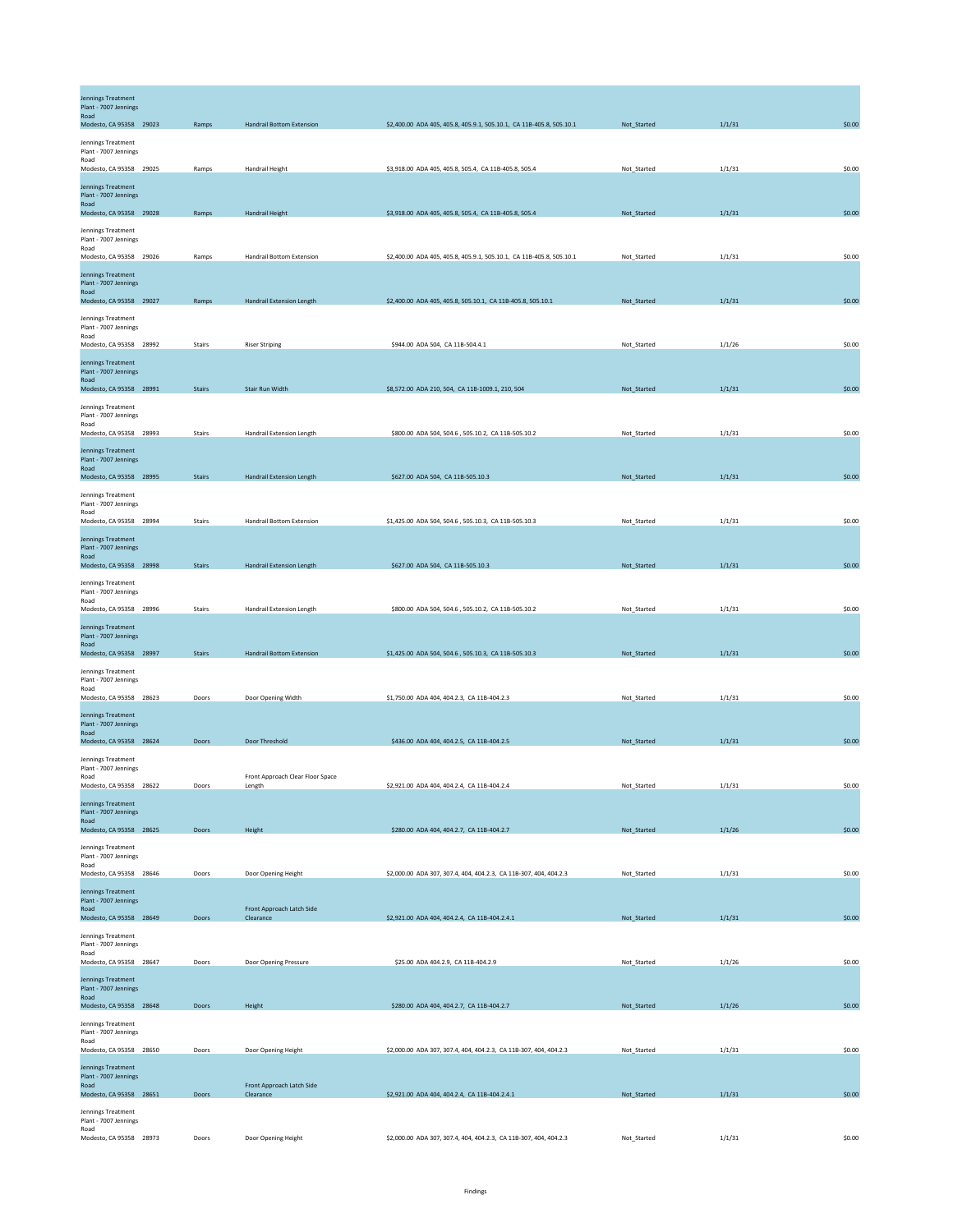| <b>Jennings Treatment</b><br>Plant - 7007 Jennings<br>Road<br>Modesto, CA 95358 28972 | Doors    | Door Closer Vertical Clearance                       | \$250.00 ADA 404, 404.2.3, CA 11B-404.2.3                         | Not_Started | 1/1/31 | \$0.00 |
|---------------------------------------------------------------------------------------|----------|------------------------------------------------------|-------------------------------------------------------------------|-------------|--------|--------|
| Jennings Treatment<br>Plant - 7007 Jennings<br>Road<br>Modesto, CA 95358 28974        | Doors    | Door Opening Pressure                                | \$25.00 ADA 404.2.9, CA 11B-404.2.9                               | Not_Started | 1/1/26 | \$0.00 |
| <b>Jennings Treatment</b><br>Plant - 7007 Jennings<br>Road<br>Modesto, CA 95358 28975 | Doors    | Height                                               | \$280.00 ADA 404, 404.2.7, CA 11B-404.2.7                         | Not_Started | 1/1/26 | \$0.00 |
| Jennings Treatment<br>Plant - 7007 Jennings<br>Road<br>Modesto, CA 95358 28978        | Doors    |                                                      | \$2,000.00 ADA 307, 307.4, 404, 404.2.3, CA 11B-307, 404, 404.2.3 | Not_Started | 1/1/31 | \$0.00 |
| Jennings Treatment<br>Plant - 7007 Jennings<br>Road                                   |          | Door Opening Height                                  |                                                                   |             |        |        |
| Modesto, CA 95358 28977<br>Jennings Treatment<br>Plant - 7007 Jennings<br>Road        | Doors    | Door Closer Vertical Clearance                       | \$250.00 ADA 404, 404.2.3, CA 11B-404.2.3                         | Not_Started | 1/1/31 | \$0.00 |
| Modesto, CA 95358 28979<br>Jennings Treatment<br>Plant - 7007 Jennings<br>Road        | Doors    | Door Opening Pressure                                | \$25.00 ADA 404.2.9, CA 11B-404.2.9                               | Not_Started | 1/1/26 | \$0.00 |
| Modesto, CA 95358 28980<br>Jennings Treatment<br>Plant - 7007 Jennings                | Doors    | Height                                               | \$280.00 ADA 404, 404.2.7, CA 11B-404.2.7                         | Not_Started | 1/1/26 | \$0.00 |
| Road<br>Modesto, CA 95358 29036<br>Jennings Treatment<br>Plant - 7007 Jennings        | Doors    | Door Opening Height                                  | \$2,000.00 ADA 307, 307.4, 404, 404.2.3, CA 11B-307, 404, 404.2.3 | Not_Started | 1/1/31 | \$0.00 |
| Road<br>Modesto, CA 95358 29035<br>Jennings Treatment<br>Plant - 7007 Jennings        | Doors    | Door Closer Vertical Clearance                       | \$250.00 ADA 404, 404.2.3, CA 11B-404.2.3                         | Not_Started | 1/1/31 | \$0.00 |
| Road<br>Modesto, CA 95358 29037<br>Jennings Treatment                                 | Doors    | Door Opening Pressure                                | \$25.00 ADA 404.2.9, CA 11B-404.2.9                               | Not_Started | 1/1/26 | \$0.00 |
| Plant - 7007 Jennings<br>Road<br>Modesto, CA 95358 29038<br>Jennings Treatment        | Doors    | Height                                               | \$280.00 ADA 404, 404.2.7, CA 11B-404.2.7                         | Not_Started | 1/1/26 | \$0.00 |
| Plant - 7007 Jennings<br>Road<br>Modesto, CA 95358 28628                              | Doors    | Door Opening Height                                  | \$2,000.00 ADA 307, 307.4, 404, 404.2.3, CA 11B-307, 404, 404.2.3 | Not Started | 1/1/31 | \$0.00 |
| Jennings Treatment<br>Plant - 7007 Jennings<br>Road<br>Modesto, CA 95358 28630        | Doors    | Front Approach Latch Side<br>Clearance               | \$2,921.00 ADA 404, 404.2.4, CA 11B-404.2.4.1                     | Not_Started | 1/1/31 | \$0.00 |
| Jennings Treatment<br>Plant - 7007 Jennings<br>Road<br>Modesto, CA 95358 28631        | Doors    | Floor Surface Slope                                  | \$1,500.00 ADA 302, 305, 404, 404.2.4.4, CA 11B-404.2.4.4         | Not_Started | 1/1/31 | \$0.00 |
| <b>Jennings Treatment</b><br>Plant - 7007 Jennings<br>Road<br>Modesto, CA 95358 28629 | Doors    | Door Opening Pressure                                | \$25.00 ADA 404.2.9, CA 11B-404.2.9                               | Not_Started | 1/1/26 | \$0.00 |
| Jennings Treatment<br>Plant - 7007 Jennings<br>Road<br>Modesto, CA 95358 28643        | Doors    | Door Opening Height                                  | \$2,000.00 ADA 307, 307.4, 404, 404.2.3, CA 11B-307, 404, 404.2.3 | Not_Started | 1/1/31 | \$0.00 |
| <b>Jennings Treatment</b><br>Plant - 7007 Jennings<br>Road<br>Modesto, CA 95358 28642 | Doors    | Door Closer Vertical Clearance                       | \$250.00 ADA 404, 404.2.3, CA 11B-404.2.3                         | Not_Started | 1/1/31 | \$0.00 |
| Jennings Treatment<br>Plant - 7007 Jennings<br>Road<br>Modesto, CA 95358 28644        | Doors    | Door Opening Pressure                                | \$25.00 ADA 404.2.9, CA 11B-404.2.9                               | Not_Started | 1/1/26 | \$0.00 |
| Jennings Treatment<br>Plant - 7007 Jennings<br>Road                                   |          |                                                      |                                                                   |             |        |        |
| Modesto, CA 95358 28626<br>Jennings Treatment<br>Plant - 7007 Jennings<br>Road        | Counters | <b>Counter Height</b><br>Accessible Element/Entrance | \$3,500.00 ADA 902, 904, CA 11B-904.4                             | Not_Started | 1/1/31 | \$0.00 |
| Modesto, CA 95358 28632<br>Jennings Treatment<br>Plant - 7007 Jennings<br>Road        | Signage  | Signage<br>Accessible Element/Entrance               | \$158.00 ADA 216.2, 216.6, CA 11B-216.2, 216.6                    | Not_Started | 1/1/26 | \$0.00 |
| Modesto, CA 95358 29103<br>Jennings Treatment<br>Plant - 7007 Jennings<br>Road        | Signage  | Signage                                              | \$316.00 ADA 216.2, 216.6, CA 11B-216.2, 216.6                    | Not_Started | 1/1/26 | \$0.00 |
| Modesto, CA 95358 29110<br>Jennings Treatment<br>Plant - 7007 Jennings                | Signage  | Room Identification                                  | \$316.00 ADA 216, 216.2, 703, CA 11B-216.2                        | Not_Started | 1/1/26 | \$0.00 |
| Road<br>Modesto, CA 95358 29111<br>Jennings Treatment<br>Plant - 7007 Jennings        | Signage  | Accessible Element/Entrance<br>Signage               | \$158.00 ADA 216.2, 216.6, CA 11B-216.2, 216.6                    | Not_Started | 1/1/26 | \$0.00 |
| Road<br>Modesto, CA 95358 29108                                                       | Signage  | Accessible Element/Entrance<br>Signage               | \$158.00 ADA 216.2, 216.6, CA 11B-216.2, 216.6                    | Not_Started | 1/1/26 | \$0.00 |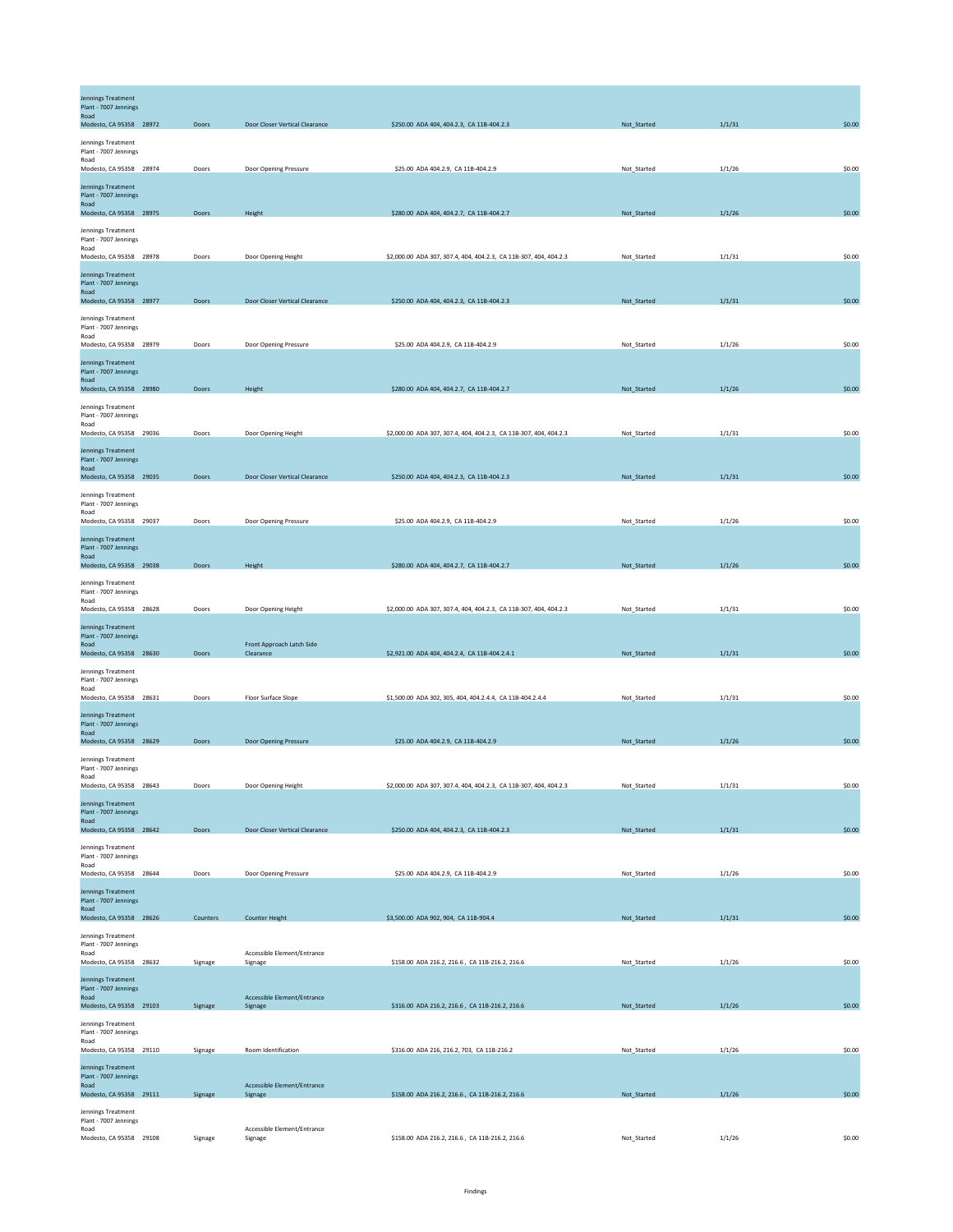| Jennings Treatment<br>Plant - 7007 Jennings<br>Road<br>Modesto, CA 95358 29109        | Signage   | Accessible Element/Entrance<br>Signage             | \$158.00 ADA 216.2, 216.6, CA 11B-216.2, 216.6                          | Not_Started | 1/1/26 | \$0.00 |
|---------------------------------------------------------------------------------------|-----------|----------------------------------------------------|-------------------------------------------------------------------------|-------------|--------|--------|
| Jennings Treatment<br>Plant - 7007 Jennings<br>Road<br>Modesto, CA 95358 28984        | Restrooms | Seat Cover Dispenser Height                        | \$277.00 ADA 205, 308, 308.2, 309, 606, CA 11B-603.5                    | Not_Started | 1/1/26 | \$0.00 |
| <b>Jennings Treatment</b><br>Plant - 7007 Jennings<br>Road<br>Modesto, CA 95358 28983 | Restrooms | Seat Cover Dispenser Behind Toilet                 | \$277.00 ADA 304, 305.1, 309.2, CA 11B-305.1, 309.2, 603.5              | Not_Started | 1/1/26 | \$0.00 |
| Jennings Treatment<br>Plant - 7007 Jennings<br>Road<br>Modesto, CA 95358 28989        | Restrooms | Compartment Door                                   | \$269.00 ADA 404, 604.8, 604.8.1.2, CA 11B-604.8.1.2                    | Not_Started | 1/1/26 | \$0.00 |
| Jennings Treatment<br>Plant - 7007 Jennings<br>Road<br>Modesto, CA 95358 28988        | Restrooms | <b>Compartment Door Handle</b>                     | \$250.00 ADA 213, 404, 604, 604.8, 604.8.1.2, CA 11B-404.2.7, 604.8.1.2 | Not_Started | 1/1/26 | \$0.00 |
| Jennings Treatment<br>Plant - 7007 Jennings<br>Road<br>Modesto, CA 95358 28990        | Restrooms | Door Handle                                        | \$129.00 ADA 213, 404, 604, 604.8.1.2, CA 11B-404.2.7, 604.8.1.2        | Not_Started | 1/1/26 | \$0.00 |
| Jennings Treatment<br>Plant - 7007 Jennings<br>Road<br>Modesto, CA 95358 28987        | Restrooms | <b>Toilet Minimum Distance From Any</b><br>fixture | \$2,500.00 ADA 603, 604.2, CA 11B-604.2                                 | Not_Started | 1/1/31 | \$0.00 |
| Jennings Treatment<br>Plant - 7007 Jennings<br>Road<br>Modesto, CA 95358 28985        | Restrooms | <b>Toilet Distance From Wall</b>                   | \$2,500.00 ADA 603, 604.2, CA 11B-604.2                                 | Not_Started | 1/1/31 | \$0.00 |
| Jennings Treatment<br>Plant - 7007 Jennings<br>Road<br>Modesto, CA 95358 29004        |           |                                                    |                                                                         |             |        | \$0.00 |
| Jennings Treatment<br>Plant - 7007 Jennings<br>Road                                   | Restrooms | <b>Urinal Rim Extension</b>                        | \$951.00 ADA 605, 605.2, CA 11B-605.2                                   | Not_Set     |        |        |
| Modesto, CA 95358 29003<br>Jennings Treatment<br>Plant - 7007 Jennings<br>Road        | Restrooms | Mirror Bottom Edge Height                          | \$300.00 ADA 213, 603, 603.3, CA 11B-603.3                              | Not_Started | 1/1/26 | \$0.00 |
| Modesto, CA 95358 29006<br>Jennings Treatment<br>Plant - 7007 Jennings<br>Road        | Restrooms | <b>Wall Signage</b>                                | \$158.00 ADA 216, 216.8, 703, CA 11B-216.8                              | Not_Started | 1/1/26 | \$0.00 |
| Modesto, CA 95358 29005<br><b>Jennings Treatment</b><br>Plant - 7007 Jennings<br>Road | Restrooms | Door Signage                                       | \$158.00 CA 11B-216.8, 703.7.2.6                                        | Not_Started | 1/1/26 | \$0.00 |
| Modesto, CA 95358 29001<br>Jennings Treatment<br>Plant - 7007 Jennings<br>Road        | Restrooms | Lavatory Apron Height                              | \$2,500.00 ADA 213, 306.3, 606, CA 11B-306.3.3, 606.2                   | Not_Started | 1/1/31 | \$0.00 |
| Modesto, CA 95358 29002<br>Jennings Treatment<br>Plant - 7007 Jennings<br>Road        | Restrooms | Lavatory Knee Clearance                            | \$1,286.00 ADA 213, 306.3.1, 606, 606.2, CA 11B-306.3.1, 606.2          | Not Started | 1/1/31 | \$0.00 |
| Modesto, CA 95358 28999<br>Jennings Treatment<br>Plant - 7007 Jennings<br>Road        | Restrooms | <b>Dispenser Height</b>                            | \$277.00 ADA 205, 308, 308.1, 309, 606, CA 11B-603.5                    | Not_Started | 1/1/26 | \$0.00 |
| Modesto, CA 95358 29000<br><b>Jennings Treatment</b><br>Plant - 7007 Jennings<br>Road | Restrooms | Dispenser Height                                   | \$277.00 ADA 205, 308, 308.1, 309, 606, CA 11B-603.5                    | Not_Started | 1/1/26 | \$0.00 |
| Modesto, CA 95358 29034<br>Jennings Treatment<br>Plant - 7007 Jennings<br>Road        | Restrooms | <b>Wall Signage</b>                                | \$158.00 ADA 216, 216.8, 703, CA 11B-216.8                              | Not_Started | 1/1/26 | \$0.00 |
| Modesto, CA 95358 29033<br><b>Jennings Treatment</b><br>Plant - 7007 Jennings<br>Road | Restrooms | Door Signage                                       | \$158.00 CA 11B-216.8, 703.7.2.6                                        | Not_Started | 1/1/26 | \$0.00 |
| Modesto, CA 95358 29032<br>Jennings Treatment<br>Plant - 7007 Jennings<br>Road        | Restrooms | Lavatory - Supply Lines Wrapping                   | \$149.00 ADA 213, 606, 606.5, CA 11B-606.5                              | Not_Started | 1/1/26 | \$0.00 |
| Modesto, CA 95358 29030<br><b>Jennings Treatment</b><br>Plant - 7007 Jennings         | Restrooms | Dispenser Height                                   | \$277.00 ADA 205, 308, 308.1, 309, 606, CA 11B-603.5                    | Not_Started | 1/1/26 | \$0.00 |
| Road<br>Modesto, CA 95358 29031<br>Jennings Treatment<br>Plant - 7007 Jennings        | Restrooms | <b>Dispenser Height</b>                            | \$277.00 ADA 205, 308, 308.1, 309, 606, CA 11B-603.5                    | Not_Started | 1/1/26 | \$0.00 |
| Road<br>Modesto, CA 95358 29040<br><b>Jennings Treatment</b><br>Plant - 7007 Jennings | Restrooms | Seat Cover Dispenser Height                        | \$277.00 ADA 205, 308, 308.2, 309, 606, CA 11B-603.5                    | Not_Started | 1/1/26 | \$0.00 |
| Road<br>Modesto, CA 95358 29039<br>Jennings Treatment<br>Plant - 7007 Jennings        | Restrooms | Seat Cover Dispenser Behind Toilet                 | \$277.00 ADA 304, 305.1, 309.2, CA 11B-305.1, 309.2, 603.5              | Not_Started | 1/1/26 | \$0.00 |
| Road<br>Modesto, CA 95358 29045                                                       | Restrooms | <b>Compartment Door Handle</b>                     | \$250.00 ADA 213, 404, 604, 604.8, 604.8.1.2, CA 11B-404.2.7, 604.8.1.2 | Not_Started | 1/1/26 | \$0.00 |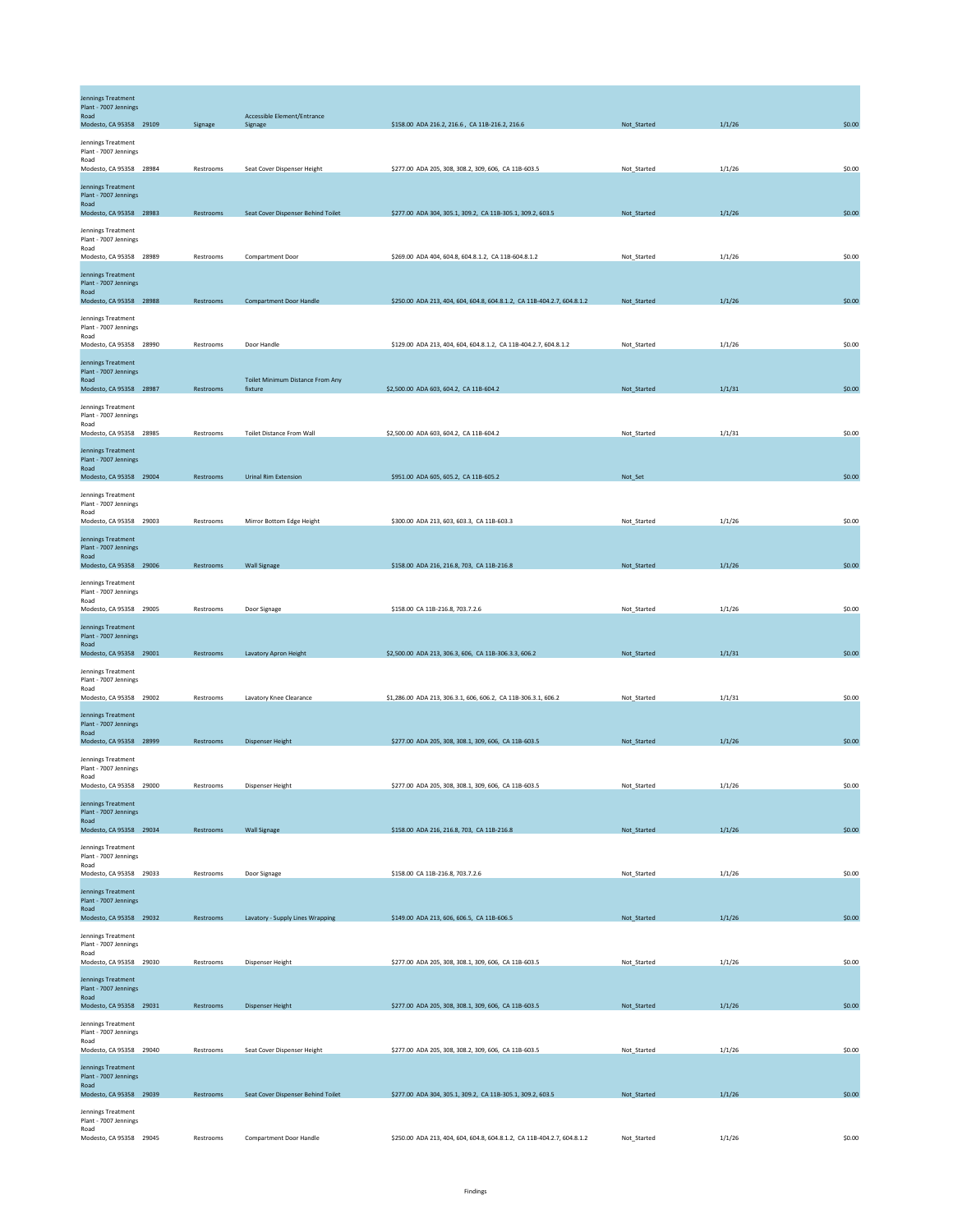| Jennings Treatment<br>Plant - 7007 Jennings<br>Road                            |                           |                                            |                                                                  |             |          |        |
|--------------------------------------------------------------------------------|---------------------------|--------------------------------------------|------------------------------------------------------------------|-------------|----------|--------|
| Modesto, CA 95358 29046                                                        | Restrooms                 | Door Handle                                | \$129.00 ADA 213, 404, 604, 604.8.1.2, CA 11B-404.2.7, 604.8.1.2 | Not_Started | 1/1/26   | \$0.00 |
| Jennings Treatment<br>Plant - 7007 Jennings<br>Road<br>Modesto, CA 95358 29044 | Restrooms                 | Grab Bar Distance From Back Wall           | \$267.00 ADA 603, 604.5.1, 609, CA 11B-604.5.1                   | Not_Started | 1/1/31   | \$0.00 |
| <b>Jennings Treatment</b>                                                      |                           |                                            |                                                                  |             |          |        |
| Plant - 7007 Jennings<br>Road                                                  |                           |                                            |                                                                  |             |          |        |
| Modesto, CA 95358 29041<br>Jennings Treatment                                  | Restrooms                 | <b>Toilet Distance From Wall</b>           | \$2,500.00 ADA 603, 604.2, CA 11B-604.2                          | Not_Started | 1/1/31   | \$0.00 |
| Plant - 7007 Jennings<br>Road                                                  |                           | Toilet Minimum Distance From Any           |                                                                  |             |          |        |
| Modesto, CA 95358 29043                                                        | Restrooms                 | fixture                                    | \$2,500.00 ADA 603, 604.2, CA 11B-604.2                          | Not_Started | 1/1/31   | \$0.00 |
| Jennings Treatment<br>Plant - 7007 Jennings                                    |                           |                                            |                                                                  |             |          |        |
| Road<br>Modesto, CA 95358 28633                                                | Break/Conferenc<br>e Room | Sink - Counter Height                      | \$1,800.00 ADA 606.3, CA 11B-606.3                               | Not_Started | 1/1/31   | \$0.00 |
| Jennings Treatment<br>Plant - 7007 Jennings                                    |                           |                                            |                                                                  |             |          |        |
| Road<br>Modesto, CA 95358 28636                                                | Break/Conferenc<br>e Room | <b>Pipes Wrapping</b>                      | \$149.00 ADA 606.5, CA 11B-606.5                                 | Not_Started | 1/1/26   | \$0.00 |
| <b>Jennings Treatment</b>                                                      |                           |                                            |                                                                  |             |          |        |
| Plant - 7007 Jennings<br>Road<br>Modesto, CA 95358 28638                       | Break/Conferenc<br>e Room | Clear Floor Space Width                    | \$900.00 ADA 205, 228, 308, 309                                  | Not_Started | 1/1/31   | \$0.00 |
| Jennings Treatment                                                             |                           |                                            |                                                                  |             |          |        |
| Plant - 7007 Jennings<br>Road                                                  | Break/Conferenc           |                                            |                                                                  |             |          |        |
| Modesto, CA 95358 28639<br>Jennings Treatment                                  | e Room                    | Supply Lines                               | \$149.00 ADA 606.5, CA 11B-606.5                                 | Not_Started | 1/1/26   | \$0.00 |
| Plant - 7007 Jennings<br>Road                                                  | Break/Conferenc           |                                            |                                                                  |             |          |        |
| Modesto, CA 95358 28635                                                        | e Room                    | <b>Toe Kick</b>                            | \$612.00 ADA 305, 306, 606.2, CA 11B-305, 306, 606.2             | Not_Started | 1/1/31   | \$0.00 |
| Jennings Treatment<br>Plant - 7007 Jennings                                    |                           |                                            |                                                                  |             |          |        |
| Road<br>Modesto, CA 95358 28640                                                | Break/Conferenc<br>e Room | <b>Break Room</b>                          | \$110.00 ADA 308, 309, CA 11B-603.5                              | Not_Started | 1/1/26   | \$0.00 |
| Jennings Treatment<br>Plant - 7007 Jennings                                    |                           |                                            |                                                                  |             |          |        |
| Road<br>Modesto, CA 95358 28641                                                | Break/Conferenc<br>e Room | <b>Break Room</b>                          | \$110.00 ADA 308, 309, CA 11B-603.5                              | Not_Started | 1/1/26   | \$0.00 |
| Jennings Treatment                                                             |                           |                                            |                                                                  |             |          |        |
| Plant - 7007 Jennings<br>Road                                                  | Accessible                |                                            |                                                                  |             |          |        |
| Modesto, CA 95358 28967<br>Jennings Treatment                                  | Showers                   | Change in Elevation                        | \$950.00 ADA 608                                                 | Not_Started | 1/1/31   | \$0.00 |
| Plant - 7007 Jennings<br>Road                                                  | Accessible                |                                            |                                                                  |             |          |        |
| Modesto, CA 95358 28969                                                        | Showers                   | Soap Dish Height                           | \$277.00 CA 11B-608.10                                           | Not_Started | 1/1/31   | \$0.00 |
| Jennings Treatment<br>Plant - 7007 Jennings                                    |                           |                                            |                                                                  |             |          |        |
| Road<br>Modesto, CA 95358 28968                                                | Accessible<br>Showers     | Hand Held Unit Distance From Seat          | \$385.00 ADA 213, 608, CA 11B-608.5                              | Not_Started | 1/1/31   | \$0.00 |
| <b>Jennings Treatment</b><br>Plant - 7007 Jennings                             |                           |                                            |                                                                  |             |          |        |
| Road<br>Modesto, CA 95358 28970                                                | Accessible<br>Showers     | Water Valve Distance From Seat<br>Wall     | \$1,500.00 ADA 213, 608, 608.6, CA 11B-608.5                     | Not_Started | 1/1/31   | \$0.00 |
| Jennings Treatment                                                             |                           |                                            |                                                                  |             |          |        |
| Plant - 7007 Jennings<br>Road<br>Modesto CA 95358 28971                        | Accessible<br>Showers     | Water Valve Height                         | \$554.00 ADA 213, 608, 608.5, CA 11B-608.5                       | Not Started | 1/1/31   | \$0.00 |
| Modesto City Airport                                                           |                           |                                            |                                                                  |             |          |        |
| - 617 Airport Way<br>Modesto, CA 95354 28694                                   | Parking                   | Parking Space Accessible Signage<br>Height | \$158.00 ADA 502, 502.6, CA 11B-502.6                            | Not_Started | 12/31/19 | \$0.00 |
| Modesto City Airport                                                           |                           |                                            |                                                                  |             |          |        |
| - 617 Airport Way<br>Modesto, CA 95354 28696                                   | Parking                   | Parking Space Accessible Signage<br>Height | \$158.00 ADA 502, 502.6, CA 11B-502.6                            | Not_Started | 12/31/19 | \$0.00 |
| Modesto City Airport<br>- 617 Airport Way                                      |                           |                                            |                                                                  |             |          |        |
| Modesto, CA 95354 28695                                                        | Parking                   | Parking Space Width                        | \$350.00 ADA 502, 502.2, CA 11B-502.2                            | Not_Started | 12/31/21 | \$0.00 |
| Modesto City Airport<br>- 617 Airport Way                                      |                           |                                            |                                                                  |             |          |        |
| Modesto, CA 95354 28698<br>Modesto City Airport                                | Parking                   | Van Accessible Signage                     | \$250.00 ADA 502, 502.6                                          | Not_Started | 12/31/18 | \$0.00 |
| - 617 Airport Way<br>Modesto, CA 95354 28697                                   | Parking                   | Parking Space Accessible Signage<br>Height | \$158.00 ADA 502, 502.6, CA 11B-502.6                            | Not_Started | 12/31/19 | \$0.00 |
| Modesto City Airport                                                           |                           |                                            |                                                                  |             |          |        |
| - 617 Airport Way<br>Modesto, CA 95354 28700                                   | Parking                   | Parking Space Accessible Signage<br>Height | \$158.00 ADA 502, 502.6, CA 11B-502.6                            | Not_Started | 12/31/19 | \$0.00 |
| Modesto City Airport                                                           |                           | Vehicle Encroaches Into Path of            |                                                                  |             |          |        |
| - 617 Airport Way<br>Modesto, CA 95354 28701                                   | Parking                   | Travel                                     | \$250.00 ADA 502, 502.7, CA 11B-502.7.2                          | Not_Started | 12/31/21 | \$0.00 |
| Modesto City Airport<br>- 617 Airport Way                                      |                           |                                            |                                                                  |             |          |        |
| Modesto, CA 95354 28703                                                        | Parking                   | <b>Access Aisle Slope</b>                  | \$3,800.00 ADA 502, 502.4, CA 11B-502.4                          | Not_Started | 12/31/31 | \$0.00 |
| Modesto City Airport<br>- 617 Airport Way<br>Modesto, CA 95354 28706           | Parking                   | Access Aisle - "No Parking"                | \$250.00 CA 11B-502.3.3                                          | Not_Started | 12/31/19 | \$0.00 |
| Modesto City Airport                                                           |                           |                                            |                                                                  |             |          |        |
| - 617 Airport Way<br>Modesto, CA 95354 28705                                   | Parking                   | <b>Access Aisle Striping</b>               | \$350.00 CA 11B-502.3.3                                          | Not_Started | 12/31/19 | \$0.00 |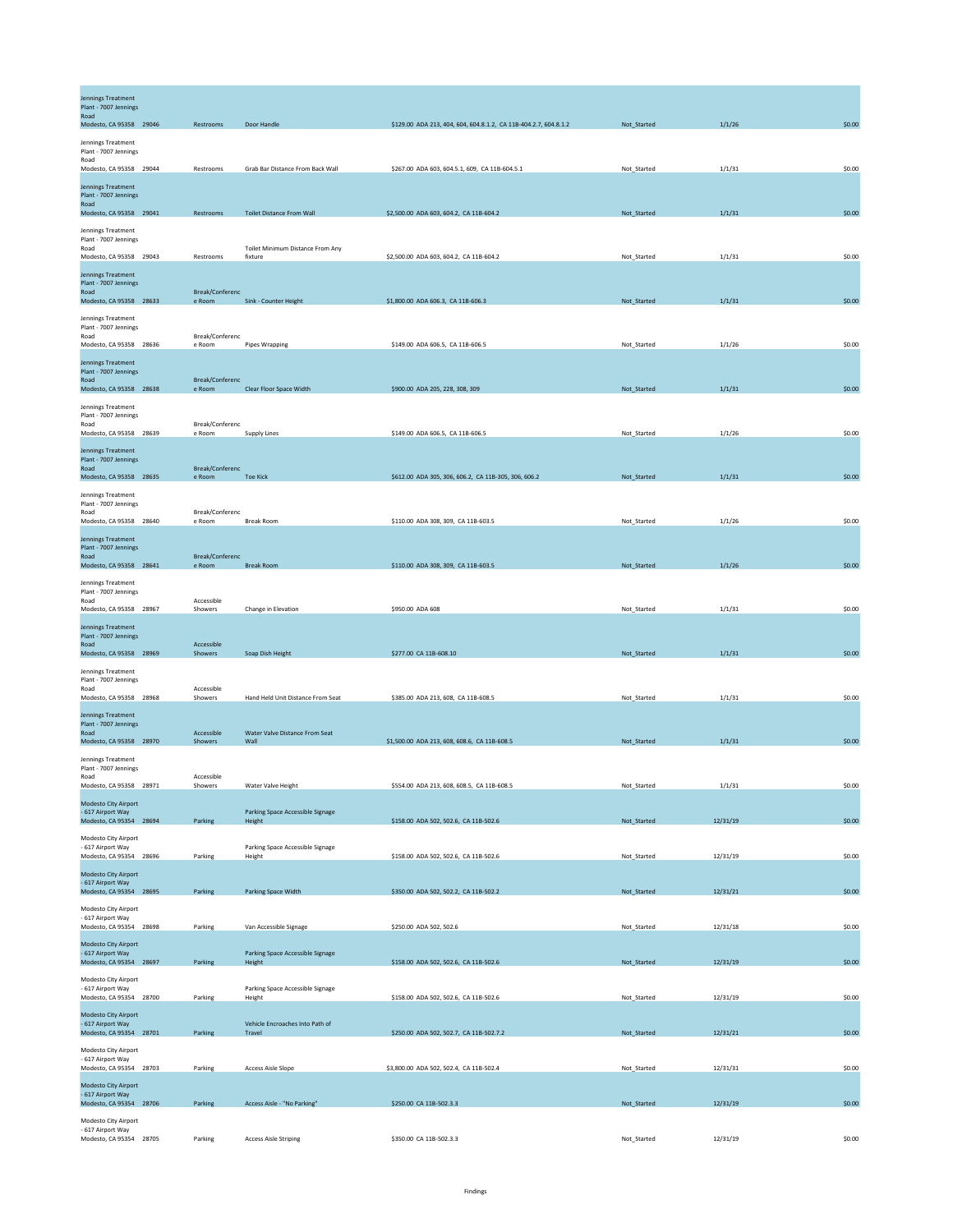| Modesto City Airport<br>- 617 Airport Way<br>Modesto, CA 95354 28702 | Parking                           | <b>Parking Lot Warnings</b>                           | \$300.00 CA 11B-502.6.2                                           | Not_Started | 12/31/18 | \$0.00 |
|----------------------------------------------------------------------|-----------------------------------|-------------------------------------------------------|-------------------------------------------------------------------|-------------|----------|--------|
| Modesto City Airport<br>- 617 Airport Way<br>Modesto, CA 95354 28704 | Parking                           | <b>Access Aisle</b>                                   | \$180.00 CA 11B-502.3.4                                           | Not_Started | 12/31/19 | \$0.00 |
| Modesto City Airport<br>- 617 Airport Way<br>Modesto, CA 95354 28749 | Parking                           | Less Than Minimum Required<br><b>Parking Spaces</b>   | \$370.00 ADA 208, 208.2, CA 11B-208.2                             | Not_Started | 12/31/21 | \$0.00 |
| Modesto City Airport<br>- 617 Airport Way<br>Modesto, CA 95354 28751 | Parking                           | <b>Access Aisle</b>                                   | \$180.00 CA 11B-502.3.4                                           | Not Started | 12/31/19 | \$0.00 |
| Modesto City Airport<br>- 617 Airport Way<br>Modesto, CA 95354 28750 | Parking                           | <b>Parking Lot Warnings</b>                           | \$300.00 CA 11B-502.6.2                                           | Not_Started | 12/31/18 | \$0.00 |
| Modesto City Airport<br>- 617 Airport Way<br>Modesto, CA 95354 28752 |                                   |                                                       | \$300.00 CA 11B-502.6.2                                           | Not_Started | 12/31/18 | \$0.00 |
| Modesto City Airport<br>- 617 Airport Way                            | Parking                           | Parking Lot Warnings                                  |                                                                   |             |          |        |
| Modesto, CA 95354 28753<br>Modesto City Airport<br>- 617 Airport Way | Parking<br>Passenger              | <b>Access Aisle</b><br>Curbs Between Access Aisle and | \$180.00 CA 11B-502.3.4                                           | Not_Started | 12/31/19 | \$0.00 |
| Modesto, CA 95354 28674<br>Modesto City Airport<br>- 617 Airport Way | <b>Loading Zones</b><br>Passenger | Vehicle Pull-up Space                                 | \$150.00 ADA 502, 503, 503.4, CA 11B-206.2.1, 303.4, 503.4        | Not_Started | 12/31/21 | \$0.00 |
| Modesto, CA 95354 28675<br>Modesto City Airport<br>- 617 Airport Way | <b>Loading Zones</b><br>Passenger | <b>Access Aisle</b>                                   | \$650.00 ADA 502, 503, 503.3, CA 11B-503.3                        | Not_Started | 12/31/21 | \$0.00 |
| Modesto, CA 95354 28676<br>Modesto City Airport                      | Loading Zones                     | Sign                                                  | \$220.00 ADA 503.3.3, CA 11B-503.6, 703.5, 703.7.2.1              | Not_Started | 12/31/18 | \$0.00 |
| - 617 Airport Way<br>Modesto, CA 95354 28658<br>Modesto City Airport | Curb Ramps                        | <b>Detectable Warnings</b>                            | \$248.00 CA 11B-406.5.12, CA MUTCD                                | Not_Started | 12/31/31 | \$0.00 |
| - 617 Airport Way<br>Modesto, CA 95354 28659                         | Curb Ramps                        | Curb Ramp Slope                                       | \$1,300.00 ADA 405.2, 406, 406.1, CA 11B-406.2.2                  | Not_Started | 12/31/21 | \$0.00 |
| Modesto City Airport<br>- 617 Airport Way<br>Modesto, CA 95354 28660 | Curb Ramps                        | Curb Ramp - Cross Slope                               | \$1,300.00 ADA 402, 405.3, 406.1, CA 11B-406.5.7                  | Not_Started | 12/31/31 | \$0.00 |
| Modesto City Airport<br>617 Airport Way<br>Modesto, CA 95354 28664   | Curb Ramps                        | Detectable Warnings                                   | \$248.00 CA 11B-406.5.12, CA MUTCD                                | Not_Started | 12/31/31 | \$0.00 |
| Modesto City Airport<br>- 617 Airport Way<br>Modesto, CA 95354 28665 | Curb Ramps                        | Curb Ramp - Cross Slope                               | \$1,300.00 ADA 402, 405.3, 406.1, CA 11B-406.5.7                  | Not_Started | 12/31/31 | \$0.00 |
| Modesto City Airport<br>- 617 Airport Way<br>Modesto, CA 95354 28666 | Curb Ramps                        | Left Side Flare Slope                                 | \$1,300.00 ADA 406.3, CA 11B-406.2.2                              | Not_Started | 12/31/31 | \$0.00 |
| Modesto City Airport<br>- 617 Airport Way<br>Modesto, CA 95354 28734 | Curb Ramps                        | <b>Detectable Warnings</b>                            | \$248.00 CA 11B-406.5.12, CA MUTCD                                | Not_Started | 12/31/31 | \$0.00 |
| Modesto City Airport<br>- 617 Airport Way<br>Modesto, CA 95354 28663 | Path of Travel                    | Crosswalks and Detectable<br>Warnings                 | \$190.00 ADA 705, CA 11B-247.1.2.5, 705.1.2.5                     | Not_Started | 12/31/31 | \$0.00 |
| Modesto City Airport<br>- 617 Airport Way                            |                                   |                                                       |                                                                   |             |          |        |
| Modesto, CA 95354 28669<br>Modesto City Airport                      | Path of Travel Mat or Runner      |                                                       | \$42.00 ADA 302, 302.2, CA 11B-302, 403.2                         | Not_Started | 12/31/21 | \$0.00 |
| - 617 Airport Way<br>Modesto, CA 95354 28711<br>Modesto City Airport | Path of Travel                    | Protruding Objects - Protrusion<br>Limit              | \$640.00 ADA 307, 307.2, CA 11B-307.2                             | Not_Started | 12/31/21 | \$0.00 |
| - 617 Airport Way<br>Modesto, CA 95354 28715<br>Modesto City Airport | Path of Travel                    | <b>Crosswalks and Detectable</b><br>Warnings          | \$190.00 ADA 705, CA 11B-247.1.2.5, 705.1.2.5                     | Not_Started | 12/31/31 | \$0.00 |
| - 617 Airport Way<br>Modesto, CA 95354 28714                         | Path of Travel                    | <b>Walking Surface Slope</b>                          | \$3,600.00 ADA 402, 403.3, CA 11B-402, 403.3                      | Not Started | 12/31/21 | \$0.00 |
| Modesto City Airport<br>- 617 Airport Way<br>Modesto, CA 95354 28733 | Path of Travel                    | Mat or Runner                                         | \$42.00 ADA 302, 302.2, CA 11B-302, 403.2                         | Not_Started | 12/31/21 | \$0.00 |
| Modesto City Airport<br>- 617 Airport Way<br>Modesto, CA 95354 28657 | Path of Travel                    | Protruding Objects - Protrusion<br>Limit              | \$640.00 ADA 307, 307.2, CA 11B-307.2                             | Not_Started | 12/31/21 | \$0.00 |
| Modesto City Airport<br>- 617 Airport Way                            |                                   |                                                       |                                                                   |             |          |        |
| Modesto, CA 95354 28738<br>Modesto City Airport                      | Path of Travel                    | Mat or Runner                                         | \$84.00 ADA 302, 302.2, CA 11B-302, 403.2                         | Not_Started | 12/31/21 | \$0.00 |
| - 617 Airport Way<br>Modesto, CA 95354 28661<br>Modesto City Airport | Doors                             | Door Opening Height                                   | \$2,000.00 ADA 307, 307.4, 404, 404.2.3, CA 11B-307, 404, 404.2.3 | Not_Started | 12/31/31 | \$0.00 |
| - 617 Airport Way<br>Modesto, CA 95354 28717<br>Modesto City Airport | Doors                             | Door Opening Height                                   | \$2,000.00 ADA 307, 307.4, 404, 404.2.3, CA 11B-307, 404, 404.2.3 | Not_Started | 12/31/31 | \$0.00 |
| - 617 Airport Way<br>Modesto, CA 95354 28716<br>Modesto City Airport | Doors                             | Door Closer Vertical Clearance                        | \$250.00 ADA 404, 404.2.3, CA 11B-404.2.3                         | Not_Started | 12/31/31 | \$0.00 |
| - 617 Airport Way<br>Modesto, CA 95354 28718                         | Doors                             | Height                                                | \$280.00 ADA 404, 404.2.7, CA 11B-404.2.7                         | Not_Started | 12/31/31 | \$0.00 |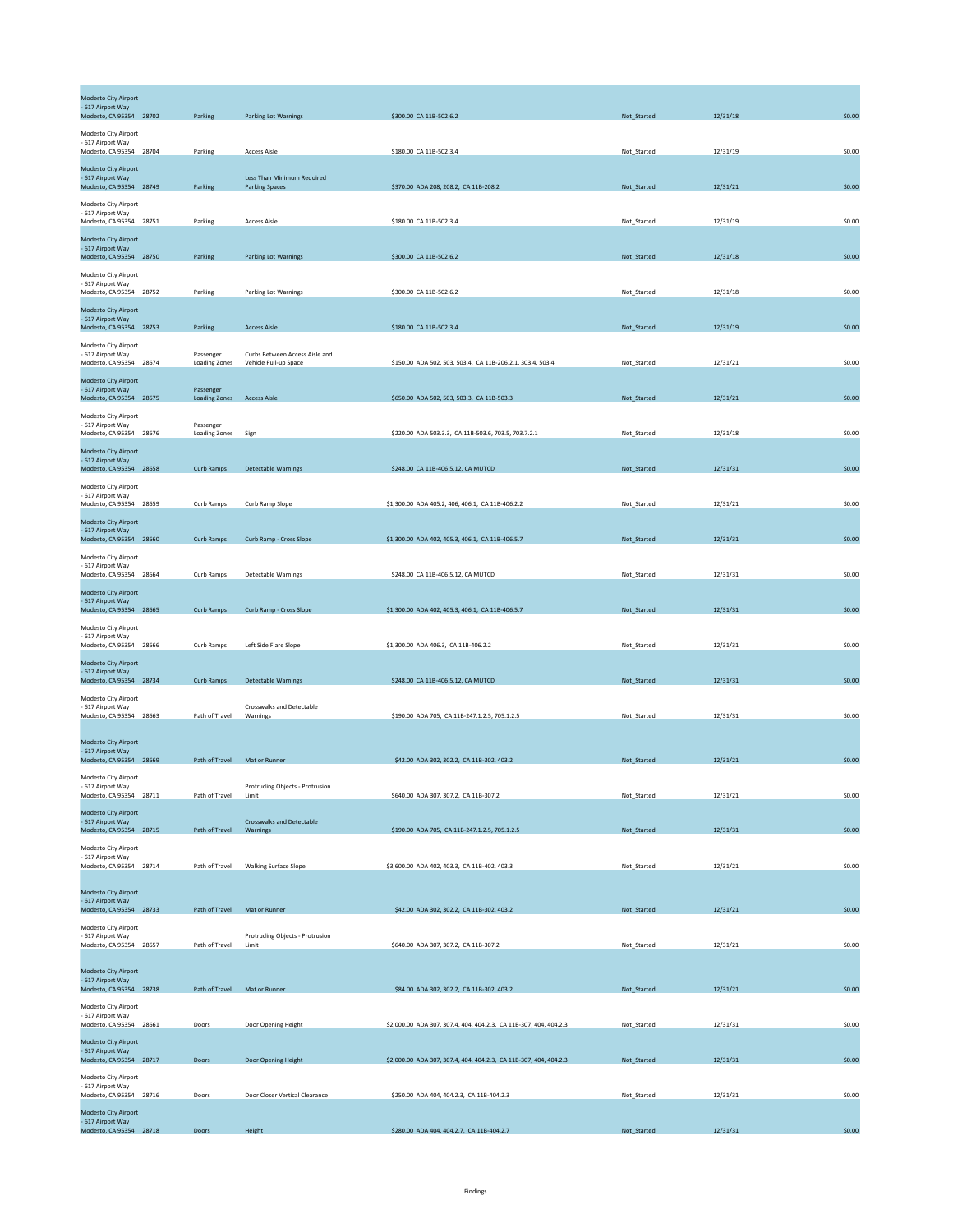| Modesto City Airport<br>- 617 Airport Way        |           |                                             |                                                                         |             |          |        |
|--------------------------------------------------|-----------|---------------------------------------------|-------------------------------------------------------------------------|-------------|----------|--------|
| Modesto, CA 95354 28712                          | Counters  | Counter Height                              | \$3,500.00 ADA 902, 904, CA 11B-904.4                                   | Not_Started | 12/31/31 | \$0.00 |
| Modesto City Airport<br>- 617 Airport Way        |           |                                             |                                                                         |             |          |        |
| Modesto, CA 95354 28713                          | Counters  | Counter Length                              | \$545.00 CA 11B-904.4                                                   | Not_Started | 12/31/31 | \$0.00 |
| Modesto City Airport<br>- 617 Airport Way        |           |                                             |                                                                         |             |          |        |
| Modesto, CA 95354 29095                          | Signage   | Directional or Information Signage          | \$158.00 ADA 216, 216.3, 703, 703.5, CA 11B-216.3, 703.5                | Not_Started | 12/31/18 | \$0.00 |
| Modesto City Airport<br>- 617 Airport Way        |           |                                             |                                                                         |             |          |        |
| Modesto, CA 95354 28677                          | Signage   | Room Identification                         | \$158.00 ADA 216, 216.2, 703, CA 11B-216.2                              | Not_Started | 12/31/18 | \$0.00 |
| Modesto City Airport<br>- 617 Airport Way        |           |                                             |                                                                         |             |          |        |
| Modesto, CA 95354 28739                          | Signage   | Room Identification                         | \$158.00 ADA 216, 216.2, 703, CA 11B-216.2                              | Not Started | 12/31/18 | \$0.00 |
| Modesto City Airport                             |           |                                             |                                                                         |             |          |        |
| - 617 Airport Way<br>Modesto, CA 95354 28655     | Restrooms | Mirror Bottom Edge Height                   | \$300.00 ADA 213, 603, 603.3, CA 11B-603.3                              | Not_Started | 12/31/31 | \$0.00 |
| Modesto City Airport                             |           |                                             |                                                                         |             |          |        |
| - 617 Airport Way<br>Modesto, CA 95354 28656     | Restrooms | Wall Signage                                | \$158.00 ADA 216, 216.8, 703, CA 11B-216.8                              | Not_Started | 12/31/31 | \$0.00 |
| <b>Modesto City Airport</b>                      |           |                                             |                                                                         |             |          |        |
| - 617 Airport Way<br>Modesto, CA 95354 28654     | Restrooms | Lavatory Distance From Wall/Fixture         | \$2,500.00 CA 11B-606.6                                                 | Not_Started | 12/31/31 | \$0.00 |
| Modesto City Airport                             |           |                                             |                                                                         |             |          |        |
| - 617 Airport Way<br>Modesto, CA 95354 28653     | Restrooms | Lavatory Surface Height                     | \$1,286.00 ADA 213, 606, 606.3, CA 11B-213, 606.3                       | Not_Started | 12/31/31 | \$0.00 |
| Modesto City Airport                             |           |                                             |                                                                         |             |          |        |
| - 617 Airport Way<br>Modesto, CA 95354 28652     | Restrooms | <b>Dispenser Height</b>                     | \$277.00 ADA 205, 308, 308.1, 309, 606, CA 11B-603.5                    | Not_Started | 12/31/31 | \$0.00 |
|                                                  |           |                                             |                                                                         |             |          |        |
| Modesto City Airport<br>- 617 Airport Wav        |           |                                             |                                                                         |             |          |        |
| Modesto, CA 95354 28678                          | Restrooms | <b>Toilet Compartment Width</b>             | \$4,000.00 ADA 213, 603, 604, 604.8.1.1, CA 11B-604.8.1.1               | Not Started | 12/31/31 | \$0.00 |
| <b>Modesto City Airport</b><br>- 617 Airport Way |           |                                             |                                                                         |             |          |        |
| Modesto, CA 95354 28684                          | Restrooms | Coat Hook Height                            | \$50.00 ADA 308, 308.1, 603.4, CA 11B-308, 603.4, 604.8.3               | Not_Started | 12/31/19 | \$0.00 |
| Modesto City Airport<br>- 617 Airport Way        |           |                                             |                                                                         |             |          |        |
| Modesto, CA 95354 28682                          | Restrooms | Compartment Door Handle                     | \$250.00 ADA 213, 404, 604, 604.8, 604.8.1.2, CA 11B-404.2.7, 604.8.1.2 | Not Started | 12/31/31 | \$0.00 |
| Modesto City Airport<br>- 617 Airport Way        |           |                                             |                                                                         |             |          |        |
| Modesto, CA 95354 28683                          | Restrooms | Door Handle                                 | \$129.00 ADA 213, 404, 604, 604.8.1.2, CA 11B-404.2.7, 604.8.1.2        | Not_Started | 12/31/31 | \$0.00 |
| Modesto City Airport<br>- 617 Airport Way        |           | Distance from Back Wall to Front of         |                                                                         |             |          |        |
| Modesto, CA 95354 28681                          | Restrooms | Grab Bar                                    | \$267.00 ADA 603, 604.5.1, 609, CA 11B-604.5.1, 609                     | Not_Started | 12/31/31 | \$0.00 |
| <b>Modesto City Airport</b>                      |           |                                             |                                                                         |             |          |        |
| - 617 Airport Way<br>Modesto, CA 95354 28685     | Restrooms | Toilet Paper Dispenser Height               | \$277.00 ADA 603, 604.7, CA 11B-309.4, 604.7                            | Not_Started | 12/31/31 | \$0.00 |
| Modesto City Airport                             |           |                                             |                                                                         |             |          |        |
| - 617 Airport Way<br>Modesto, CA 95354 28680     | Restrooms | Toilet Minimum Distance From Any<br>fixture | \$2,500.00 ADA 603, 604.2, CA 11B-604.2                                 | Not_Started | 12/31/31 | \$0.00 |
| <b>Modesto City Airport</b>                      |           |                                             |                                                                         |             |          |        |
| - 617 Airport Way<br>Modesto, CA 95354 28719     | Restrooms | <b>Toilet Compartment Width</b>             | \$4,000.00 ADA 213, 603, 604, 604.8.1.1, CA 11B-604.8.1.1               | Not_Started | 12/31/31 | \$0.00 |
| Modesto City Airport                             |           |                                             |                                                                         |             |          |        |
| - 617 Airport Way<br>Modesto, CA 95354 28729     | Restrooms | Coat Hook Height                            | \$50.00 ADA 308, 308.1, 603.4, CA 11B-308, 603.4, 604.8.3               | Not_Started | 12/31/19 | \$0.00 |
| <b>Modesto City Airport</b>                      |           |                                             |                                                                         |             |          |        |
| - 617 Airport Way<br>Modesto, CA 95354 28727     | Restrooms | <b>Compartment Door Handle</b>              | \$250.00 ADA 213, 404, 604, 604.8, 604.8.1.2, CA 11B-404.2.7, 604.8.1.2 | Not_Started | 12/31/31 | \$0.00 |
| Modesto City Airport                             |           |                                             |                                                                         |             |          |        |
| - 617 Airport Way<br>Modesto, CA 95354 28728     | Restrooms | Door Handle                                 | \$129.00 ADA 213, 404, 604, 604.8.1.2, CA 11B-404.2.7, 604.8.1.2        | Not_Started | 12/31/31 | \$0.00 |
|                                                  |           |                                             |                                                                         |             |          |        |
| Modesto City Airport<br>- 617 Airport Way        |           |                                             |                                                                         |             |          | \$0.00 |
| Modesto, CA 95354 28726                          | Restrooms | Rear Grab Bar Height                        | \$231.00 ADA 603, 609, 609.4, CA 11B-609.4                              | Not_Started | 12/31/31 |        |
| Modesto City Airport<br>- 617 Airport Way        |           | Distance from Back Wall to Front of         |                                                                         |             |          |        |
| Modesto, CA 95354 28725                          | Restrooms | Grab Bar                                    | \$267.00 ADA 603, 604.5.1, 609, CA 11B-604.5.1, 609                     | Not_Started | 12/31/31 | \$0.00 |
| Modesto City Airport<br>- 617 Airport Way        |           | <b>Toilet Paper Dispenser Distance</b>      |                                                                         |             |          |        |
| Modesto, CA 95354 28731                          | Restrooms | From Seat                                   | \$277.00 ADA 603, 604.7, CA 11B-309.4, 604.7                            | Not_Started | 12/31/31 | \$0.00 |
| Modesto City Airport<br>- 617 Airport Way        |           |                                             |                                                                         |             |          |        |
| Modesto, CA 95354 28730                          | Restrooms | Toilet Paper Dispenser Height               | \$277.00 ADA 603, 604.7, CA 11B-309.4, 604.7                            | Not_Started | 12/31/31 | \$0.00 |
| Modesto City Airport<br>- 617 Airport Way        |           | Toilet Minimum Distance From Any            |                                                                         |             |          |        |
| Modesto, CA 95354 28724                          | Restrooms | fixture                                     | \$2,500.00 ADA 603, 604.2, CA 11B-604.2                                 | Not_Started | 12/31/31 | \$0.00 |
| Modesto City Airport<br>- 617 Airport Way        |           |                                             |                                                                         |             |          |        |
| Modesto, CA 95354 28720                          | Restrooms | <b>Toilet Distance From Wall</b>            | \$2,500.00 ADA 603, 604.2, CA 11B-604.2                                 | Not_Started | 12/31/31 | \$0.00 |
| Modesto City Airport                             |           |                                             |                                                                         |             |          |        |
| - 617 Airport Way<br>Modesto, CA 95354 28723     | Restrooms | Toilet Flush Control - Wide Side            | \$127.00 ADA 603, 604.6, CA 11B-604.6                                   | Not_Started | 12/31/31 | \$0.00 |
| Modesto City Airport                             |           |                                             |                                                                         |             |          |        |
| - 617 Airport Way<br>Modesto, CA 95354 28721     | Restrooms | <b>Toilet Seat Height</b>                   | \$1,707.00 ADA 603, 604.4, CA 11B-604.4                                 | Not Started | 12/31/31 | \$0.00 |
| Modesto City Airport                             |           |                                             |                                                                         |             |          |        |
| - 617 Airport Way<br>Modesto, CA 95354 28743     | Restrooms | Mirror Bottom Edge Height                   | \$300.00 ADA 213, 603, 603.3, CA 11B-603.3                              | Not_Started | 12/31/31 | \$0.00 |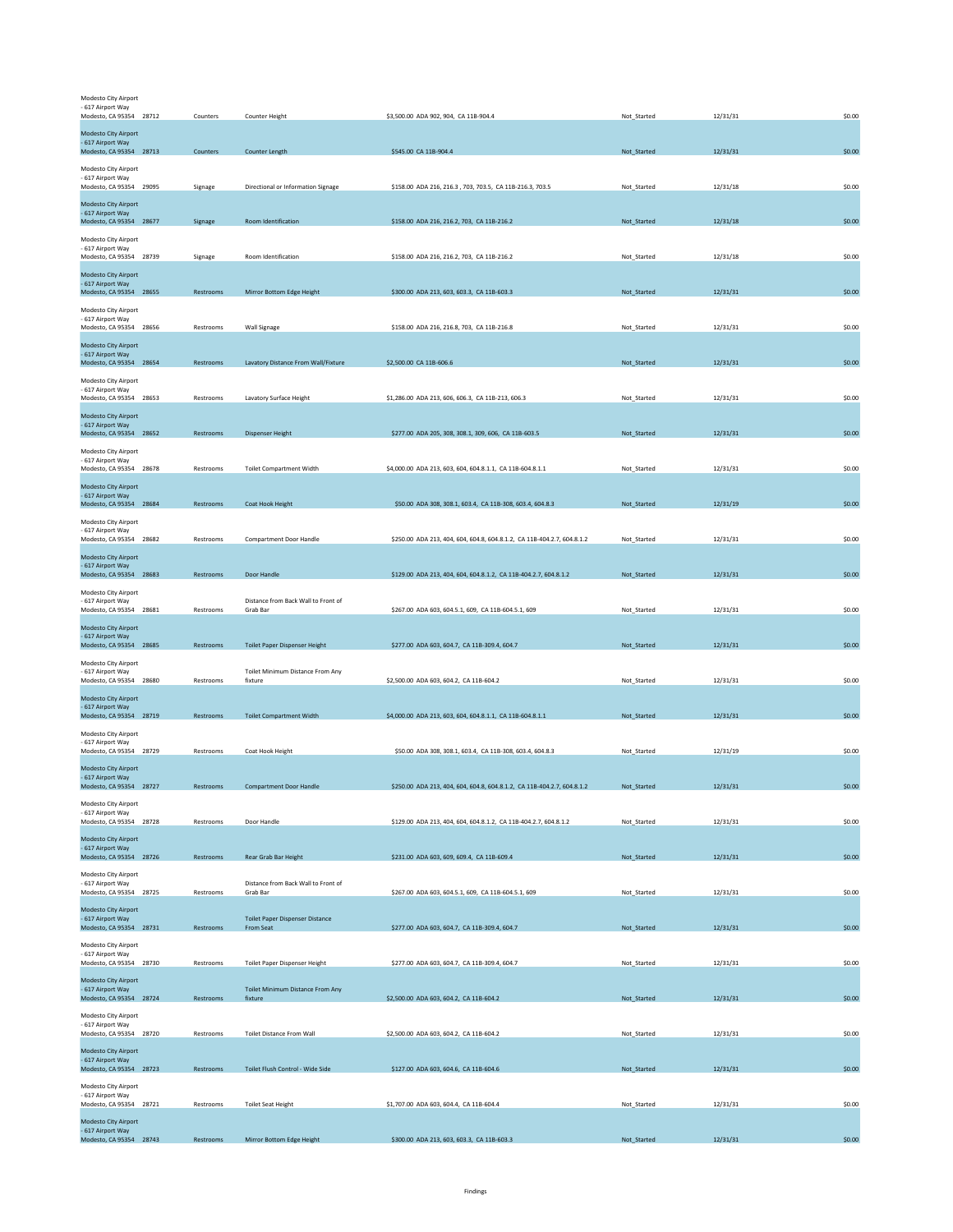| Modesto City Airport<br>- 617 Airport Way<br>Modesto, CA 95354 28744                    | Restrooms                 | Wall Signage                                              | \$158.00 ADA 216, 216.8, 703, CA 11B-216.8            | Not_Started | 12/31/31 | \$0.00 |
|-----------------------------------------------------------------------------------------|---------------------------|-----------------------------------------------------------|-------------------------------------------------------|-------------|----------|--------|
| Modesto City Airport<br>- 617 Airport Way<br>Modesto, CA 95354 28741                    | Restrooms                 | Lavatory Surface Height                                   | \$1,286.00 ADA 213, 606, 606.3, CA 11B-213, 606.3     | Not_Started | 12/31/31 | \$0.00 |
| Modesto City Airport<br>- 617 Airport Way<br>Modesto, CA 95354 28742                    | Restrooms                 | Lavatory Apron Height                                     | \$2,500.00 ADA 213, 306.3, 606, CA 11B-306.3.3, 606.2 | Not_Started | 12/31/31 | \$0.00 |
| Modesto City Airport<br>- 617 Airport Way<br>Modesto, CA 95354 28740                    | Restrooms                 | <b>Dispenser Height</b>                                   | \$277.00 ADA 205, 308, 308.1, 309, 606, CA 11B-603.5  | Not_Started | 12/31/31 | \$0.00 |
| Modesto City Airport<br>- 617 Airport Way<br>Modesto, CA 95354 28736                    | Drinking<br>Fountains     | Spout Height                                              | \$627.00 ADA 211, 602, 602.4, CA 11B-602.4            | Not_Started | 12/31/31 | \$0.00 |
| Modesto City Airport<br>- 617 Airport Way<br>Modesto, CA 95354 28737                    | Drinking<br>Fountains     | Alcove Depth                                              | \$640.00 ADA 305, 307.2, 602.1, CA 11B-602.9          | Not_Started | 12/31/31 | \$0.00 |
| Modesto City Airport<br>- 617 Airport Way<br>Modesto, CA 95354 29096                    | Drinking<br>Fountains     | Spout Height for Standing Persons                         | ADA 602.7                                             | Not_Started | 12/31/31 | \$0.00 |
| Modesto City Airport<br>- 617 Airport Way<br>Modesto, CA 95354 28667                    | Emergency                 | Warning Systems Emergency Warning Systems                 | \$2,200.00 ADA 215, 702, CA 11B-215, 702              | Not_Started | 12/31/31 | \$0.00 |
| Modesto City Airport<br>- 617 Airport Way<br>Modesto, CA 95354 28746                    | Break/Conferenc<br>e Room | Sink - Counter Height                                     | \$1,800.00 ADA 606.3, CA 11B-606.3                    | Not_Started | 12/31/31 | \$0.00 |
| Modesto City Airport<br>- 617 Airport Way<br>Modesto, CA 95354 28747                    | Break/Conferenc<br>e Room | <b>Break Room</b>                                         | \$110.00 ADA 308, 309, CA 11B-603.5                   | Not_Started | 12/31/31 | \$0.00 |
| Modesto City Airport<br>- 617 Airport Way<br>Modesto, CA 95354 28748                    | <b>Reach Ranges</b>       | Clear Floor Space Slope                                   | \$500.00 ADA 304, CA 11B-305.2                        | Not Started | 12/31/31 | \$0.00 |
| Modesto City Airport<br>- 617 Airport Way<br>Modesto, CA 95354 28670                    | <b>Reach Ranges</b>       | Control Height                                            | ADA 308, 309, CA 11B-308, 309                         | Not_Started | 12/31/19 | \$0.00 |
| Modesto City Airport<br>- 617 Airport Way                                               |                           |                                                           | ADA 308, 309, CA 11B-308, 309                         |             | 12/31/19 | \$0.00 |
| Modesto, CA 95354 28672<br>Modesto City Airport<br>- 617 Airport Way                    | Reach Ranges              | Control Height                                            |                                                       | Not_Started |          |        |
| Modesto, CA 95354 28673<br>Parking Lot - 10th &<br>H - 10th Street & H<br>Street        | <b>Reach Ranges</b>       | <b>Control Height</b><br><b>Accessible Parking Spaces</b> | ADA 308, 309, CA 11B-308, 309                         | Not_Started | 12/31/19 | \$0.00 |
| Modesto, CA 95354 28925<br>Parking Lot - 10th &<br>H - 10th Street & H                  | Parking                   | Availability                                              | \$370.00 ADA 208, 208.2, CA 11B-208.2, 502            | Not_Started | 12/31/26 | \$0.00 |
| <b>Street</b><br>Modesto, CA 95354 29088<br>Parking Lot - 10th &<br>H - 10th Street & H | Parking                   | Parking Lot Warning Sign                                  | \$250.00 CA 11B-502.8                                 | Not_Started | 12/31/26 | \$0.00 |
| Street<br>Modesto, CA 95354 28931<br>Parking Lot - 10th &<br>H - 10th Street & H        | Path of Travel            | Crosswalks and Detectable<br>Warnings                     | \$190.00 ADA 705, CA 11B-247.1.2.5, 705.1.2.5         | Not_Started | 12/31/31 | \$0.00 |
| Street<br>Modesto, CA 95354 28924<br>Parking Lot - 9th & I -                            | <b>Reach Ranges</b>       | Clear Floor Space Length                                  | \$500.00 ADA 304, 305.3, CA 11B-305, 309.2            | Not_Started | 12/31/31 | \$0.00 |
| 9th Street & I Street<br>Modesto, CA 95354 28946                                        | Parking                   | Less Than Minimum Required<br><b>Parking Spaces</b>       | \$370.00 ADA 208, 208.2, CA 11B-208.2                 | Not_Started | 12/31/26 | \$0.00 |
| Parking Lot - 9th & I -<br>9th Street & I Street<br>Modesto, CA 95354 28962             | Parking                   | <b>Warning Signage</b>                                    | \$110.00 CA 11B-502.8                                 | Not Started | 12/31/26 | \$0.00 |
| Parking Lot - 9th & I -<br>9th Street & I Street<br>Modesto, CA 95354 28950             | Parking                   | Must Travel Behind Parked Cars                            | \$1,100.00 ADA 502.3, CA 11B-502.7.1                  | Not_Started | 12/31/26 | \$0.00 |
| Parking Lot - 9th & I -<br>9th Street & I Street<br>Modesto, CA 95354 28953             | Parking                   | Parking Space Accessible Signage<br>Height                | \$158.00 ADA 502, 502.6, CA 11B-502.6                 | Not_Started | 12/31/26 | \$0.00 |
| Parking Lot - 9th & I -<br>9th Street & I Street<br>Modesto, CA 95354 28949             | Parking                   | Parking Space Slope                                       | \$3,800.00 ADA 502, 502.4, CA 11B-502.4               | Not_Started | 12/31/31 | \$0.00 |
| Parking Lot - 9th & I -<br>9th Street & I Street<br>Modesto, CA 95354 28952             | Parking                   | ISA is Faded or Damaged                                   | \$117.00 ADA 502, CA 11B-502.6.4                      | Not_Started | 12/31/26 | \$0.00 |
| Parking Lot - 9th & I -<br>9th Street & I Street<br>Modesto, CA 95354 28955             | Parking                   | Access Aisle is Faded or Damaged                          | \$250.00 ADA 502.3, 502.3.3, CA 11B-502.3             | Not_Started | 12/31/26 | \$0.00 |
| Parking Lot - 9th & I -<br>9th Street & I Street<br>Modesto, CA 95354 28948             | Parking                   | Parking Space Width                                       | \$350.00 ADA 502, 502.2, CA 11B-502.2                 | Not_Started | 12/31/26 | \$0.00 |
| Parking Lot - 9th & I -<br>9th Street & I Street<br>Modesto, CA 95354 28954             | Parking                   | Van Accessible Signage                                    | \$250.00 ADA 502, 502.6                               | Not_Started | 12/31/26 | \$0.00 |
| Parking Lot - 9th & I -<br>9th Street & I Street<br>Modesto, CA 95354 28957             | Parking                   | Access Aisle - "No Parking"                               | \$250.00 CA 11B-502.3.3                               | Not_Started | 12/31/26 | \$0.00 |
| Parking Lot - 9th & I -<br>9th Street & I Street<br>Modesto, CA 95354 28951             | Parking                   | Parking Lot Warnings                                      | \$300.00 CA 11B-502.6.2                               | Not_Started | 12/31/26 | \$0.00 |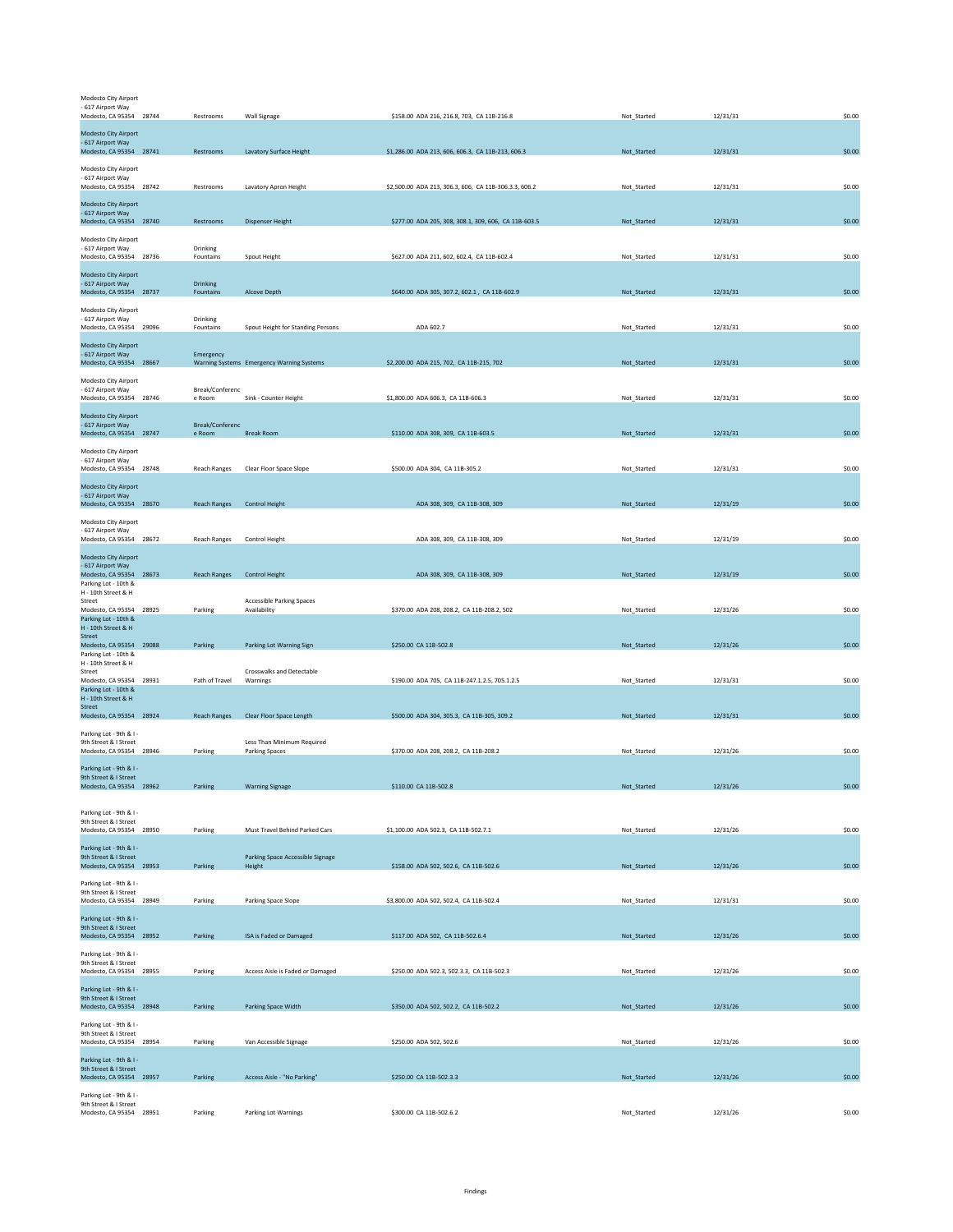| Parking Lot - 9th & I -<br>9th Street & I Street<br>Modesto, CA 95354 28956                      | Parking        | <b>Access Aisle</b>                          | \$180.00 CA 11B-502.3.4                                     | Not_Started | 12/31/26 | \$0.00 |
|--------------------------------------------------------------------------------------------------|----------------|----------------------------------------------|-------------------------------------------------------------|-------------|----------|--------|
| Parking Lot - 9th & I -<br>9th Street & I Street<br>Modesto, CA 95354 28947                      | Parking        | Outline is Faded, Damaged or<br>Missing      | \$350.00 ADA 502, 502.2, CA 11B-502.2                       | Not Started | 12/31/26 | \$0.00 |
| Parking Lot - 9th & I -<br>9th Street & I Street<br>Modesto, CA 95354 28959                      | Parking        | <b>Parking Space Slope</b>                   | \$3,800.00 ADA 502, 502.4, CA 11B-502.4                     | Not_Started | 12/31/31 | \$0.00 |
| Parking Lot - 9th & I -<br>9th Street & I Street                                                 |                | Parking Space Accessible Signage             |                                                             |             |          |        |
| Modesto, CA 95354 28961<br>Parking Lot - 9th & I -<br>9th Street & I Street                      | Parking        | Height<br>Outline is Faded, Damaged or       | \$158.00 ADA 502, 502.6, CA 11B-502.6                       | Not_Started | 12/31/26 | \$0.00 |
| Modesto, CA 95354 28958<br>Parking Lot - 9th & I -<br>9th Street & I Street                      | Parking        | Missing                                      | \$350.00 ADA 502, 502.2, CA 11B-502.2                       | Not_Started | 12/31/26 | \$0.00 |
| Modesto, CA 95354 28960<br>Parking Lot - 9th & I -                                               | Parking        | Parking Lot Warnings                         | \$300.00 CA 11B-502.6.2                                     | Not_Started | 12/31/26 | \$0.00 |
| 9th Street & I Street<br>Modesto, CA 95354 29085<br>Parking Lot - 9th & I -                      | Path of Travel | <b>Crosswalks and Detectable</b><br>Warnings | \$190.00 ADA 705, CA 11B-247.1.2.5, 705.1.2.5               | Not_Started | 12/31/26 | \$0.00 |
| 9th Street & I Street<br>Modesto, CA 95354 28945                                                 | Path of Travel | Change in Level                              | \$150.00 ADA 303, 403.4, CA 11B-303, 403.4                  | Not_Started | 12/31/31 | \$0.00 |
| Parking Lot - 9th & I -<br>9th Street & I Street<br>Modesto, CA 95354 29086                      | Path of Travel | <b>Crosswalks and Detectable</b><br>Warnings | \$190.00 ADA 705, CA 11B-247.1.2.5, 705.1.2.5               | Not_Started | 12/31/26 | \$0.00 |
| Parking Lot - 9th & I -<br>9th Street & I Street<br>Modesto, CA 95354 28963                      | Path of Travel | Curb is on The Path of Travel                | \$2,500.00 ADA 206, 302, 303, 303.4, 402, 403.4, 406        | Not Started | 12/31/31 | \$0.00 |
| Parking Lot - 9th & I -<br>9th Street & I Street<br>Modesto, CA 95354 29087                      | Signage        | Directional or Information Signage           | \$158.00 ADA 216, 216.3, 703, 703.5, CA 11B-216.3, 703.5    | Not_Started | 12/31/26 | \$0.00 |
| Parking Lot - 9th<br>Between   & J - 9th<br>Street Between I<br>Street & J Street                |                |                                              |                                                             |             |          |        |
| Modesto, CA 95354 29081<br>Parking Lot - 9th<br>Between I & J - 9th                              | Parking        | Parking Space Slope                          | \$3,800.00 ADA 502, 502.4, CA 11B-502.4                     | Not_Started | 12/31/31 | \$0.00 |
| Street Between I<br>Street & J Street<br>Modesto, CA 95354 28933<br>Parking Lot - 9th            | Parking        | <b>Accessible Signage</b>                    | \$250.00 ADA 502, 502.6, 703.7.2.1, CA 11B-502.6, 703.7.2.1 | Not_Started | 12/31/26 | \$0.00 |
| Between I & J - 9th<br>Street Between I<br>Street & J Street                                     |                |                                              |                                                             |             |          |        |
| Modesto, CA 95354 28934<br>Parking Lot - 9th<br>Between I & J - 9th<br>Street Between I          | Parking        | Parking Lot Warnings                         | \$300.00 CA 11B-502.6.2                                     | Not_Started | 12/31/26 | \$0.00 |
| Street & J Street<br>Modesto, CA 95354 28932<br>Parking Lot - 9th                                | Parking        | Outline is Faded, Damaged or<br>Missing      | \$350.00 ADA 502, 502.2, CA 11B-502.2                       | Not_Started | 12/31/26 | \$0.00 |
| Between I & J - 9th<br>Street Between I<br>Street & J Street<br>Modesto, CA 95354 28937          | Parking        | Accessible Signage                           | \$250.00 ADA 502, 502.6, 703.7.2.1, CA 11B-502.6, 703.7.2.1 | Not_Started | 12/31/26 | \$0.00 |
| Parking Lot - 9th<br>Between I & J - 9th<br><b>Street Between I</b><br>Street & J Street         |                |                                              |                                                             |             |          |        |
| Modesto, CA 95354 28936<br>Parking Lot - 9th<br>Between   & J - 9th                              | Parking        | Parking Space Slope                          | \$3,800.00 ADA 502, 502.4, CA 11B-502.4                     | Not_Started | 12/31/31 | \$0.00 |
| Street Between I<br>Street & J Street<br>Modesto, CA 95354 28939<br>Parking Lot - 9th            | Parking        | <b>Access Aisle Slope</b>                    | \$3,800.00 ADA 502, 502.4, CA 11B-502.4                     | Not_Started | 12/31/31 | \$0.00 |
| Between   & J - 9th<br><b>Street Between I</b><br>Street & J Street                              |                | Outline is Faded, Damaged or                 |                                                             |             |          |        |
| Modesto, CA 95354 28935<br>Parking Lot - 9th<br>Between I & J - 9th<br>Street Between I          | Parking        | Missing                                      | \$350.00 ADA 502, 502.2, CA 11B-502.2                       | Not_Started | 12/31/26 | \$0.00 |
| Street & J Street<br>Modesto, CA 95354 28938<br>Parking Lot - 9th                                | Parking        | Parking Lot Warnings                         | \$300.00 CA 11B-502.6.2                                     | Not_Started | 12/31/26 | \$0.00 |
| Between   & J - 9th<br>Street Between I<br>Street & J Street<br>Modesto, CA 95354 28944          | Path of Travel | <b>Crosswalks and Detectable</b><br>Warnings | \$190.00 ADA 705, CA 11B-247.1.2.5, 705.1.2.5               | Not_Started | 12/31/26 | \$0.00 |
| Parking Lot - 9th<br>Between I & J - 9th<br>Street Between I                                     |                |                                              |                                                             |             |          |        |
| Street & J Street<br>Modesto, CA 95354 28942<br>Parking Lot - 9th<br>Between I & J - 9th         | Path of Travel | Surface                                      | \$1,840.00 ADA 302, 303, 403.2, CA 11B-302.1, 403.2         | Not_Started | 12/31/31 | \$0.00 |
| Street Between I<br><b>Street &amp; J Street</b><br>Modesto, CA 95354 28943<br>Parking Lot - 9th | Path of Travel | Curb is on The Path of Travel                | \$2,500.00 ADA 206, 302, 303, 303.4, 402, 403.4, 406        | Not_Started | 12/31/31 | \$0.00 |
| Between   & J - 9th<br>Street Between I<br>Street & J Street                                     |                |                                              |                                                             |             |          |        |
| Modesto, CA 95354 29084<br>Parking Lot - 9th<br>Between I & J - 9th<br><b>Street Between I</b>   | Signage        | Directional or Information Signage           | \$158.00 ADA 216, 216.3, 703, 703.5, CA 11B-216.3, 703.5    | Not_Started | 12/31/26 | \$0.00 |
| Street & J Street<br>Modesto, CA 95354 29083<br>Parking Lot - 9th                                |                | Reach Ranges Clear Floor Space Length        | \$500.00 ADA 304, 305.3, CA 11B-305, 309.2                  | Not_Started | 12/31/31 | \$0.00 |
| Between   & J - 9th<br>Street Between I<br>Street & J Street<br>Modesto, CA 95354 29082          | Reach Ranges   | Clear Floor Space Width                      | \$500.00 ADA 304, 305.3, CA 11B-305                         | Not_Started | 12/31/31 | \$0.00 |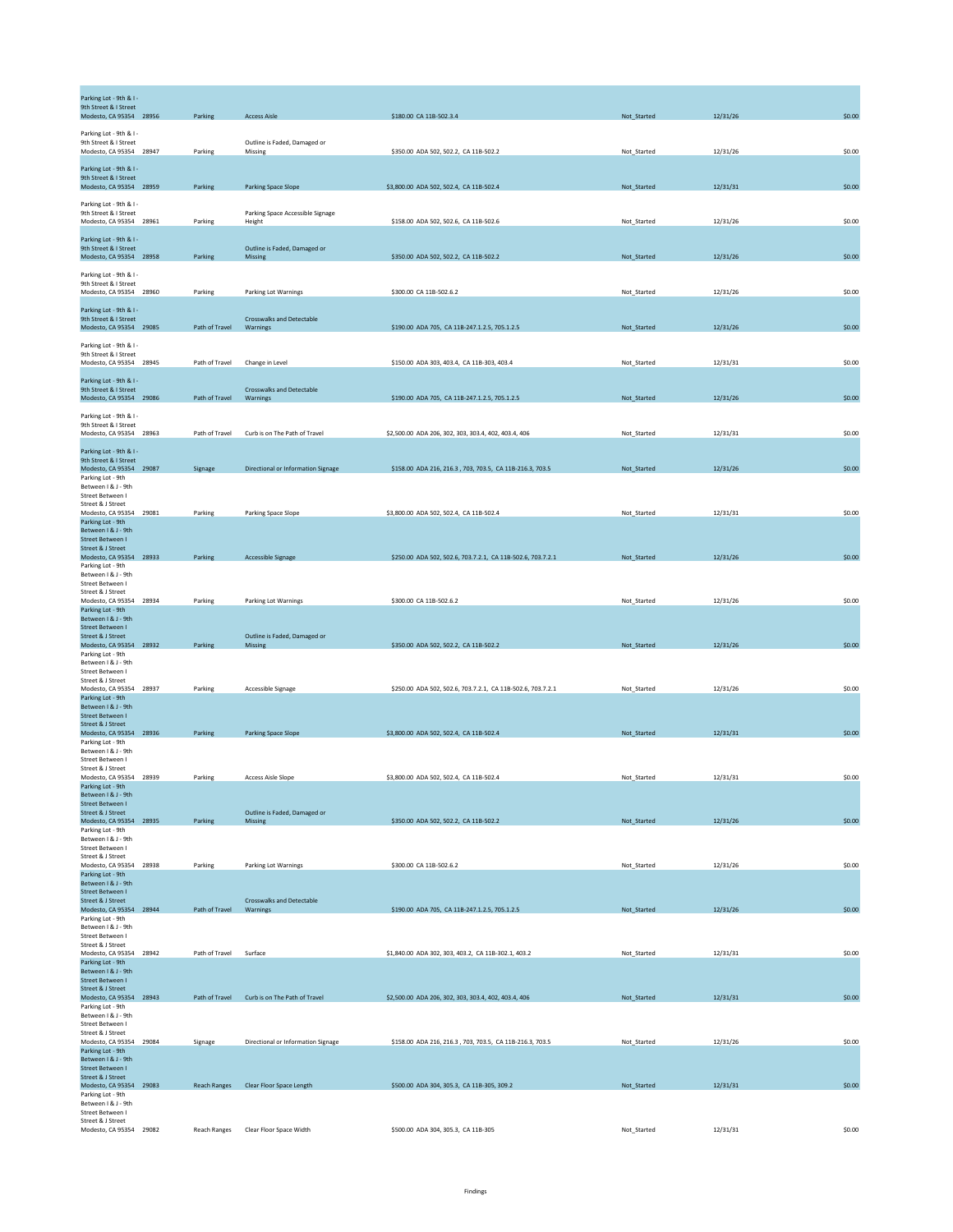| Parking Lot - 9th<br>Between I & J - 9th                |                     |                                    |                                       |             |          |        |
|---------------------------------------------------------|---------------------|------------------------------------|---------------------------------------|-------------|----------|--------|
| <b>Street Between I</b>                                 |                     |                                    |                                       |             |          |        |
| <b>Street &amp; J Street</b><br>Modesto, CA 95354 28941 | <b>Reach Ranges</b> | Element Highest Point of Operation | \$50.00 ADA 308, 309, CA 11B-308, 309 | Not Started | 12/31/31 | \$0.00 |

Pilots Lounge - 700 Tioga Drive

| Modesto, CA 95354 28858                        | Parking        | Parking Lot Warning Sign                  | \$250.00 CA 11B-502.8                                       | Not Started | 12/31/19 | \$0.00 |
|------------------------------------------------|----------------|-------------------------------------------|-------------------------------------------------------------|-------------|----------|--------|
| Pilots Lounge - 700                            |                |                                           |                                                             |             |          |        |
| <b>Tioga Drive</b>                             |                |                                           | \$250.00 ADA 502, 502.6, 703.7.2.1, CA 11B-502.6, 703.7.2.1 |             |          |        |
| Modesto, CA 95354 28836<br>Pilots Lounge - 700 | Parking        | Accessible Signage                        |                                                             | Not_Started | 12/31/19 | \$0.00 |
| <b>Tioga Drive</b><br>Modesto, CA 95354 28835  | Parking        | Vehicle Encroaches Into Path of<br>Travel | \$250.00 ADA 502, 502.7, CA 11B-502.7.2                     | Not_Started | 12/31/19 | \$0.00 |
| Pilots Lounge - 700                            |                |                                           |                                                             |             |          |        |
| <b>Tioga Drive</b><br>Modesto, CA 95354 28840  | Parking        | Access Aisle - "No Parking"               | \$250.00 CA 11B-502.3.3                                     | Not_Started | 12/31/19 | \$0.00 |
| Pilots Lounge - 700                            |                |                                           |                                                             |             |          |        |
| <b>Tioga Drive</b><br>Modesto, CA 95354 28838  | Parking        | Parking Lot Warnings                      | \$300.00 CA 11B-502.6.2                                     | Not_Started | 12/31/19 | \$0.00 |
| Pilots Lounge - 700                            |                |                                           |                                                             |             |          |        |
| <b>Tioga Drive</b><br>Modesto, CA 95354 28839  | Parking        | <b>Access Aisle</b>                       | \$180.00 CA 11B-502.3.4                                     | Not_Started | 12/31/19 | \$0.00 |
| Pilots Lounge - 700                            |                |                                           |                                                             |             |          |        |
| <b>Tioga Drive</b><br>Modesto, CA 95354 29099  | Parking        | Parking Space ISA Visibility              | \$220.00 CA 11B-502.6.4                                     | Not_Started | 12/31/19 | \$0.00 |
| Pilots Lounge - 700                            |                |                                           |                                                             |             |          |        |
| <b>Tioga Drive</b>                             |                |                                           |                                                             |             |          |        |
| Modesto, CA 95354 28841<br>Pilots Lounge - 700 | Parking        | Accessible Signage                        | \$250.00 ADA 502, 502.6, 703.7.2.1, CA 11B-502.6, 703.7.2.1 | Not Started | 12/31/19 | \$0.00 |
| <b>Tioga Drive</b>                             |                |                                           |                                                             |             |          |        |
| Modesto, CA 95354 29100<br>Pilots Lounge - 700 | Parking        | Parking Space ISA Visibility              | \$220.00 CA 11B-502.6.4                                     | Not_Started | 12/31/19 | \$0.00 |
| <b>Tioga Drive</b><br>Modesto, CA 95354 28844  | Parking        | <b>Parking Lot Warnings</b>               | \$300.00 CA 11B-502.6.2                                     | Not_Started | 12/31/19 | \$0.00 |
|                                                |                |                                           |                                                             |             |          |        |
| Pilots Lounge - 700<br><b>Tioga Drive</b>      |                |                                           |                                                             |             |          |        |
| Modesto, CA 95354 28845                        | Parking        | Accessible Signage                        | \$250.00 ADA 502, 502.6, 703.7.2.1, CA 11B-502.6, 703.7.2.1 | Not_Started | 12/31/19 | \$0.00 |
|                                                |                |                                           |                                                             |             |          |        |
| Pilots Lounge - 700                            |                |                                           |                                                             |             |          |        |
| <b>Tioga Drive</b><br>Modesto, CA 95354 28847  | Parking        | Must Travel Behind Parked Cars            | \$1,100.00 ADA 502.3, CA 11B-502.7.1                        | Not_Started | 12/31/31 | \$0.00 |
| Pilots Lounge - 700<br><b>Tioga Drive</b>      |                |                                           |                                                             |             |          |        |
| Modesto, CA 95354 28850                        | Parking        | Access Aisle - "No Parking"               | \$250.00 CA 11B-502.3.3                                     | Not_Started | 12/31/19 | \$0.00 |
| Pilots Lounge - 700<br><b>Tioga Drive</b>      |                |                                           |                                                             |             |          |        |
| Modesto, CA 95354 28848                        | Parking        | Parking Lot Warnings                      | \$300.00 CA 11B-502.6.2                                     | Not_Started | 12/31/19 | \$0.00 |
| Pilots Lounge - 700<br><b>Tioga Drive</b>      |                |                                           |                                                             |             |          |        |
| Modesto, CA 95354 28849                        | Parking        | <b>Access Aisle</b>                       | \$180.00 CA 11B-502.3.4                                     | Not_Started | 12/31/19 | \$0.00 |
| Pilots Lounge - 700<br><b>Tioga Drive</b>      |                |                                           |                                                             |             |          |        |
| Modesto, CA 95354 29101<br>Pilots Lounge - 700 | Parking        | Parking Space ISA Visibility              | \$220.00 CA 11B-502.6.4                                     | Not_Started | 12/31/19 | \$0.00 |
| <b>Tioga Drive</b>                             |                |                                           |                                                             |             |          |        |
| Modesto, CA 95354 28857                        | Parking        | Access Aisle - "No Parking"               | \$250.00 CA 11B-502.3.3                                     | Not_Started | 12/31/19 | \$0.00 |
|                                                |                |                                           |                                                             |             |          |        |
| Pilots Lounge - 700<br><b>Tioga Drive</b>      |                |                                           |                                                             |             |          |        |
| Modesto, CA 95354 28854                        | Parking        | Must Travel Behind Parked Cars            | \$1,100.00 ADA 502.3, CA 11B-502.7.1                        | Not_Started | 12/31/31 | \$0.00 |
| Pilots Lounge - 700                            |                |                                           |                                                             |             |          |        |
| <b>Tioga Drive</b><br>Modesto, CA 95354 28852  | Parking        | Accessible Signage                        | \$250.00 ADA 502, 502.6, 703.7.2.1, CA 11B-502.6, 703.7.2.1 | Not_Started | 12/31/19 | \$0.00 |
| Pilots Lounge - 700                            |                |                                           |                                                             |             |          |        |
| <b>Tioga Drive</b><br>Modesto, CA 95354 28851  | Parking        | Parking Space Slope                       | \$3,800.00 ADA 502, 502.4, CA 11B-502.4                     | Not_Started | 12/31/31 | \$0.00 |
| Pilots Lounge - 700                            |                |                                           |                                                             |             |          |        |
| <b>Tioga Drive</b><br>Modesto, CA 95354 29102  | Parking        | Parking Space ISA Visibility              | \$220.00 CA 11B-502.6.4                                     | Not_Started | 12/31/19 | \$0.00 |
| Pilots Lounge - 700<br><b>Tioga Drive</b>      |                |                                           |                                                             |             |          |        |
| Modesto, CA 95354 28856                        | Parking        | <b>Access Aisle</b>                       | \$180.00 CA 11B-502.3.4                                     | Not_Started | 12/31/19 | \$0.00 |
| Pilots Lounge - 700<br><b>Tioga Drive</b>      |                |                                           |                                                             |             |          |        |
| Modesto, CA 95354 28855                        | Parking        | Parking Lot Warnings                      | \$300.00 CA 11B-502.6.2                                     | Not_Started | 12/31/19 | \$0.00 |
| Pilots Lounge - 700<br><b>Tioga Drive</b>      |                |                                           |                                                             |             |          |        |
| Modesto, CA 95354 28873                        | Curb Ramps     | <b>Detectable Warnings</b>                | \$248.00 CA 11B-406.5.12, CA MUTCD                          | Not_Started | 12/31/31 | \$0.00 |
| Pilots Lounge - 700<br><b>Tioga Drive</b>      |                |                                           |                                                             |             |          |        |
| Modesto, CA 95354 28875<br>Pilots Lounge - 700 | Curb Ramps     | Grooved Borders                           | \$248.00 CA 11B-406.5.11                                    | Not_Started | 12/31/31 | \$0.00 |
| <b>Tioga Drive</b>                             |                |                                           |                                                             |             |          |        |
| Modesto, CA 95354 28874<br>Pilots Lounge - 700 | Curb Ramps     | Bottom Landing Change in Level            | \$255.00 ADA 406.2                                          | Not_Started | 12/31/31 | \$0.00 |
| <b>Tioga Drive</b>                             |                |                                           |                                                             |             |          |        |
| Modesto, CA 95354 28828<br>Pilots Lounge - 700 | Path of Travel | Change in Level                           | \$150.00 ADA 303, 403.4, CA 11B-303, 403.4                  | Not_Started | 12/31/31 | \$0.00 |
| <b>Tioga Drive</b><br>Modesto, CA 95354 28833  | Path of Travel | Change in Level                           | \$300.00 ADA 303, 403.4, CA 11B-303, 403.4                  | Not Started | 12/31/31 | \$0.00 |
| Pilots Lounge - 700                            |                |                                           |                                                             |             |          |        |
| <b>Tioga Drive</b><br>Modesto, CA 95354 28832  | Path of Travel | Opening                                   | \$185.00 ADA 302.3                                          | Not_Started | 12/31/31 | \$0.00 |
| Pilots Lounge - 700                            |                |                                           |                                                             |             |          |        |
| <b>Tioga Drive</b><br>Modesto, CA 95354 28878  | Path of Travel | Change in Level                           | \$150.00 ADA 303, 403.4, CA 11B-303, 403.4                  | Not_Started | 12/31/31 | \$0.00 |
| Pilots Lounge - 700                            |                |                                           |                                                             |             |          |        |
| <b>Tioga Drive</b><br>Modesto, CA 95354 28877  | Path of Travel | <b>Walking Surface Slope</b>              | \$3,600.00 ADA 402, 403.3, CA 11B-402, 403.3                | Not_Started | 12/31/31 | \$0.00 |
|                                                |                |                                           |                                                             |             |          |        |
| Pilots Lounge - 700<br><b>Tioga Drive</b>      |                |                                           |                                                             |             |          |        |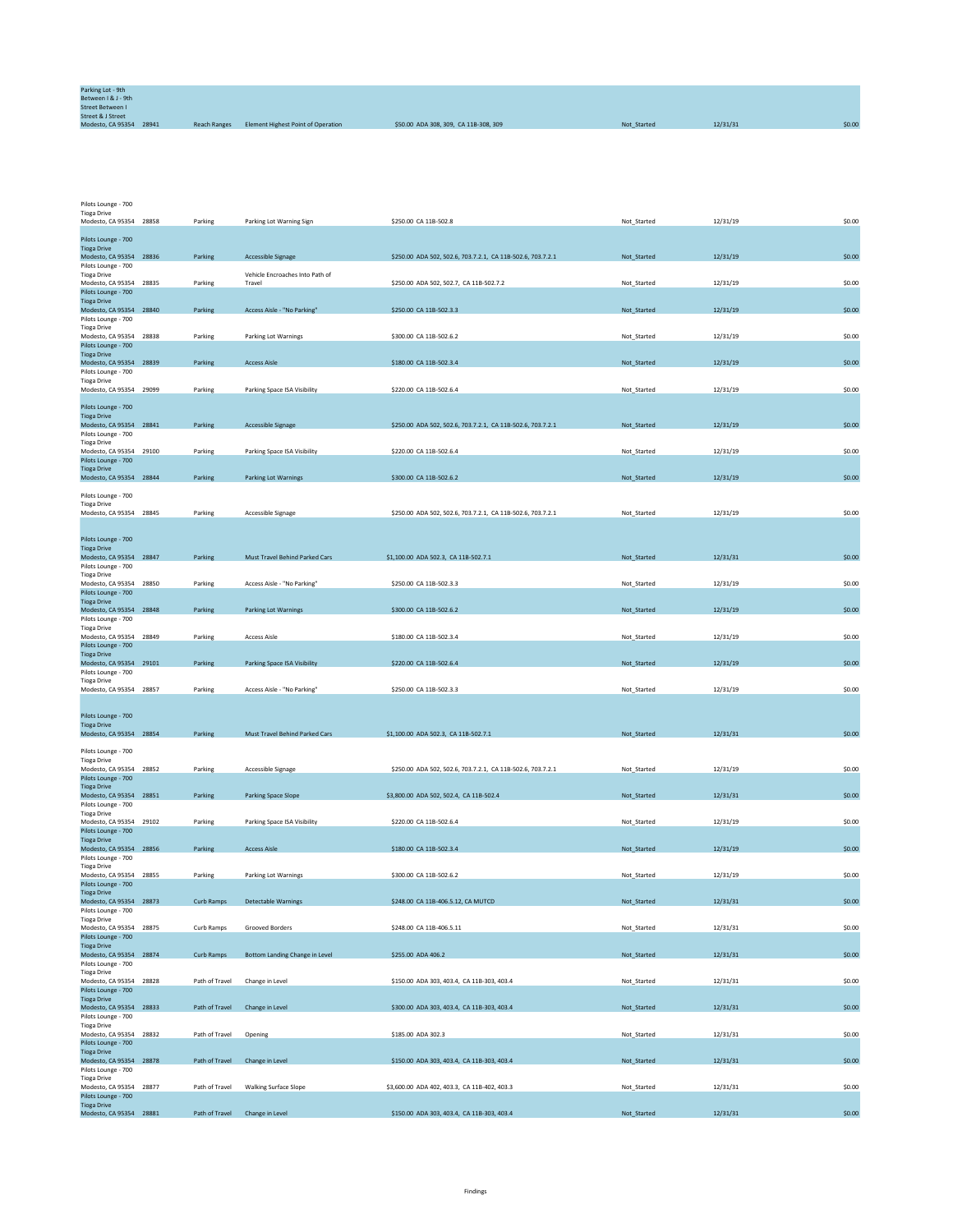| Pilots Lounge - 700                            |                |                                                            |                                                            |             |          |        |
|------------------------------------------------|----------------|------------------------------------------------------------|------------------------------------------------------------|-------------|----------|--------|
| <b>Tioga Drive</b>                             |                |                                                            |                                                            |             |          |        |
| Modesto, CA 95354 28897<br>Pilots Lounge - 700 | Path of Travel | <b>Designated Accessible Route</b>                         | \$1,840.00 ADA 206, 206.2, 402.1                           | Not_Started | 12/31/31 | \$0.00 |
| <b>Tioga Drive</b>                             |                |                                                            |                                                            |             |          |        |
| Modesto, CA 95354 28906                        | Path of Travel | Change in Level                                            | \$300.00 ADA 303, 403.4, CA 11B-303, 403.4                 | Not_Started | 12/31/31 | \$0.00 |
|                                                |                |                                                            |                                                            |             |          |        |
| Pilots Lounge - 700<br><b>Tioga Drive</b>      |                | Protruding Objects - Protrusion                            |                                                            |             |          |        |
| Modesto, CA 95354 28876                        | Path of Travel | Limit                                                      | \$640.00 ADA 307, 307.2, CA 11B-307.2                      | Not_Started | 12/31/21 | \$0.00 |
|                                                |                |                                                            |                                                            |             |          |        |
|                                                |                |                                                            |                                                            |             |          |        |
| Pilots Lounge - 700<br><b>Tioga Drive</b>      |                |                                                            |                                                            |             |          |        |
| Modesto, CA 95354 28899                        | Path of Travel | Mat or Runner                                              | \$42.00 ADA 302, 302.2, CA 11B-302, 403.2                  | Not_Started | 12/31/18 | \$0.00 |
| Pilots Lounge - 700                            |                |                                                            |                                                            |             |          |        |
| <b>Tioga Drive</b>                             |                | Front Approach Latch Side                                  |                                                            |             |          |        |
| Modesto, CA 95354 28894                        | Doors          | Clearance                                                  | \$2,921.00 ADA 404, 404.2.4, CA 11B-404.2.4.1              | Not_Started | 12/31/31 | \$0.00 |
| Pilots Lounge - 700<br><b>Tioga Drive</b>      |                |                                                            |                                                            |             |          |        |
| Modesto, CA 95354 28896                        | Doors          | Floor Surface Slope                                        | \$1,500.00 ADA 302, 305, 404, 404.2.4.4, CA 11B-404.2.4.4  | Not_Started | 12/31/31 | \$0.00 |
| Pilots Lounge - 700                            |                |                                                            |                                                            |             |          |        |
| <b>Tioga Drive</b>                             |                | Front Approach Latch Side                                  |                                                            |             |          |        |
| Modesto, CA 95354 28895                        | Doors          | Clearance                                                  | \$2,921.00 ADA 404, 404.2.4, CA 11B-404.2.4.1              | Not Started | 12/31/31 | \$0.00 |
| Pilots Lounge - 700                            |                |                                                            |                                                            |             |          |        |
| <b>Tioga Drive</b>                             |                |                                                            |                                                            |             |          |        |
| Modesto, CA 95354 28892                        | Doors          | <b>Bottom Door Panel</b>                                   | \$2,000.00 ADA 404, 404.2.10, CA 11B-404.2.10              | Not_Started | 12/31/31 | \$0.00 |
| Pilots Lounge - 700                            |                |                                                            |                                                            |             |          |        |
| <b>Tioga Drive</b><br>Modesto, CA 95354 28891  | Doors          | Accessible Hardware                                        | \$800.00 ADA 309.4, 404.2.7, CA 11B-404.2.7                | Not_Started | 12/31/31 | \$0.00 |
| Pilots Lounge - 700                            |                |                                                            |                                                            |             |          |        |
| <b>Tioga Drive</b>                             |                |                                                            |                                                            |             |          |        |
| Modesto, CA 95354 28893                        | Doors          | Door Threshold                                             | \$436.00 ADA 404, 404.2.5, CA 11B-404.2.5                  | Not_Started | 12/31/31 | \$0.00 |
| Pilots Lounge - 700                            |                |                                                            |                                                            |             |          |        |
| <b>Tioga Drive</b><br>Modesto, CA 95354 28859  | Doors          | Door Opening Pressure                                      | \$25.00 ADA 404.2.9, CA 11B-404.2.9                        | Not_Started | 12/31/31 | \$0.00 |
| Pilots Lounge - 700                            |                |                                                            |                                                            |             |          |        |
| <b>Tioga Drive</b>                             |                |                                                            |                                                            |             |          |        |
| Modesto, CA 95354 28860                        | Doors          | Door Opening Pressure                                      | \$25.00 ADA 404.2.9, CA 11B-404.2.9                        | Not_Started | 12/31/31 | \$0.00 |
| Pilots Lounge - 700                            |                |                                                            |                                                            |             |          |        |
| <b>Tioga Drive</b><br>Modesto, CA 95354 28879  | Doors          | Door Lock                                                  | \$1,240.00 ADA 309.4, 404.2.7                              | Not_Started | 12/31/31 | \$0.00 |
| Pilots Lounge - 700                            |                |                                                            |                                                            |             |          |        |
| <b>Tioga Drive</b>                             |                |                                                            |                                                            |             |          |        |
| Modesto, CA 95354 28880                        | Doors          | Door Opening Pressure                                      | \$25.00 ADA 404.2.9, CA 11B-404.2.9                        | Not_Started | 12/31/31 | \$0.00 |
| Pilots Lounge - 700<br><b>Tioga Drive</b>      |                |                                                            |                                                            |             |          |        |
| Modesto, CA 95354 28872                        | Signage        | Room Identification                                        | \$632.00 ADA 216, 216.2, 703, CA 11B-216.2                 | Not_Started | 12/31/19 | \$0.00 |
| Pilots Lounge - 700                            |                |                                                            |                                                            |             |          |        |
| <b>Tioga Drive</b>                             |                | Accessible Element/Entrance                                |                                                            |             |          |        |
| Modesto, CA 95354 28882                        | Signage        | Signage                                                    | \$158.00 ADA 216.2, 216.6, CA 11B-216.2, 216.6             | Not_Started | 12/31/19 | \$0.00 |
| Pilots Lounge - 700<br><b>Tioga Drive</b>      |                | Accessible Element/Entrance                                |                                                            |             |          |        |
| Modesto, CA 95354 28898                        | Signage        | Signage                                                    | \$158.00 ADA 216.2, 216.6, CA 11B-216.2, 216.6             | Not_Started | 12/31/19 | \$0.00 |
|                                                |                |                                                            |                                                            |             |          |        |
| Pilots Lounge - 700                            |                |                                                            |                                                            |             |          |        |
| <b>Tioga Drive</b>                             |                |                                                            |                                                            |             |          |        |
| Modesto, CA 95354 28863<br>Pilots Lounge - 700 | Restrooms      | Seat Cover Dispenser Height                                | \$277.00 ADA 205, 308, 308.2, 309, 606, CA 11B-603.5       | Not_Started | 12/31/31 | \$0.00 |
| <b>Tioga Drive</b>                             |                |                                                            |                                                            |             |          |        |
| Modesto, CA 95354 28864                        | Restrooms      | Seat Cover Dispenser                                       | \$277.00 ADA 609.3                                         | Not_Started | 12/31/31 | \$0.00 |
|                                                |                |                                                            |                                                            |             |          |        |
| Pilots Lounge - 700                            |                |                                                            |                                                            |             |          |        |
| <b>Tioga Drive</b><br>Modesto, CA 95354 28862  | Restrooms      | Seat Cover Dispenser Behind Toilet                         | \$277.00 ADA 304, 305.1, 309.2, CA 11B-305.1, 309.2, 603.5 | Not_Started | 12/31/31 | \$0.00 |
| Pilots Lounge - 700                            |                |                                                            |                                                            |             |          |        |
| <b>Tioga Drive</b>                             |                |                                                            |                                                            |             |          |        |
| Modesto, CA 95354 28870                        | Restrooms      | Side Grab Bar Height                                       | \$500.00 ADA 603, 609, 609.4, CA 11B-604.5, 609.4          | Not_Started | 12/31/31 | \$0.00 |
| Pilots Lounge - 700                            |                |                                                            |                                                            |             |          |        |
| <b>Tioga Drive</b><br>Modesto, CA 95354 28869  | Restrooms      | Distance from Front Edge of Toilet<br>to Front of Grab Bar | \$267.00 CA 11B-604.5.1                                    | Not Started | 12/31/31 | \$0.00 |
| Pilots Lounge - 700                            |                |                                                            |                                                            |             |          |        |
| <b>Tioga Drive</b>                             |                | Distance from Back Wall to Front of                        |                                                            |             |          |        |
| Modesto, CA 95354 28868                        | Restrooms      | Grab Bar                                                   | \$267.00 ADA 603, 604.5.1, 609, CA 11B-604.5.1, 609        | Not_Started | 12/31/31 | \$0.00 |
| Pilots Lounge - 700                            |                |                                                            |                                                            |             |          |        |
| <b>Tioga Drive</b><br>Modesto, CA 95354 28867  | Restrooms      | <b>Toilet Clear Floor Space</b>                            | \$3,500.00 ADA 603, CA 11B-604.8.1                         | Not_Started | 12/31/31 | \$0.00 |
| Pilots Lounge - 700                            |                |                                                            |                                                            |             |          |        |
| Tioga Drive                                    |                |                                                            |                                                            |             |          |        |
| Modesto, CA 95354 28865                        | Restrooms      | <b>Toilet Distance From Wall</b>                           | \$2,500.00 ADA 603, 604.2, CA 11B-604.2                    | Not_Started | 12/31/31 | \$0.00 |
| Pilots Lounge - 700                            |                |                                                            |                                                            |             |          |        |
| <b>Tioga Drive</b><br>Modesto, CA 95354 28888  | Restrooms      | Mirror Bottom Edge Height                                  | \$300.00 ADA 213, 603, 603.3, CA 11B-603.3                 | Not_Started | 12/31/31 | \$0.00 |
| Pilots Lounge - 700                            |                |                                                            |                                                            |             |          |        |
| <b>Tioga Drive</b>                             |                |                                                            |                                                            |             |          |        |
| Modesto, CA 95354 28890                        | Restrooms      | Wall Signage                                               | \$158.00 ADA 216, 216.8, 703, CA 11B-216.8                 | Not_Started | 12/31/31 | \$0.00 |
| Pilots Lounge - 700<br><b>Tioga Drive</b>      |                |                                                            |                                                            |             |          |        |
| Modesto, CA 95354 28889                        | Restrooms      | Door Signage Height                                        | \$158.00 CA 11B-703.7.2.6                                  | Not_Started | 12/31/19 | \$0.00 |
| Pilots Lounge - 700                            |                |                                                            |                                                            |             |          |        |
| <b>Tioga Drive</b>                             |                |                                                            |                                                            |             |          |        |
| Modesto, CA 95354 28886                        | Restrooms      | <b>Lavatory Pipes Wrapping</b>                             | \$149.00 ADA 213, 606, 606.5, CA 11B-606.5                 | Not_Started | 12/31/31 | \$0.00 |
| Pilots Lounge - 700<br><b>Tioga Drive</b>      |                |                                                            |                                                            |             |          |        |
| Modesto, CA 95354 28885                        | Restrooms      | Lavatory Apron Height                                      | \$2,500.00 ADA 213, 306.3, 606, CA 11B-306.3.3, 606.2      | Not_Started | 12/31/31 | \$0.00 |
| Pilots Lounge - 700                            |                |                                                            |                                                            |             |          |        |
| <b>Tioga Drive</b>                             |                |                                                            |                                                            |             |          |        |
| Modesto, CA 95354 28887                        | Restrooms      | Lavatory - Supply Lines Wrapping                           | \$149.00 ADA 213, 606, 606.5, CA 11B-606.5                 | Not_Started | 12/31/31 | \$0.00 |
| Pilots Lounge - 700<br><b>Tioga Drive</b>      |                |                                                            |                                                            |             |          |        |
| Modesto, CA 95354 28883                        | Restrooms      | <b>Dispenser Height</b>                                    | \$277.00 ADA 205, 308, 308.1, 309, 606, CA 11B-603.5       | Not_Started | 12/31/31 | \$0.00 |
| Pilots Lounge - 700                            |                |                                                            |                                                            |             |          |        |
| <b>Tioga Drive</b>                             |                |                                                            |                                                            |             |          |        |
| Modesto, CA 95354 28884                        | Restrooms      | Dispenser Height                                           | \$277.00 ADA 205, 308, 308.1, 309, 606, CA 11B-603.5       | Not_Started | 12/31/31 | \$0.00 |
| Pilots Lounge - 700<br><b>Tioga Drive</b>      |                |                                                            |                                                            |             |          |        |
| Modesto, CA 95354 28915                        | Restrooms      | Rear Grab Bar Height                                       | \$231.00 ADA 603, 609.4, CA 11B-609.4                      | Not_Started | 12/31/31 | \$0.00 |
| Pilots Lounge - 700                            |                |                                                            |                                                            |             |          |        |
| <b>Tioga Drive</b>                             |                | Distance from Back Wall to Front of                        |                                                            |             |          |        |
| Modesto, CA 95354 28912                        | Restrooms      | Grab Bar                                                   | \$267.00 ADA 603, 604.5.1, 609, CA 11B-604.5.1, 609        | Not_Started | 12/31/31 | \$0.00 |
| Pilots Lounge - 700<br><b>Tioga Drive</b>      |                | Distance from Front Edge of Toilet                         |                                                            |             |          |        |
| Modesto, CA 95354 28913                        | Restrooms      | to Front of Grab Bar                                       | \$267.00 CA 11B-604.5.1                                    | Not_Started | 12/31/31 | \$0.00 |
| Pilots Lounge - 700                            |                |                                                            |                                                            |             |          |        |
| <b>Tioga Drive</b>                             |                | Rear Grab Bar Interferes                                   | \$231.00 ADA 609.3, CA 11B-609.3                           |             | 12/31/31 | \$0.00 |
| Modesto, CA 95354 28914                        | Restrooms      |                                                            |                                                            | Not_Started |          |        |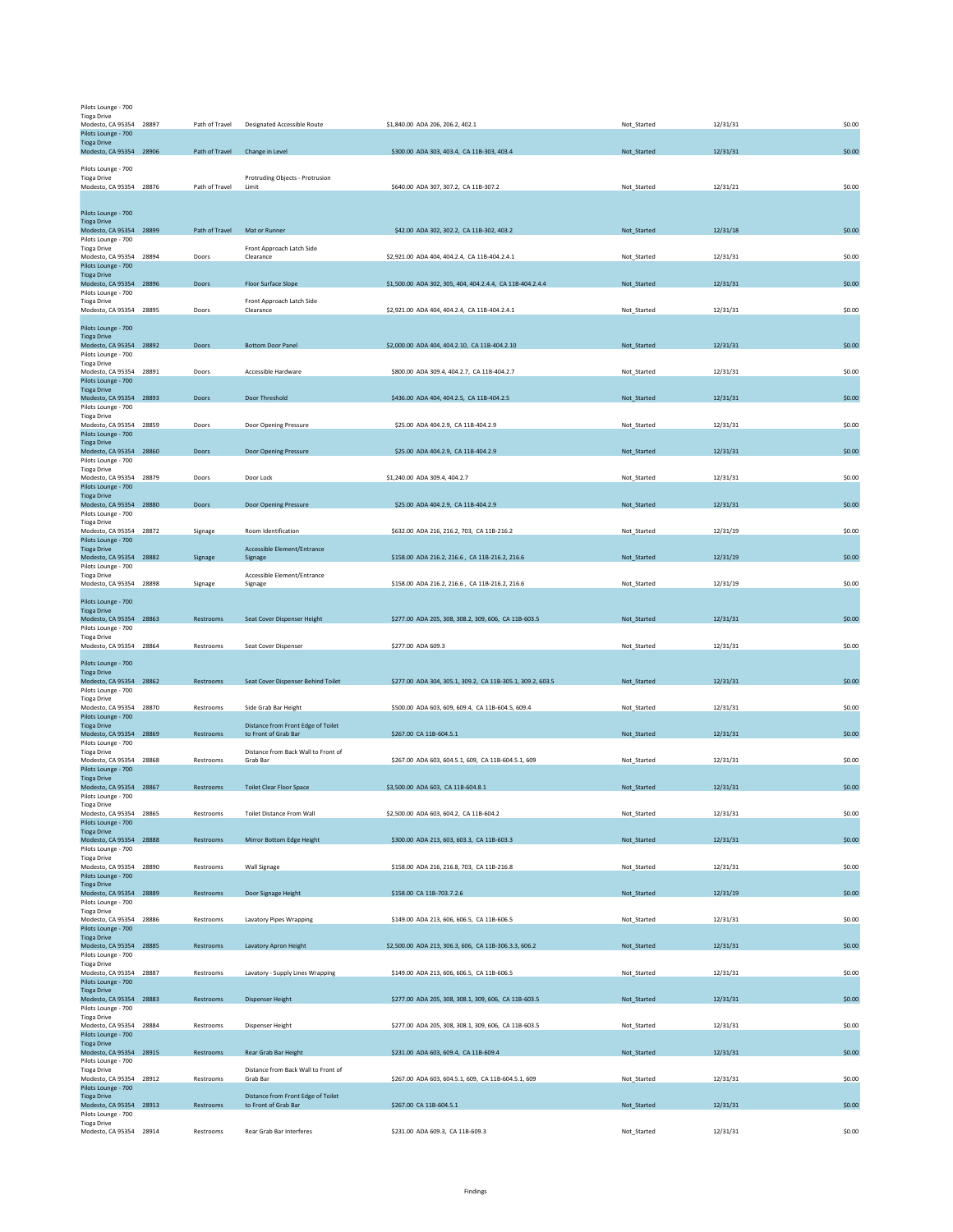| Pilots Lounge - 700                            |       |                       |                                     |                                                           |             |          |        |
|------------------------------------------------|-------|-----------------------|-------------------------------------|-----------------------------------------------------------|-------------|----------|--------|
| <b>Tioga Drive</b><br>Modesto, CA 95354 28911  |       | Restrooms             | <b>Toilet Clear Floor Space</b>     | \$3,500.00 ADA 603, CA 11B-604.8.1                        | Not Started | 12/31/31 | \$0.00 |
| Pilots Lounge - 700                            |       |                       |                                     |                                                           |             |          |        |
| <b>Tioga Drive</b>                             |       |                       |                                     |                                                           |             |          |        |
| Modesto, CA 95354 28907                        |       | Restrooms             | <b>Toilet Distance From Wall</b>    | \$2,500.00 ADA 603, 604.2, CA 11B-604.2                   | Not Started | 12/31/31 | \$0.00 |
| Pilots Lounge - 700                            |       |                       |                                     |                                                           |             |          |        |
| <b>Tioga Drive</b><br>Modesto, CA 95354 28909  |       | Restrooms             | Toilet Flush Control - Wide Side    | \$127.00 ADA 603, 604.6, CA 11B-604.6                     | Not_Started | 12/31/31 | \$0.00 |
| Pilots Lounge - 700                            |       |                       |                                     |                                                           |             |          |        |
| <b>Tioga Drive</b>                             |       |                       | Toilet Minimum Distance From Any    |                                                           |             |          |        |
| Modesto, CA 95354 28910                        |       | Restrooms             | fixture                             | \$2,500.00 ADA 603, 604.2, CA 11B-604.2                   | Not_Started | 12/31/31 | \$0.00 |
| Pilots Lounge - 700<br><b>Tioga Drive</b>      |       |                       |                                     |                                                           |             |          |        |
| Modesto, CA 95354 28921                        |       | Restrooms             | Mirror Bottom Edge Height           | \$300.00 ADA 213, 603, 603.3, CA 11B-603.3                | Not Started | 12/31/31 | \$0.00 |
| Pilots Lounge - 700                            |       |                       |                                     |                                                           |             |          |        |
| <b>Tioga Drive</b>                             |       |                       |                                     |                                                           |             |          |        |
| Modesto, CA 95354                              | 28923 | Restrooms             | Wall Signage                        | \$158.00 ADA 216, 216.8, 703, CA 11B-216.8                | Not Started | 12/31/31 | \$0.00 |
| Pilots Lounge - 700<br><b>Tioga Drive</b>      |       |                       |                                     |                                                           |             |          |        |
| Modesto, CA 95354 28922                        |       | Restrooms             | Door Signage Height                 | \$158.00 CA 11B-703.7.2.6                                 | Not Started | 12/31/31 | \$0.00 |
| Pilots Lounge - 700                            |       |                       |                                     |                                                           |             |          |        |
| <b>Tioga Drive</b>                             |       |                       |                                     |                                                           |             |          |        |
| Modesto, CA 95354 28918<br>Pilots Lounge - 700 |       | Restrooms             | Lavatory Distance From Wall/Fixture | \$2,500.00 CA 11B-606.6                                   | Not Started | 12/31/31 | \$0.00 |
| <b>Tioga Drive</b>                             |       |                       |                                     |                                                           |             |          |        |
| Modesto, CA 95354 28919                        |       | Restrooms             | <b>Lavatory Pipes Wrapping</b>      | \$149.00 ADA 213, 606, 606.5, CA 11B-606.5                | Not Started | 12/31/31 | \$0.00 |
| Pilots Lounge - 700                            |       |                       |                                     |                                                           |             |          |        |
| <b>Tioga Drive</b>                             |       |                       |                                     |                                                           |             |          |        |
| Modesto, CA 95354 28920<br>Pilots Lounge - 700 |       | Restrooms             | Lavatory - Supply Lines Wrapping    | \$149.00 ADA 213, 606, 606.5, CA 11B-606.5                | Not Started | 12/31/31 | \$0.00 |
| <b>Tioga Drive</b>                             |       |                       |                                     |                                                           |             |          |        |
| Modesto, CA 95354 28916                        |       | Restrooms             | <b>Dispenser Height</b>             | \$277.00 ADA 205, 308, 308.1, 309, 606, CA 11B-603.5      | Not Started | 12/31/31 | \$0.00 |
| Pilots Lounge - 700                            |       |                       |                                     |                                                           |             |          |        |
| <b>Tioga Drive</b>                             |       |                       |                                     |                                                           |             |          |        |
| Modesto, CA 95354<br>Pilots Lounge - 700       | 28917 | Restrooms             | Dispenser Height                    | \$277.00 ADA 205, 308, 308.1, 309, 606, CA 11B-603.5      | Not Started | 12/31/31 | \$0.00 |
| <b>Tioga Drive</b>                             |       | Drinking              |                                     |                                                           |             |          |        |
| Modesto, CA 95354 28902                        |       | Fountains             | Knee Clearance                      | \$2,500.00 ADA 211, 306, 602, 602.2, CA 11B-306, 602.2    | Not Started | 12/31/31 | \$0.00 |
| Pilots Lounge - 700                            |       |                       |                                     |                                                           |             |          |        |
| <b>Tioga Drive</b>                             |       | Drinking              |                                     |                                                           |             | 12/31/31 | \$0.00 |
| Modesto, CA 95354 28905<br>Pilots Lounge - 700 |       | Fountains             | Fountain Depth                      | \$2,500.00 ADA 211, 305, 306, 602, CA 11B-602.8           | Not_Started |          |        |
| <b>Tioga Drive</b>                             |       | Drinking              |                                     |                                                           |             |          |        |
| Modesto, CA 95354 28903                        |       | Fountains             | Spout Height                        | \$627.00 ADA 211, 602, 602.4, CA 11B-602.4                | Not Started | 12/31/31 | \$0.00 |
| Pilots Lounge - 700                            |       |                       |                                     |                                                           |             |          |        |
| <b>Tioga Drive</b><br>Modesto, CA 95354 28904  |       | Drinking<br>Fountains | <b>Stream Height</b>                | \$2,500.00 ADA 211, 602, 602.6, CA 11B-211, 602           | Not_Started | 12/31/31 | \$0.00 |
| Pilots Lounge - 700                            |       |                       |                                     |                                                           |             |          |        |
| <b>Tioga Drive</b>                             |       | <b>Drinking</b>       |                                     |                                                           |             |          |        |
| Modesto, CA 95354 28900                        |       | Fountains             | Fountain Type                       | \$2,500.00 ADA 211.2, 305, 602, CA 11B-211.2, 602         | Not_Started | 12/31/31 | \$0.00 |
| Pilots Lounge - 700<br><b>Tioga Drive</b>      |       | Drinking              |                                     |                                                           |             |          |        |
| Modesto, CA 95354                              | 28831 | Fountains             | <b>Detectable Warnings</b>          | \$640.00 ADA 307.2, 602.1, CA 11B-602.9                   | Not Started | 12/31/31 | \$0.00 |
| Pilots Lounge - 700                            |       |                       |                                     |                                                           |             |          |        |
| <b>Tioga Drive</b>                             |       | <b>Drinking</b>       |                                     |                                                           |             |          |        |
| Modesto, CA 95354 28829                        |       | Fountains             | Fountain Type                       | \$2,500.00 ADA 211.2, 305, 602, CA 11B-211.2, 602         | Not Started | 12/31/31 | \$0.00 |
| Pilots Lounge - 700<br><b>Tioga Drive</b>      |       | Drinking              |                                     |                                                           |             |          |        |
| Modesto, CA 95354 28830                        |       | Fountains             | <b>Protruding Object</b>            | \$550.00 ADA 211, 305, 306, 307.2, 602, CA 11B-307.2, 602 | Not_Started | 12/31/31 | \$0.00 |
| Pilots Lounge - 700                            |       |                       |                                     |                                                           |             |          |        |
| <b>Tioga Drive</b>                             |       | Break/Conferenc       |                                     |                                                           |             |          |        |
| Modesto, CA 95354 28871                        |       | e Room                | <b>Control Height</b>               | <b>ADA 308</b>                                            | Not Started | 12/31/21 | \$0.00 |
| <b>Sutter Treatment</b><br>Plant - 1221 Sutter |       |                       |                                     |                                                           |             |          |        |
| Avenue                                         |       |                       | Vehicles Encroach Into Path of      |                                                           |             |          |        |
| Modesto, CA 95351 28075                        |       | Parking               | Travel                              | \$240.00 ADA 502, 502.7, CA 11B-502.7.2                   | Not Started | 1/1/26   | \$0.00 |

| <b>Sutter Treatment</b>           |         |                                  |                                         |             |        |        |
|-----------------------------------|---------|----------------------------------|-----------------------------------------|-------------|--------|--------|
| Plant - 1221 Sutter               |         |                                  |                                         |             |        |        |
| Avenue                            |         |                                  |                                         |             |        |        |
| Modesto, CA 95351 28091           | Parking | Parking Lot Warning Sign         | \$250.00 CA 11B-502.8                   | Not Started | 1/1/26 | \$0.00 |
|                                   |         |                                  |                                         |             |        |        |
| <b>Sutter Treatment</b>           |         |                                  |                                         |             |        |        |
| Plant - 1221 Sutter               |         |                                  |                                         |             |        |        |
| Avenue                            |         | Parking Lot Warning Sign Wording |                                         |             |        |        |
| Modesto, CA 95351 28092           | Parking | Incorrect                        | \$300.00 CA 11B-502                     | Not Started | 1/1/26 | \$0.00 |
| <b>Sutter Treatment</b>           |         |                                  |                                         |             |        |        |
| Plant - 1221 Sutter               |         |                                  |                                         |             |        |        |
| Avenue                            |         | Parking Space Accessible Signage |                                         |             |        |        |
| Modesto, CA 95351 28082           | Parking | Height                           | \$158.00 ADA 502, 502.6, CA 11B-502.6   | Not Started | 1/1/26 | \$0.00 |
| <b>Sutter Treatment</b>           |         |                                  |                                         |             |        |        |
| Plant - 1221 Sutter               |         |                                  |                                         |             |        |        |
| Avenue                            |         |                                  |                                         |             |        |        |
| Modesto, CA 95351 28077           | Parking | Parking Space Slope              | \$3,800.00 ADA 502, 502.4, CA 11B-502.4 | Not Started | 1/1/31 | \$0.00 |
| <b>Sutter Treatment</b>           |         |                                  |                                         |             |        |        |
| Plant - 1221 Sutter               |         | Vehicle Encroaches Into Path of  |                                         |             |        |        |
| Avenue<br>Modesto, CA 95351 28078 | Parking | Travel                           | \$250.00 ADA 502, 502.7, CA 11B-502.7.2 | Not_Started | 1/1/26 | \$0.00 |
| <b>Sutter Treatment</b>           |         |                                  |                                         |             |        |        |
| Plant - 1221 Sutter               |         |                                  |                                         |             |        |        |
| Avenue                            |         |                                  |                                         |             |        |        |
| Modesto, CA 95351 28076           | Parking | Parking Space Width              | \$350.00 ADA 502, 502.2, CA 11B-502.2   | Not Started | 1/1/31 | \$0.00 |
| <b>Sutter Treatment</b>           |         |                                  |                                         |             |        |        |
| Plant - 1221 Sutter               |         |                                  |                                         |             |        |        |
| Avenue                            |         |                                  |                                         |             |        |        |
| Modesto, CA 95351 28079           | Parking | Parking Space Length             | \$350.00 CA 11B-502.2                   | Not Started | 1/1/31 | \$0.00 |
| <b>Sutter Treatment</b>           |         |                                  |                                         |             |        |        |
| Plant - 1221 Sutter               |         |                                  |                                         |             |        |        |
| Avenue                            |         |                                  |                                         |             |        |        |
| Modesto, CA 95351 28081           | Parking | Parking Space ISA Size           | \$220.00 CA 11B-502.6.4                 | Not_Started | 1/1/26 | \$0.00 |
| <b>Sutter Treatment</b>           |         |                                  |                                         |             |        |        |
| Plant - 1221 Sutter               |         |                                  |                                         |             |        |        |
| Avenue                            |         |                                  |                                         |             |        |        |
| Modesto, CA 95351 28080           | Parking | <b>Parking Lot Warnings</b>      | \$300.00 CA 11B-502.6.2                 | Not Started | 1/1/26 | \$0.00 |
| <b>Sutter Treatment</b>           |         |                                  |                                         |             |        |        |
| Plant - 1221 Sutter               |         |                                  |                                         |             |        |        |
| Avenue                            |         |                                  |                                         |             |        |        |
| Modesto, CA 95351 28085           | Parking | Parking Space Length             | \$350.00 CA 11B-502.2                   | Not_Started | 1/1/31 | \$0.00 |
| <b>Sutter Treatment</b>           |         |                                  |                                         |             |        |        |
| Plant - 1221 Sutter               |         |                                  |                                         |             |        |        |
| Avenue<br>Modesto, CA 95351 28090 | Parking | <b>Access Aisle Slope</b>        | \$3,800.00 ADA 502, 502.4, CA 11B-502.4 | Not Started | 1/1/31 | \$0.00 |
|                                   |         |                                  |                                         |             |        |        |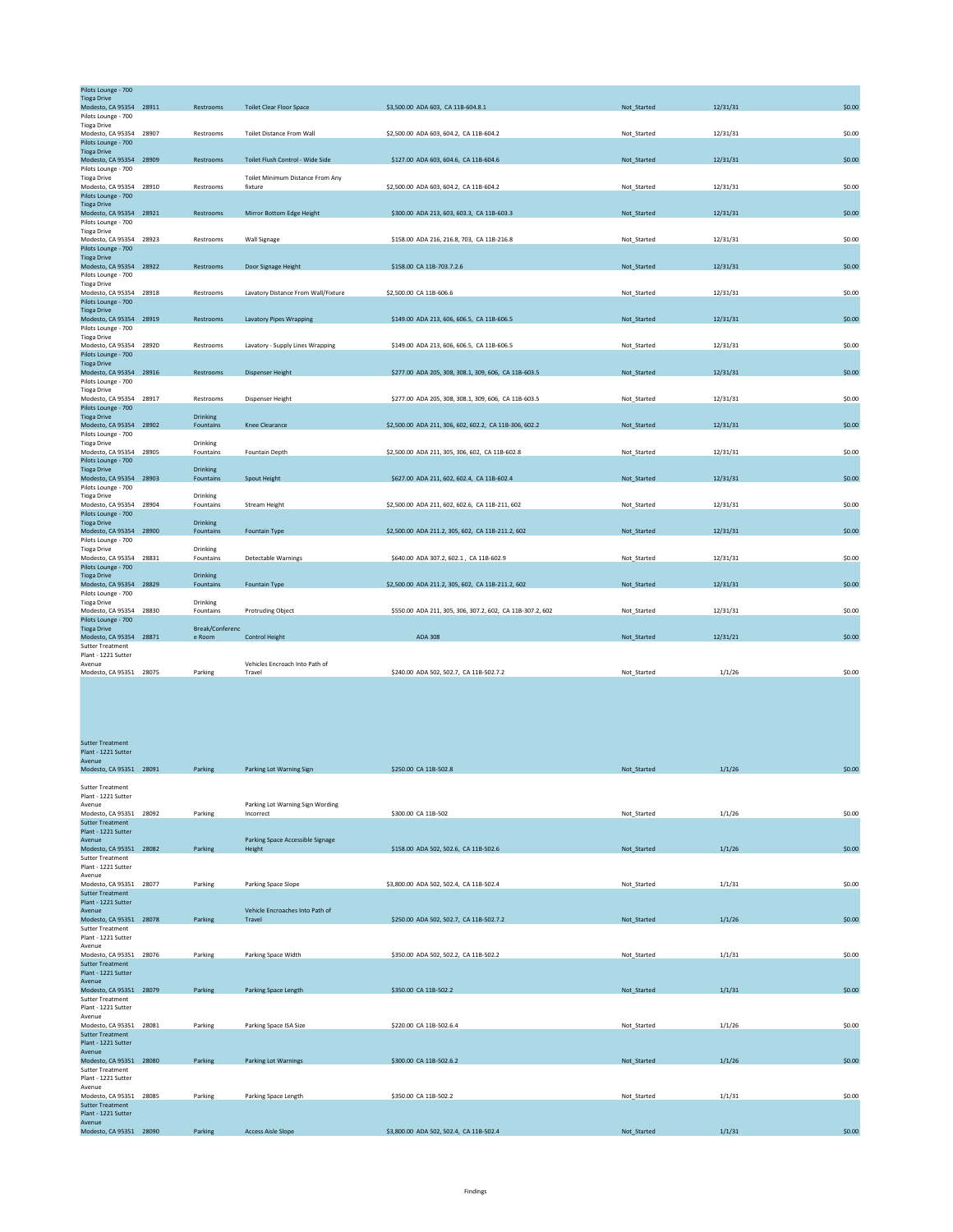| <b>Sutter Treatment</b> |
|-------------------------|
| Plant - 1221 Sutter     |

| Avenue<br>Modesto, CA 95351 28088                        | Parking        | Van Accessible Signage                     | \$250.00 ADA 502, 502.6                                      | Not Started | 1/1/26 | \$0.00 |
|----------------------------------------------------------|----------------|--------------------------------------------|--------------------------------------------------------------|-------------|--------|--------|
| <b>Sutter Treatment</b><br>Plant - 1221 Sutter           |                |                                            |                                                              |             |        |        |
| Avenue<br>Modesto, CA 95351 28084                        | Parking        | Vehicle Encroaches Into Path of<br>Travel  | \$250.00 ADA 502, 502.7, CA 11B-502.7.2                      | Not_Started | 1/1/26 | \$0.00 |
| <b>Sutter Treatment</b>                                  |                |                                            |                                                              |             |        |        |
| Plant - 1221 Sutter<br>Avenue                            |                |                                            |                                                              |             |        |        |
| Modesto, CA 95351 28083<br><b>Sutter Treatment</b>       | Parking        | Parking Space Slope                        | \$3,800.00 ADA 502, 502.4, CA 11B-502.4                      | Not Started | 1/1/31 | \$0.00 |
| Plant - 1221 Sutter                                      |                |                                            |                                                              |             |        |        |
| Avenue<br>Modesto, CA 95351 28087                        | Parking        | Parking Space Accessible Signage<br>Height | \$158.00 ADA 502, 502.6, CA 11B-502.6                        | Not_Started | 1/1/26 | \$0.00 |
| <b>Sutter Treatment</b><br>Plant - 1221 Sutter           |                |                                            |                                                              |             |        |        |
| Avenue                                                   |                |                                            |                                                              |             |        |        |
| Modesto, CA 95351 28086<br><b>Sutter Treatment</b>       | Parking        | Parking Lot Warnings                       | \$300.00 CA 11B-502.6.2                                      | Not_Started | 1/1/26 | \$0.00 |
| Plant - 1221 Sutter<br>Avenue                            |                |                                            |                                                              |             |        |        |
| Modesto, CA 95351 28094                                  | Curb Ramps     | Curb Ramp Slope                            | \$1,300.00 ADA 405.2, 406, 406.1, CA 11B-406.2.2             | Not_Started | 1/1/31 | \$0.00 |
| <b>Sutter Treatment</b><br>Plant - 1221 Sutter           |                |                                            |                                                              |             |        |        |
| Avenue                                                   |                |                                            |                                                              |             |        |        |
| Modesto, CA 95351 28096<br><b>Sutter Treatment</b>       | Curb Ramps     | <b>Bottom Landing Slope</b>                | \$240.00 ADA 402, 403.3, 406.1, 406.2, 406.4, CA 11B-406.3.2 | Not Started | 1/1/31 | \$0.00 |
| Plant - 1221 Sutter<br>Avenue                            |                |                                            |                                                              |             |        |        |
| Modesto, CA 95351 28100                                  | Curb Ramps     | <b>Bottom Landing Slope</b>                | \$240.00 ADA 402, 403.3, 406.1, 406.2, 406.4, CA 11B-406.3.2 | Not_Started | 1/1/31 | \$0.00 |
| <b>Sutter Treatment</b><br>Plant - 1221 Sutter           |                |                                            |                                                              |             |        |        |
| Avenue<br>Modesto, CA 95351 28101                        | Curb Ramps     |                                            |                                                              |             | 1/1/31 | \$0.00 |
| <b>Sutter Treatment</b>                                  |                | <b>Top Landing Slope</b>                   | \$1,260.00 ADA 402.2, 406.4, CA 11B-406.5.3                  | Not_Started |        |        |
| Plant - 1221 Sutter<br>Avenue                            |                |                                            |                                                              |             |        |        |
| Modesto, CA 95351 29125                                  | Curb Ramps     | Projects into Traffic                      | \$1,400.00 ADA 406, 406.4, 406.5                             | Not_Started | 1/1/31 | \$0.00 |
| <b>Sutter Treatment</b><br>Plant - 1221 Sutter           |                |                                            |                                                              |             |        |        |
| Avenue<br>Modesto, CA 95351 29126                        |                | Detectable Warnings                        | \$248.00 CA 11B-406.5.12, CA MUTCD                           |             |        | \$0.00 |
| <b>Sutter Treatment</b>                                  | Curb Ramps     |                                            |                                                              | Not_Started | 1/1/26 |        |
| Plant - 1221 Sutter<br>Avenue                            |                |                                            |                                                              |             |        |        |
| Modesto, CA 95351 28021                                  | Path of Travel | Sidewalk Width                             | \$3,500.00 ADA 403.5.1, CA 11B-403.5.1                       | Not Started | 1/1/31 | \$0.00 |
| <b>Sutter Treatment</b><br>Plant - 1221 Sutter           |                |                                            |                                                              |             |        |        |
| Avenue<br>Modesto, CA 95351 28025                        | Path of Travel | Crosswalks and Detectable<br>Warnings      | \$190.00 ADA 705, CA 11B-247.1.2.5, 705.1.2.5                | Not_Started | 1/1/31 | \$0.00 |
| <b>Sutter Treatment</b>                                  |                |                                            |                                                              |             |        |        |
| Plant - 1221 Sutter<br>Avenue                            |                |                                            |                                                              |             |        |        |
| Modesto, CA 95351 28023                                  | Path of Travel | <b>Walking Surface Slope</b>               | \$3,600.00 ADA 402, 403.3, CA 11B-402, 403.3                 | Not_Started | 1/1/31 | \$0.00 |
| <b>Sutter Treatment</b><br>Plant - 1221 Sutter           |                |                                            |                                                              |             |        |        |
| Avenue<br>Modesto, CA 95351 28024                        | Path of Travel | <b>Walking Surface Cross Slope</b>         | \$3,600.00 ADA 402, 403.3, CA 11B-403.3                      | Not_Started | 1/1/31 | \$0.00 |
| <b>Sutter Treatment</b>                                  |                |                                            |                                                              |             |        |        |
| Plant - 1221 Sutter                                      |                |                                            |                                                              |             |        |        |
| Avenue                                                   |                | <b>Crosswalks and Detectable</b>           |                                                              |             |        |        |
| Modesto, CA 95351 29117                                  | Path of Travel | Warnings                                   | \$190.00 ADA 705, CA 11B-247.1.2.5, 705.1.2.5                | Not_Started | 1/1/26 | \$0.00 |
| <b>Sutter Treatment</b><br>Plant - 1221 Sutter           |                |                                            |                                                              |             |        |        |
| Avenue                                                   | Doors          | Front Approach Latch Side<br>Clearance     |                                                              | Not Started |        |        |
| Modesto, CA 95351 28026<br><b>Sutter Treatment</b>       |                |                                            | \$4,000.00 ADA 404, 404.2.4, CA 11B-404.2.4.1                |             | 1/1/31 | \$0.00 |
| Plant - 1221 Sutter<br>Avenue                            |                |                                            |                                                              |             |        |        |
| Modesto, CA 95351 28121                                  | Doors          | Floor Surface Slope                        | \$1,500.00 ADA 302, 305, 404, 404.2.4.4, CA 11B-404.2.4.4    | Not_Started | 1/1/31 | \$0.00 |
| <b>Sutter Treatment</b><br>Plant - 1221 Sutter           |                |                                            |                                                              |             |        |        |
| Avenue<br>Modesto, CA 95351 28119                        | Doors          |                                            | \$25.00 ADA 404.2.9, CA 11B-404.2.9                          | Not_Started | 1/1/26 | \$0.00 |
| <b>Sutter Treatment</b>                                  |                | Door Opening Pressure                      |                                                              |             |        |        |
| Plant - 1221 Sutter<br>Avenue                            |                |                                            |                                                              |             |        |        |
| Modesto, CA 95351 28120                                  | Doors          | Door Hardware                              | \$50.00 ADA 404, 404.2.10, CA 11B-404.2.10                   | Not_Started | 1/1/26 | \$0.00 |
| <b>Sutter Treatment</b><br>Plant - 1221 Sutter           |                |                                            |                                                              |             |        |        |
| Avenue<br>Modesto, CA 95351 28166                        | Doors          | Front Approach Clear Floor Space<br>Length | \$2,921.00 ADA 404, 404.2.4, CA 11B-404.2.4                  | Not Started | 1/1/31 | \$0.00 |
| <b>Sutter Treatment</b>                                  |                |                                            |                                                              |             |        |        |
| Plant - 1221 Sutter<br>Avenue                            |                |                                            |                                                              |             |        |        |
| Modesto, CA 95351 28165<br><b>Sutter Treatment</b>       | Doors          | Door Opening Pressure                      | \$25.00 ADA 404.2.9, CA 11B-404.2.9                          | Not_Started | 1/1/26 | \$0.00 |
| Plant - 1221 Sutter                                      |                |                                            |                                                              |             |        |        |
| Avenue<br>Modesto, CA 95351 28168                        | Doors          | Front Approach Clear Floor Space<br>Length | \$2,921.00 ADA 404, 404.2.4, CA 11B-404.2.4                  | Not_Started | 1/1/31 | \$0.00 |
| <b>Sutter Treatment</b>                                  |                |                                            |                                                              |             |        |        |
| Plant - 1221 Sutter<br>Avenue                            |                |                                            |                                                              |             |        |        |
| Modesto, CA 95351 28167                                  | Doors          | <b>Door Opening Pressure</b>               | \$25.00 ADA 404.2.9, CA 11B-404.2.9                          | Not Started | 1/1/26 | \$0.00 |
| <b>Sutter Treatment</b><br>Plant - 1221 Sutter           |                |                                            |                                                              |             |        |        |
| Avenue<br>Modesto, CA 95351 28171                        | Doors          | Latch Approach Clear Floor Space<br>Width  | \$2,921.00 ADA 404, 404.2.4, CA 11B-404.2.4.1                | Not_Started | 1/1/31 | \$0.00 |
| <b>Sutter Treatment</b>                                  |                |                                            |                                                              |             |        |        |
| Plant - 1221 Sutter<br>Avenue                            |                |                                            |                                                              |             |        |        |
| Modesto, CA 95351 28169<br><b>Sutter Treatment</b>       | Doors          | Door Opening Pressure                      | \$25.00 ADA 404.2.9, CA 11B-404.2.9                          | Not_Started | 1/1/26 | \$0.00 |
| Plant - 1221 Sutter                                      |                |                                            |                                                              |             |        |        |
| Avenue<br>Modesto, CA 95351 28174                        | Doors          | Door Opening Pressure                      | \$25.00 ADA 404.2.9, CA 11B-404.2.9                          | Not_Started | 1/1/26 | \$0.00 |
| <b>Sutter Treatment</b>                                  |                |                                            |                                                              |             |        |        |
| Plant - 1221 Sutter<br>Avenue                            |                | Front Approach Clear Floor Space           |                                                              |             |        |        |
| Modesto, CA 95351 29116<br><b>Sutter Treatment</b>       | Doors          | Length                                     | \$2,921.00 ADA 404, 404.2.4, CA 11B-404.2.4                  | Not_Started | 1/1/31 | \$0.00 |
| Plant - 1221 Sutter                                      |                |                                            |                                                              |             |        |        |
| Avenue<br>Modesto, CA 95351 28028                        | Doors          | Door Opening Pressure                      | \$25.00 ADA 404.2.9, CA 11B-404.2.9                          | Not_Started | 1/1/26 | \$0.00 |
| <b>Sutter Treatment</b><br>Plant - 1221 Sutter<br>Avenue |                |                                            |                                                              |             |        |        |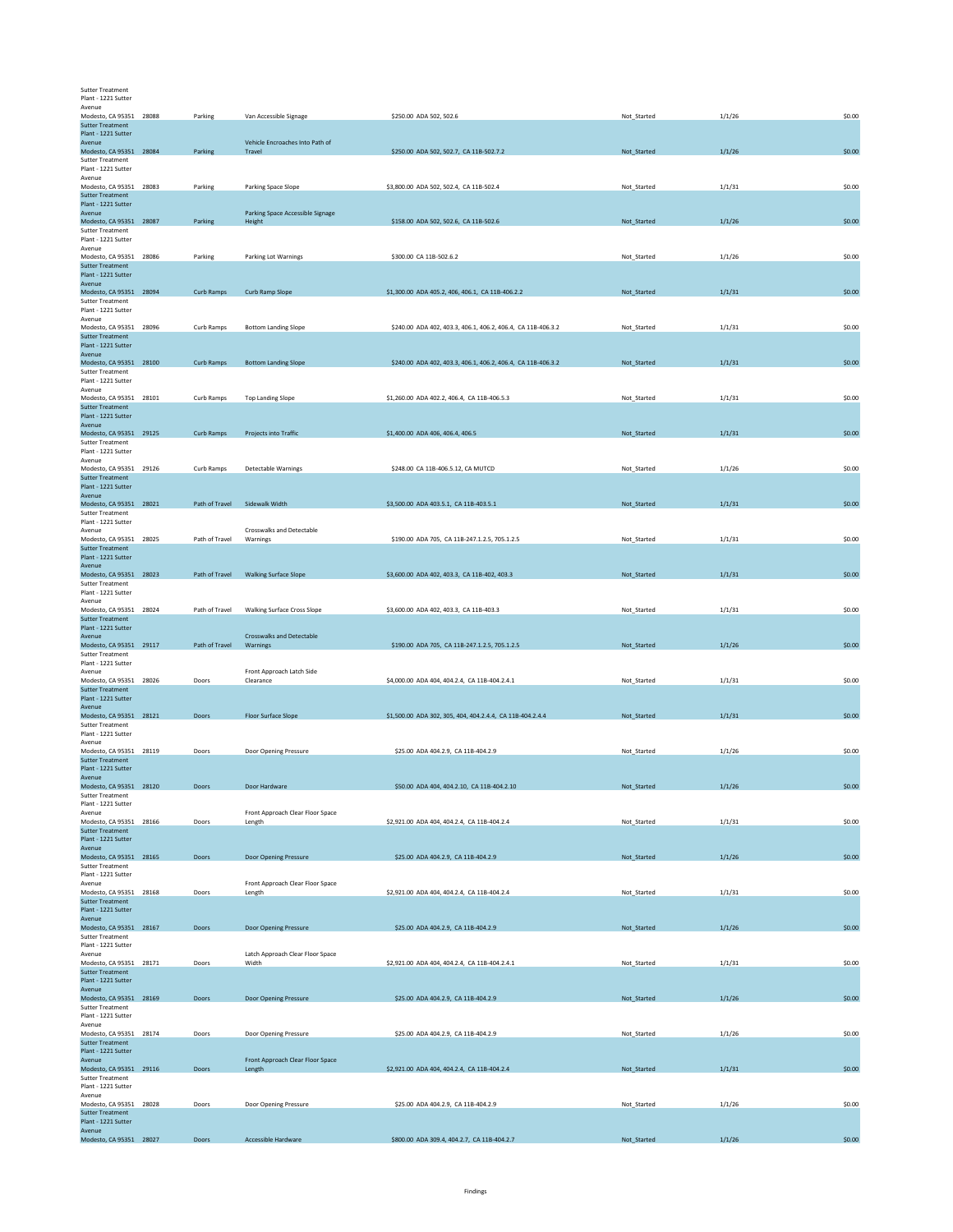Sutter Treatment Plant - 1221 Sutter

| Avenue                                             |           |                                        |                                                                    |             |        |        |
|----------------------------------------------------|-----------|----------------------------------------|--------------------------------------------------------------------|-------------|--------|--------|
| Modesto, CA 95351 28056                            | Doors     | Door Opening Width                     | \$1,750.00 ADA 404, 404.2.3, CA 11B-404.2.3                        | Not_Started | 1/1/31 | \$0.00 |
| <b>Sutter Treatment</b><br>Plant - 1221 Sutter     |           |                                        |                                                                    |             |        |        |
| Avenue                                             |           |                                        |                                                                    |             |        |        |
| Modesto, CA 95351 28058                            | Doors     | Door Opening Pressure                  | \$25.00 ADA 404.2.9, CA 11B-404.2.9                                | Not_Started | 1/1/26 | \$0.00 |
| <b>Sutter Treatment</b>                            |           |                                        |                                                                    |             |        |        |
| Plant - 1221 Sutter                                |           |                                        |                                                                    |             |        |        |
| Avenue                                             |           |                                        |                                                                    |             |        |        |
| Modesto, CA 95351 28057<br><b>Sutter Treatment</b> | Doors     | Accessible Hardware                    | \$800.00 ADA 309.4, 404.2.7, CA 11B-404.2.7                        | Not_Started | 1/1/26 | \$0.00 |
| Plant - 1221 Sutter                                |           |                                        |                                                                    |             |        |        |
| Avenue                                             |           |                                        |                                                                    |             |        |        |
| Modesto, CA 95351 28059                            | Doors     | Door Hardware                          | \$50.00 ADA 404, 404.2.10, CA 11B-404.2.10                         | Not_Started | 1/1/26 | \$0.00 |
| <b>Sutter Treatment</b>                            |           |                                        |                                                                    |             |        |        |
| Plant - 1221 Sutter                                |           |                                        |                                                                    |             |        |        |
| Avenue<br>Modesto, CA 95351 28062                  | Doors     | Front Approach Latch Side              |                                                                    |             | 1/1/31 | \$0.00 |
| <b>Sutter Treatment</b>                            |           | Clearance                              | \$4,000.00 ADA 404, 404.2.4, CA 11B-404.2.4.1                      | Not_Started |        |        |
| Plant - 1221 Sutter                                |           |                                        |                                                                    |             |        |        |
| Avenue                                             |           |                                        |                                                                    |             |        |        |
| Modesto, CA 95351 28061                            | Doors     | Door Opening Pressure                  | \$25.00 ADA 404.2.9, CA 11B-404.2.9                                | Not_Started | 1/1/26 | \$0.00 |
| <b>Sutter Treatment</b><br>Plant - 1221 Sutter     |           |                                        |                                                                    |             |        |        |
| Avenue                                             |           |                                        |                                                                    |             |        |        |
| Modesto, CA 95351 28060                            | Doors     | Accessible Hardware                    | \$800.00 ADA 309.4, 404.2.7, CA 11B-404.2.7                        | Not_Started | 1/1/26 | \$0.00 |
| <b>Sutter Treatment</b>                            |           |                                        |                                                                    |             |        |        |
| Plant - 1221 Sutter                                |           |                                        |                                                                    |             |        |        |
| Avenue                                             |           |                                        |                                                                    |             |        |        |
| Modesto, CA 95351 28141<br><b>Sutter Treatment</b> | Doors     | Floor Surface Slope                    | \$1,500.00 ADA 302, 305, 404, 404.2.4.4, CA 11B-404.2.4.4          | Not_Started | 1/1/31 | \$0.00 |
| Plant - 1221 Sutter                                |           |                                        |                                                                    |             |        |        |
| Avenue                                             |           |                                        |                                                                    |             |        |        |
| Modesto, CA 95351 28172                            | Counters  | Counter Height                         | \$3,500.00 ADA 902, 904, CA 11B-904.4                              | Not_Started | 1/1/31 | \$0.00 |
| <b>Sutter Treatment</b><br>Plant - 1221 Sutter     |           |                                        |                                                                    |             |        |        |
| Avenue                                             |           |                                        |                                                                    |             |        |        |
| Modesto, CA 95351 28173                            | Counters  | <b>Protruding Object</b>               | \$450.00 ADA 307.2, 902                                            | Not Started | 1/1/31 | \$0.00 |
| <b>Sutter Treatment</b>                            |           |                                        |                                                                    |             |        |        |
| Plant - 1221 Sutter                                |           |                                        |                                                                    |             |        |        |
| Avenue<br>Modesto, CA 95351 28097                  |           | Accessible Element/Entrance            |                                                                    |             |        |        |
| <b>Sutter Treatment</b>                            | Signage   | Signage                                | \$158.00 ADA 216.2, 216.6, CA 11B-216.2, 216.6                     | Not Started | 1/1/26 | \$0.00 |
| Plant - 1221 Sutter                                |           |                                        |                                                                    |             |        |        |
| Avenue                                             |           | Accessible Element/Entrance            |                                                                    |             |        |        |
| Modesto, CA 95351 28122                            | Signage   | Signage                                | \$158.00 ADA 216.2, 216.6, CA 11B-216.2, 216.6                     | Not_Started | 1/1/26 | \$0.00 |
| <b>Sutter Treatment</b>                            |           |                                        |                                                                    |             |        |        |
| Plant - 1221 Sutter                                |           |                                        |                                                                    |             |        |        |
| Avenue<br>Modesto, CA 95351 28030                  | Signage   | Accessible Element/Entrance<br>Signage | \$158.00 ADA 216.2, 216.6, CA 11B-216.2, 216.6                     | Not_Started | 1/1/26 | \$0.00 |
| <b>Sutter Treatment</b>                            |           |                                        |                                                                    |             |        |        |
| Plant - 1221 Sutter                                |           |                                        |                                                                    |             |        |        |
| Avenue                                             |           | Accessible Element/Entrance            |                                                                    |             |        |        |
| Modesto, CA 95351 28186                            | Signage   | Signage                                | \$158.00 ADA 216.2, 216.6, CA 11B-216.2, 216.6                     | Not_Started | 1/1/26 | \$0.00 |
| <b>Sutter Treatment</b><br>Plant - 1221 Sutter     |           |                                        |                                                                    |             |        |        |
| Avenue                                             |           |                                        |                                                                    |             |        |        |
| Modesto, CA 95351 28008                            | Restrooms | <b>Toilet Compartment Width</b>        | \$4,000.00 ADA 213, 603, 604, 604.8.1.1, CA 11B-604.8.1.1          | Not_Started | 1/1/31 | \$0.00 |
| <b>Sutter Treatment</b>                            |           |                                        |                                                                    |             |        |        |
| Plant - 1221 Sutter                                |           |                                        |                                                                    |             |        |        |
|                                                    |           |                                        |                                                                    |             |        |        |
| Avenue                                             |           |                                        |                                                                    |             |        |        |
| Modesto, CA 95351 28019                            | Restrooms | Coat Hook Height                       | \$50.00 ADA 308, 308.1, 603.4, CA 11B-308, 603.4, 604.8.3          | Not_Started | 1/1/26 | \$0.00 |
| <b>Sutter Treatment</b>                            |           |                                        |                                                                    |             |        |        |
| Plant - 1221 Sutter<br>Avenue                      |           |                                        |                                                                    |             |        |        |
| Modesto, CA 95351 28017                            | Restrooms | Compartment Door                       | \$269.00 ADA 404, 604.8, 604.8.1.2, CA 11B-604.8.1.2               | Not_Started | 1/1/26 | \$0.00 |
| <b>Sutter Treatment</b>                            |           |                                        |                                                                    |             |        |        |
| Plant - 1221 Sutter                                |           |                                        |                                                                    |             |        |        |
| Avenue                                             |           |                                        |                                                                    |             |        |        |
| Modesto, CA 95351 28018                            | Restrooms | <b>Compartment Door Latch</b>          | \$289.00 ADA 309.4, 404, 404.2.7, 604.8, CA 11B-404.2.7, 604.8.1.2 | Not Started | 1/1/26 | \$0.00 |
| <b>Sutter Treatment</b>                            |           |                                        |                                                                    |             |        |        |
| Plant - 1221 Sutter<br>Avenue                      |           |                                        |                                                                    |             |        |        |
| Modesto, CA 95351 28016                            | Restrooms | <b>Rear Grab Bar Interferes</b>        | \$231.00 ADA 609.3, CA 11B-609.3                                   | Not_Started | 1/1/31 | \$0.00 |
| <b>Sutter Treatment</b>                            |           |                                        |                                                                    |             |        |        |
| Plant - 1221 Sutter                                |           |                                        |                                                                    |             |        |        |
| Avenue                                             | Restrooms | <b>Toilet Paper Dispenser Distance</b> | \$277.00 ADA 603, 604.7, CA 11B-309.4, 604.7                       |             |        | \$0.00 |
| Modesto, CA 95351 28020<br><b>Sutter Treatment</b> |           | From Seat                              |                                                                    | Not_Started | 1/1/31 |        |
| Plant - 1221 Sutter                                |           |                                        |                                                                    |             |        |        |
| Avenue                                             |           |                                        |                                                                    |             |        |        |
| Modesto, CA 95351 28012                            | Restrooms | Toilet Flush Control - Wide Side       | \$127.00 ADA 603, 604.6, CA 11B-604.6                              | Not_Started | 1/1/31 | \$0.00 |
| <b>Sutter Treatment</b>                            |           |                                        |                                                                    |             |        |        |
| Plant - 1221 Sutter<br>Avenue                      |           |                                        |                                                                    |             |        |        |
| Modesto, CA 95351 28010                            | Restrooms | <b>Toilet Seat Height</b>              | \$1,707.00 ADA 603, 604.4, CA 11B-604.4                            | Not_Started | 1/1/31 | \$0.00 |
| <b>Sutter Treatment</b>                            |           |                                        |                                                                    |             |        |        |
| Plant - 1221 Sutter                                |           |                                        |                                                                    |             |        |        |
| Avenue                                             |           |                                        |                                                                    |             |        |        |
| Modesto, CA 95351 28009<br><b>Sutter Treatment</b> | Restrooms | <b>Toilet Distance From Wall</b>       | \$2,500.00 ADA 603, 604.2, CA 11B-604.2                            | Not_Started | 1/1/31 | \$0.00 |
| Plant - 1221 Sutter                                |           |                                        |                                                                    |             |        |        |
| Avenue                                             |           | Toilet Minimum Distance From Any       |                                                                    |             |        |        |
| Modesto, CA 95351 28013                            | Restrooms | fixture                                | \$2,500.00 ADA 603, 604.2, CA 11B-604.2                            | Not_Started | 1/1/31 | \$0.00 |
| <b>Sutter Treatment</b>                            |           |                                        |                                                                    |             |        |        |
| Plant - 1221 Sutter<br>Avenue                      |           |                                        |                                                                    |             |        |        |
| Modesto, CA 95351 28014                            | Restrooms | <b>Toilet Clear Floor Space</b>        | \$3,500.00 ADA 603, CA 11B-604.8.1                                 | Not_Started | 1/1/31 | \$0.00 |
| <b>Sutter Treatment</b>                            |           |                                        |                                                                    |             |        |        |
| Plant - 1221 Sutter                                |           |                                        |                                                                    |             |        |        |
| Avenue                                             |           |                                        |                                                                    |             |        |        |
| Modesto, CA 95351 28038                            | Restrooms | <b>Urinal Rim Extension</b>            | \$951.00 ADA 605, 605.2, CA 11B-605.2                              | Not_Set     |        | \$0.00 |
| <b>Sutter Treatment</b>                            |           |                                        |                                                                    |             |        |        |
| Plant - 1221 Sutter<br>Avenue                      |           |                                        |                                                                    |             |        |        |
| Modesto, CA 95351 28036                            | Restrooms | Urinal Rim Height                      | \$1,397.00 ADA 605, 605.2, CA 11B-605.2                            | Not Started | 1/1/31 | \$0.00 |
| <b>Sutter Treatment</b>                            |           |                                        |                                                                    |             |        |        |
| Plant - 1221 Sutter                                |           |                                        |                                                                    |             |        |        |
| Avenue                                             |           |                                        |                                                                    |             |        |        |
| Modesto, CA 95351 28037                            | Restrooms | Urinal Flush Control Height            | \$227.00 ADA 308.2, 309.3, 605, 605.4, CA 11B-605.4                | Not_Started | 1/1/31 | \$0.00 |
| Sutter Treatment<br>Plant - 1221 Sutter            |           |                                        |                                                                    |             |        |        |
| Avenue                                             |           |                                        |                                                                    |             |        |        |
| Modesto, CA 95351 28041                            | Restrooms | Width Between Urinal Shields           | \$1,800.00 ADA 305.7, 605, 605.3, CA 11B-305.7, 605.3              | Not_Started | 1/1/31 | \$0.00 |
| <b>Sutter Treatment</b>                            |           |                                        |                                                                    |             |        |        |
| Plant - 1221 Sutter<br>Avenue                      |           |                                        |                                                                    |             |        |        |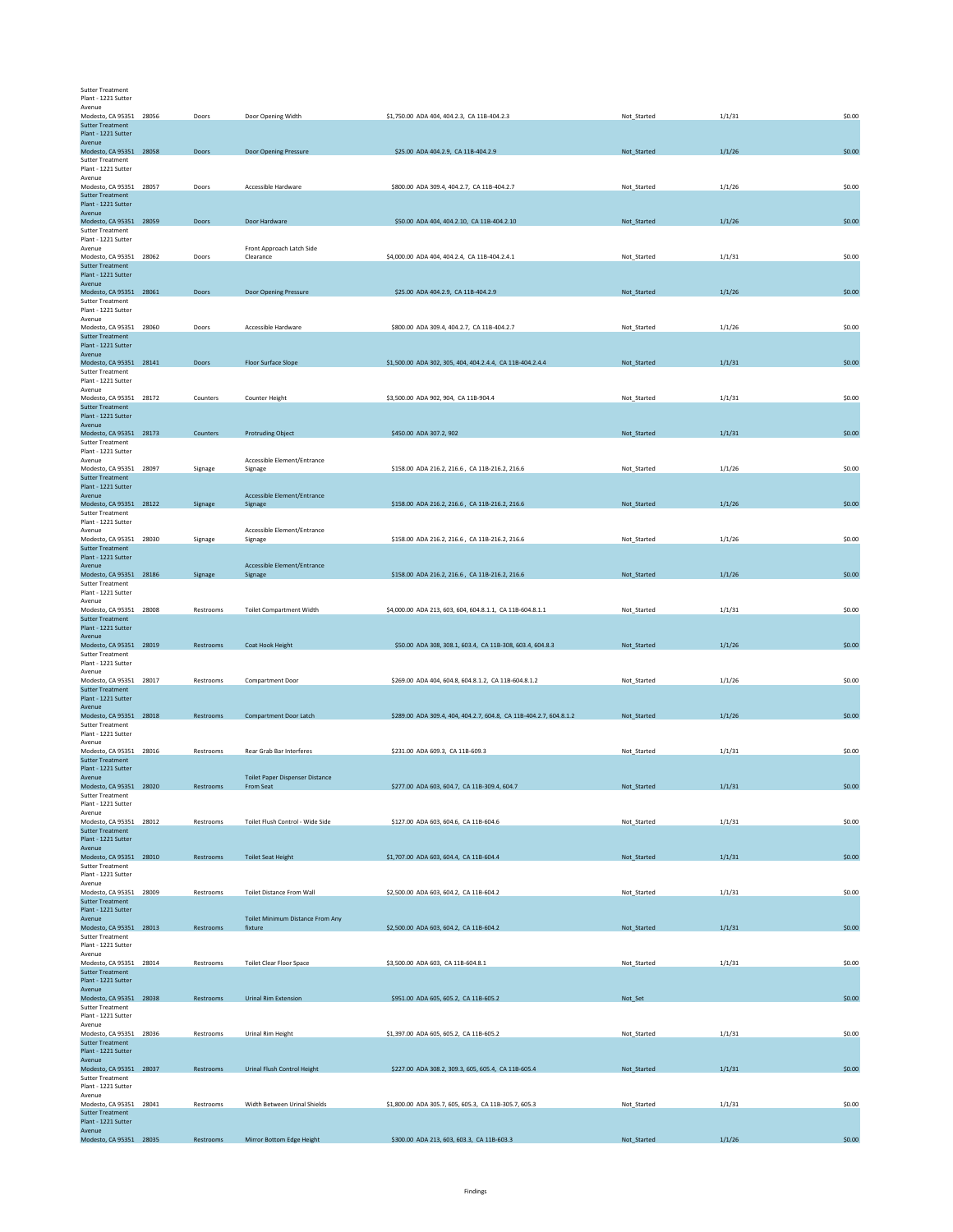| <b>Sutter Treatment</b>                            |           |                                        |                                                                         |             |        |        |
|----------------------------------------------------|-----------|----------------------------------------|-------------------------------------------------------------------------|-------------|--------|--------|
| Plant - 1221 Sutter<br>Avenue                      |           |                                        |                                                                         |             |        |        |
| Modesto, CA 95351 28043<br><b>Sutter Treatment</b> | Restrooms | Wall Signage                           | \$158.00 ADA 216, 216.8, 703, CA 11B-216.8                              | Not_Started | 1/1/26 | \$0.00 |
| Plant - 1221 Sutter                                |           |                                        |                                                                         |             |        |        |
| Avenue<br>Modesto, CA 95351 28042                  | Restrooms | Door Signage Height                    | \$158.00 CA 11B-703.7.2.6                                               | Not_Started | 1/1/26 | \$0.00 |
| <b>Sutter Treatment</b>                            |           |                                        |                                                                         |             |        |        |
| Plant - 1221 Sutter<br>Avenue                      |           |                                        |                                                                         |             |        |        |
| Modesto, CA 95351 28033                            | Restrooms | Lavatory Distance From Wall/Fixture    | \$2,500.00 CA 11B-606.6                                                 | Not_Started | 1/1/31 | \$0.00 |
| <b>Sutter Treatment</b><br>Plant - 1221 Sutter     |           |                                        |                                                                         |             |        |        |
| Avenue                                             |           |                                        |                                                                         |             |        |        |
| Modesto, CA 95351 29118<br><b>Sutter Treatment</b> | Restrooms | Lavatory Knee Clearance                | \$1,286.00 ADA 213, 306.3.1, 606, 606.2, CA 11B-306.3.1, 606.2          | Not_Started | 1/1/31 | \$0.00 |
| Plant - 1221 Sutter                                |           |                                        |                                                                         |             |        |        |
| Avenue<br>Modesto, CA 95351 28034                  | Restrooms | Lavatory - Supply Lines Wrapping       | \$149.00 ADA 213, 606, 606.5, CA 11B-606.5                              | Not Started | 1/1/26 | \$0.00 |
| <b>Sutter Treatment</b><br>Plant - 1221 Sutter     |           |                                        |                                                                         |             |        |        |
| Avenue                                             |           |                                        |                                                                         |             |        |        |
| Modesto, CA 95351 29119<br><b>Sutter Treatment</b> | Restrooms | <b>Toe Clearance</b>                   | \$289.00 ADA 213, 306.2.1, 606, 606.2                                   | Not_Started | 1/1/31 | \$0.00 |
| Plant - 1221 Sutter                                |           |                                        |                                                                         |             |        |        |
| Avenue<br>Modesto, CA 95351 28053                  | Restrooms | Mirror Bottom Edge Height              | \$300.00 ADA 213, 603, 603.3, CA 11B-603.3                              | Not_Started | 1/1/31 | \$0.00 |
| <b>Sutter Treatment</b>                            |           |                                        |                                                                         |             |        |        |
| Plant - 1221 Sutter<br>Avenue                      |           |                                        |                                                                         |             |        |        |
| Modesto, CA 95351 28055                            | Restrooms | <b>Wall Signage</b>                    | \$158.00 ADA 216, 216.8, 703, CA 11B-216.8                              | Not_Started | 1/1/26 | \$0.00 |
| <b>Sutter Treatment</b><br>Plant - 1221 Sutter     |           |                                        |                                                                         |             |        |        |
| Avenue                                             |           |                                        |                                                                         |             |        |        |
| Modesto, CA 95351 28054<br><b>Sutter Treatment</b> | Restrooms | Door Signage Height                    | \$158.00 CA 11B-703.7.2.6                                               | Not_Started | 1/1/26 | \$0.00 |
| Plant - 1221 Sutter                                |           |                                        |                                                                         |             |        |        |
| Avenue<br>Modesto, CA 95351 28049                  | Restrooms | Lavatory Control Type                  | \$392.00 ADA 213, 309.4, 606, CA 11B-213, 309.4, 606                    | Not_Started | 1/1/26 | \$0.00 |
| <b>Sutter Treatment</b>                            |           |                                        |                                                                         |             |        |        |
| Plant - 1221 Sutter<br>Avenue                      |           |                                        |                                                                         |             |        |        |
| Modesto, CA 95351 28050<br><b>Sutter Treatment</b> | Restrooms | Lavatory Clear Floor Space Length      | \$2,261.00 ADA 213, 305.3, 606, 606.2, CA 11B-305, 606.2                | Not Started | 1/1/31 | \$0.00 |
| Plant - 1221 Sutter                                |           |                                        |                                                                         |             |        |        |
| Avenue<br>Modesto, CA 95351 28051                  | Restrooms | <b>Lavatory Pipes Wrapping</b>         | \$149.00 ADA 213, 606, 606.5, CA 11B-606.5                              | Not Started | 1/1/26 | \$0.00 |
| <b>Sutter Treatment</b>                            |           |                                        |                                                                         |             |        |        |
| Plant - 1221 Sutter<br>Avenue                      |           |                                        |                                                                         |             |        |        |
| Modesto, CA 95351 28052                            | Restrooms | Lavatory - Supply Lines Wrapping       | \$149.00 ADA 213, 606, 606.5, CA 11B-606.5                              | Not Started | 1/1/26 | \$0.00 |
| <b>Sutter Treatment</b><br>Plant - 1221 Sutter     |           |                                        |                                                                         |             |        |        |
| Avenue                                             |           |                                        |                                                                         |             |        |        |
| Modesto, CA 95351 28047<br><b>Sutter Treatment</b> | Restrooms | <b>Dispenser Height</b>                | \$277.00 ADA 205, 308, 308.1, 309, 606, CA 11B-603.5                    | Not_Started | 1/1/26 | \$0.00 |
| Plant - 1221 Sutter                                |           |                                        |                                                                         |             |        |        |
| Avenue<br>Modesto, CA 95351 28048                  | Restrooms | Dispenser Height                       | \$277.00 ADA 205, 308, 308.1, 309, 606, CA 11B-603.5                    | Not_Started | 1/1/26 | \$0.00 |
| <b>Sutter Treatment</b>                            |           |                                        |                                                                         |             |        |        |
| Plant - 1221 Sutter<br>Avenue                      |           |                                        |                                                                         |             |        |        |
| Modesto, CA 95351 28103                            | Restrooms | <b>Toilet Compartment Width</b>        | \$4,000.00 ADA 213, 603, 604, 604.8.1.1, CA 11B-604.8.1.1               | Not_Started | 1/1/31 | \$0.00 |
| <b>Sutter Treatment</b><br>Plant - 1221 Sutter     |           |                                        |                                                                         |             |        |        |
| Avenue                                             |           |                                        |                                                                         |             |        |        |
| Modesto, CA 95351 28074<br><b>Sutter Treatment</b> | Restrooms | Coat Hook Height                       | \$50.00 ADA 308, 308.1, 603.4, CA 11B-308, 603.4, 604.8.3               | Not_Started | 1/1/26 | \$0.00 |
| Plant - 1221 Sutter<br>Avenue                      |           |                                        |                                                                         |             |        |        |
| Modesto, CA 95351 28069                            | Restrooms | <b>Compartment Door Handle</b>         | \$250.00 ADA 213, 404, 604, 604.8, 604.8.1.2, CA 11B-404.2.7, 604.8.1.2 | Not_Started | 1/1/26 | \$0.00 |
| <b>Sutter Treatment</b><br>Plant - 1221 Sutter     |           |                                        |                                                                         |             |        |        |
| Avenue                                             |           |                                        |                                                                         |             |        |        |
| Modesto, CA 95351 28071<br><b>Sutter Treatment</b> | Restrooms | Compartment Door Latch                 | \$289.00 ADA 309.4, 404, 404.2.7, 604.8, CA 11B-404.2.7, 604.8.1.2      | Not_Started | 1/1/26 | \$0.00 |
| Plant - 1221 Sutter                                |           |                                        |                                                                         |             |        |        |
| Avenue<br>Modesto, CA 95351 28070                  | Restrooms | <b>Compartment Door</b>                | \$269.00 ADA 404, 604.8, 604.8.1.2, CA 11B-604.8.1.2                    | Not_Started | 1/1/26 | \$0.00 |
| <b>Sutter Treatment</b>                            |           |                                        |                                                                         |             |        |        |
| Plant - 1221 Sutter<br>Avenue                      |           |                                        |                                                                         |             |        |        |
| Modesto, CA 95351 28072                            | Restrooms | Door Handle                            | \$129.00 ADA 213, 404, 604, 604.8.1.2, CA 11B-404.2.7, 604.8.1.2        | Not_Started | 1/1/26 | \$0.00 |
| <b>Sutter Treatment</b><br>Plant - 1221 Sutter     |           |                                        |                                                                         |             |        |        |
| Avenue<br>Modesto, CA 95351 28068                  |           | Rear Grab Bar Interferes               |                                                                         |             |        | \$0.00 |
| <b>Sutter Treatment</b>                            | Restrooms |                                        | \$231.00 ADA 609.3, CA 11B-609.3                                        | Not_Started | 1/1/31 |        |
| Plant - 1221 Sutter                                |           |                                        |                                                                         |             |        |        |
| Avenue<br>Modesto, CA 95351 28064                  | Restrooms | <b>Toilet Distance From Wall</b>       | \$2,500.00 ADA 603, 604.2, CA 11B-604.2                                 | Not_Started | 1/1/31 | \$0.00 |
| <b>Sutter Treatment</b><br>Plant - 1221 Sutter     |           |                                        |                                                                         |             |        |        |
| Avenue                                             |           |                                        |                                                                         |             |        |        |
| Modesto, CA 95351 28065                            | Restrooms | <b>Toilet Seat Height</b>              | \$1,707.00 ADA 603, 604.4, CA 11B-604.4                                 | Not_Started | 1/1/31 | \$0.00 |
| <b>Sutter Treatment</b><br>Plant - 1221 Sutter     |           |                                        |                                                                         |             |        |        |
| Avenue<br>Modesto, CA 95351 28105                  | Restrooms | Seat Cover Dispenser Height            | \$277.00 ADA 205, 308, 308.2, 309, 606, CA 11B-603.5                    | Not_Started | 1/1/31 | \$0.00 |
| <b>Sutter Treatment</b>                            |           |                                        |                                                                         |             |        |        |
| Plant - 1221 Sutter<br>Avenue                      |           |                                        |                                                                         |             |        |        |
| Modesto, CA 95351 28113                            | Restrooms | Coat Hook Height                       | \$50.00 ADA 308, 308.1, 603.4, CA 11B-308, 603.4, 604.8.3               | Not_Started | 1/1/26 | \$0.00 |
| <b>Sutter Treatment</b><br>Plant - 1221 Sutter     |           |                                        |                                                                         |             |        |        |
| Avenue                                             |           |                                        |                                                                         |             |        |        |
| Modesto, CA 95351 28111<br><b>Sutter Treatment</b> | Restrooms | Compartment Door                       | \$269.00 ADA 404, 604.8, 604.8.1.2, CA 11B-604.8.1.2                    | Not_Started | 1/1/26 | \$0.00 |
| Plant - 1221 Sutter                                |           |                                        |                                                                         |             |        |        |
| Avenue<br>Modesto, CA 95351 28110                  | Restrooms | <b>Compartment Door Handle</b>         | \$250.00 ADA 213, 404, 604, 604.8, 604.8.1.2, CA 11B-404.2.7, 604.8.1.2 | Not_Started | 1/1/26 | \$0.00 |
| <b>Sutter Treatment</b>                            |           |                                        |                                                                         |             |        |        |
| Plant - 1221 Sutter<br>Avenue                      |           |                                        |                                                                         |             |        |        |
| Modesto, CA 95351 28112                            | Restrooms | Door Handle                            | \$129.00 ADA 213, 404, 604, 604.8.1.2, CA 11B-404.2.7, 604.8.1.2        | Not Started | 1/1/26 | \$0.00 |
| <b>Sutter Treatment</b><br>Plant - 1221 Sutter     |           |                                        |                                                                         |             |        |        |
| Avenue<br>Modesto, CA 95351 28114                  |           | <b>Toilet Paper Dispenser Distance</b> | \$277.00 ADA 603, 604.7, CA 11B-309.4, 604.7                            |             | 1/1/31 | \$0.00 |
|                                                    | Restrooms | From Seat                              |                                                                         | Not_Started |        |        |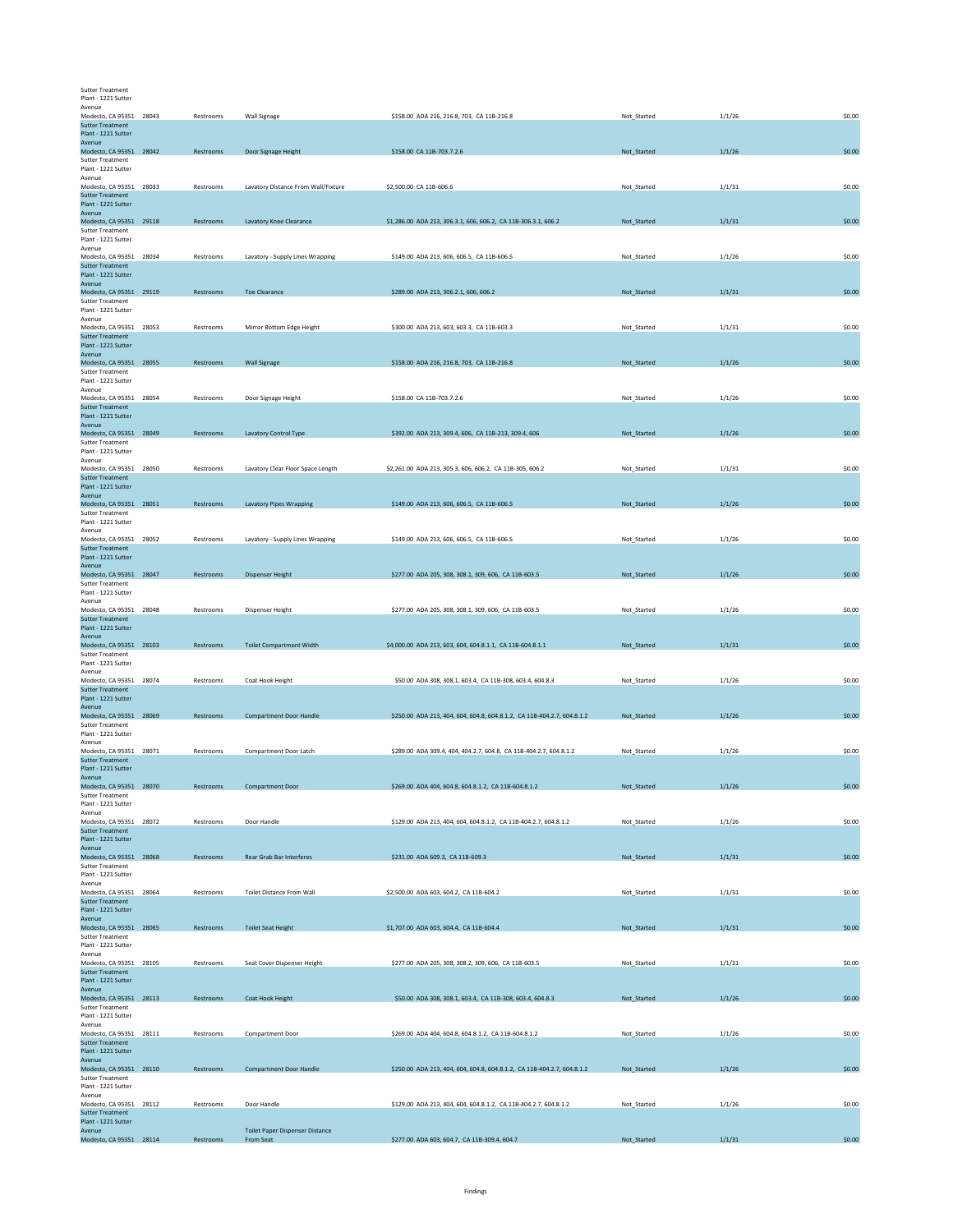| <b>Sutter Treatment</b>                            |           |                                     |                                                                         |             |        |        |
|----------------------------------------------------|-----------|-------------------------------------|-------------------------------------------------------------------------|-------------|--------|--------|
| Plant - 1221 Sutter                                |           |                                     |                                                                         |             |        |        |
| Avenue                                             |           | Toilet Minimum Distance From Any    |                                                                         |             |        |        |
| Modesto, CA 95351 28108<br><b>Sutter Treatment</b> | Restrooms | fixture                             | \$2,500.00 ADA 603, 604.2, CA 11B-604.2                                 | Not_Started | 1/1/31 | \$0.00 |
| Plant - 1221 Sutter                                |           |                                     |                                                                         |             |        |        |
| Avenue<br>Modesto, CA 95351 28106                  | Restrooms | <b>Toilet Distance From Wall</b>    | \$2,500.00 ADA 603, 604.2, CA 11B-604.2                                 | Not_Started | 1/1/31 | \$0.00 |
| <b>Sutter Treatment</b>                            |           |                                     |                                                                         |             |        |        |
| Plant - 1221 Sutter                                |           |                                     |                                                                         |             |        |        |
| Avenue<br>Modesto, CA 95351 28142                  | Restrooms | <b>Toilet Compartment Width</b>     | \$4,000.00 ADA 213, 603, 604, 604.8.1.1, CA 11B-604.8.1.1               | Not_Started | 1/1/31 | \$0.00 |
| <b>Sutter Treatment</b>                            |           |                                     |                                                                         |             |        |        |
| Plant - 1221 Sutter<br>Avenue                      |           |                                     |                                                                         |             |        |        |
| Modesto, CA 95351 28150                            | Restrooms | Coat Hook Height                    | \$50.00 ADA 308, 308.1, 603.4, CA 11B-308, 603.4, 604.8.3               | Not_Started | 1/1/26 | \$0.00 |
| <b>Sutter Treatment</b>                            |           |                                     |                                                                         |             |        |        |
| Plant - 1221 Sutter                                |           |                                     |                                                                         |             |        |        |
| Avenue<br>Modesto, CA 95351 28147                  | Restrooms | <b>Compartment Door Handle</b>      | \$250.00 ADA 213, 404, 604, 604.8, 604.8.1.2, CA 11B-404.2.7, 604.8.1.2 | Not Started | 1/1/26 | \$0.00 |
| <b>Sutter Treatment</b>                            |           |                                     |                                                                         |             |        |        |
| Plant - 1221 Sutter<br>Avenue                      |           |                                     |                                                                         |             |        |        |
| Modesto, CA 95351 28148                            | Restrooms | <b>Compartment Door</b>             | \$269.00 ADA 404, 604.8, 604.8.1.2, CA 11B-604.8.1.2                    | Not Started | 1/1/26 | \$0.00 |
| Sutter Treatment                                   |           |                                     |                                                                         |             |        |        |
| Plant - 1221 Sutter<br>Avenue                      |           |                                     |                                                                         |             |        |        |
| Modesto, CA 95351 28149                            | Restrooms | Door Handle                         | \$129.00 ADA 213, 404, 604, 604.8.1.2, CA 11B-404.2.7, 604.8.1.2        | Not_Started | 1/1/26 | \$0.00 |
| <b>Sutter Treatment</b>                            |           |                                     |                                                                         |             |        |        |
| Plant - 1221 Sutter<br>Avenue                      |           | Distance from Back Wall to Front of |                                                                         |             |        |        |
| Modesto, CA 95351 28146                            | Restrooms | Grab Bar                            | \$267.00 ADA 603, 604.5.1, 609, CA 11B-604.5.1, 609                     | Not_Started | 1/1/31 | \$0.00 |
| <b>Sutter Treatment</b>                            |           |                                     |                                                                         |             |        |        |
| Plant - 1221 Sutter<br>Avenue                      |           | Toilet Paper Dispenser Distance     |                                                                         |             |        |        |
| Modesto, CA 95351 28151                            | Restrooms | From Seat                           | \$277.00 ADA 603, 604.7, CA 11B-309.4, 604.7                            | Not_Started | 1/1/31 | \$0.00 |
| <b>Sutter Treatment</b>                            |           |                                     |                                                                         |             |        |        |
| Plant - 1221 Sutter<br>Avenue                      |           | Toilet Minimum Distance From Any    |                                                                         |             |        |        |
| Modesto, CA 95351 28145                            | Restrooms | fixture                             | \$2,500.00 ADA 603, 604.2, CA 11B-604.2                                 | Not_Started | 1/1/31 | \$0.00 |
| <b>Sutter Treatment</b>                            |           |                                     |                                                                         |             |        |        |
| Plant - 1221 Sutter<br>Avenue                      |           |                                     |                                                                         |             |        |        |
| Modesto, CA 95351 28143                            | Restrooms | <b>Toilet Distance From Wall</b>    | \$2,500.00 ADA 603, 604.2, CA 11B-604.2                                 | Not Started | 1/1/31 | \$0.00 |
| <b>Sutter Treatment</b>                            |           |                                     |                                                                         |             |        |        |
| Plant - 1221 Sutter<br>Avenue                      |           |                                     |                                                                         |             |        |        |
| Modesto, CA 95351 28158                            | Restrooms | Mirror Bottom Edge Height           | \$300.00 ADA 213, 603, 603.3, CA 11B-603.3                              | Not_Started | 1/1/26 | \$0.00 |
| <b>Sutter Treatment</b>                            |           |                                     |                                                                         |             |        |        |
| Plant - 1221 Sutter<br>Avenue                      |           |                                     |                                                                         |             |        |        |
| Modesto, CA 95351 28159                            | Restrooms | Door Signage Height                 | \$158.00 CA 11B-703.7.2.6                                               | Not Started | 1/1/26 | \$0.00 |
| <b>Sutter Treatment</b>                            |           |                                     |                                                                         |             |        |        |
| Plant - 1221 Sutter<br>Avenue                      |           |                                     |                                                                         |             |        |        |
| Modesto, CA 95351 28156                            | Restrooms | Lavatory Distance From Wall/Fixture | \$2,500.00 CA 11B-606.6                                                 | Not_Started | 1/1/31 | \$0.00 |
| <b>Sutter Treatment</b>                            |           |                                     |                                                                         |             |        |        |
| Plant - 1221 Sutter<br>Avenue                      |           |                                     |                                                                         |             |        |        |
| Modesto, CA 95351 28155                            | Restrooms | Lavatory Apron Height               | \$2,500.00 ADA 213, 306.3, 606, CA 11B-306.3.3, 606.2                   | Not_Started | 1/1/31 | \$0.00 |
| <b>Sutter Treatment</b>                            |           |                                     |                                                                         |             |        |        |
| Plant - 1221 Sutter<br>Avenue                      |           |                                     |                                                                         |             |        |        |
| Modesto, CA 95351 28157                            | Restrooms | Lavatory - Supply Lines Wrapping    | \$149.00 ADA 213, 606, 606.5, CA 11B-606.5                              | Not_Started | 1/1/26 | \$0.00 |
| <b>Sutter Treatment</b>                            |           |                                     |                                                                         |             |        |        |
| Plant - 1221 Sutter<br>Avenue                      |           |                                     |                                                                         |             |        |        |
| Modesto, CA 95351 28152                            | Restrooms | Dispenser Height                    | \$277.00 ADA 205, 308, 308.1, 309, 606, CA 11B-603.5                    | Not_Started | 1/1/31 | \$0.00 |
| <b>Sutter Treatment</b>                            |           |                                     |                                                                         |             |        |        |
| Plant - 1221 Sutter<br>Avenue                      |           |                                     |                                                                         |             |        |        |
| Modesto, CA 95351 29123                            | Restrooms | <b>Dispenser Operation</b>          | \$277.00 ADA 205, 309, 309.4, CA 11B-309.4, 603.5                       | Not_Started | 1/1/31 | \$0.00 |
| <b>Sutter Treatment</b>                            |           |                                     |                                                                         |             |        |        |
| Plant - 1221 Sutter<br>Avenue                      |           |                                     |                                                                         |             |        |        |
| Modesto, CA 95351 28153                            | Restrooms | Dispenser Height                    | \$277.00 ADA 205, 308, 308.1, 309, 606, CA 11B-603.5                    | Not_Started | 1/1/31 | \$0.00 |
| <b>Sutter Treatment</b>                            |           |                                     |                                                                         |             |        |        |
| Plant - 1221 Sutter<br>Avenue                      |           |                                     |                                                                         |             |        |        |
| Modesto, CA 95351 28154                            | Restrooms | <b>Dispenser Height</b>             | \$277.00 ADA 205, 308, 308.1, 309, 606, CA 11B-603.5                    | Not_Started | 1/1/26 | \$0.00 |
| <b>Sutter Treatment</b>                            |           |                                     |                                                                         |             |        |        |
| Plant - 1221 Sutter<br>Avenue                      |           |                                     |                                                                         |             |        |        |
| Modesto, CA 95351 28183                            | Restrooms | Width Between Urinal Shields        | \$230.00 ADA 305.3, 605, 605.3                                          | Not_Started | 1/1/31 | \$0.00 |
| <b>Sutter Treatment</b>                            |           |                                     |                                                                         |             |        |        |
| Plant - 1221 Sutter<br>Avenue                      |           |                                     |                                                                         |             |        |        |
| Modesto, CA 95351 28181                            | Restrooms | Mirror Bottom Edge Height           | \$300.00 ADA 213, 603, 603.3, CA 11B-603.3                              | Not_Started | 1/1/26 | \$0.00 |
| <b>Sutter Treatment</b>                            |           |                                     |                                                                         |             |        |        |
| Plant - 1221 Sutter<br>Avenue                      |           |                                     |                                                                         |             |        |        |
| Modesto, CA 95351 28179                            | Restrooms | Lavatory Clear Floor Space Length   | \$2,261.00 ADA 213, 305.3, 606, 606.2, CA 11B-305, 606.2                | Not_Started | 1/1/31 | \$0.00 |
| <b>Sutter Treatment</b>                            |           |                                     |                                                                         |             |        |        |
| Plant - 1221 Sutter<br>Avenue                      |           |                                     |                                                                         |             |        |        |
| Modesto, CA 95351 28177                            | Restrooms | Lavatory Apron Height               | \$2,500.00 ADA 213, 306.3, 606, CA 11B-306.3.3, 606.2                   | Not_Started | 1/1/31 | \$0.00 |
| <b>Sutter Treatment</b>                            |           |                                     |                                                                         |             |        |        |
| Plant - 1221 Sutter<br>Avenue                      |           |                                     |                                                                         |             |        |        |
| Modesto, CA 95351 28178                            | Restrooms | Lavatory Distance From Wall/Fixture | \$2,500.00 CA 11B-606.6                                                 | Not_Started | 1/1/31 | \$0.00 |
| <b>Sutter Treatment</b>                            |           |                                     |                                                                         |             |        |        |
| Plant - 1221 Sutter<br>Avenue                      |           |                                     |                                                                         |             |        |        |
| Modesto, CA 95351 28184                            | Restrooms | Door Signage Height                 | \$158.00 CA 11B-703.7.2.6                                               | Not_Started | 1/1/26 | \$0.00 |
| <b>Sutter Treatment</b>                            |           |                                     |                                                                         |             |        |        |
| Plant - 1221 Sutter<br>Avenue                      |           |                                     |                                                                         |             |        |        |
| Modesto, CA 95351 28180                            | Restrooms | Lavatory - Supply Lines Wrapping    | \$149.00 ADA 213, 606, 606.5, CA 11B-606.5                              | Not_Started | 1/1/26 | \$0.00 |
| <b>Sutter Treatment</b>                            |           |                                     |                                                                         |             |        |        |
| Plant - 1221 Sutter<br>Avenue                      |           |                                     |                                                                         |             |        |        |
| Modesto, CA 95351 28175                            | Restrooms | <b>Dispenser Height</b>             | \$277.00 ADA 205, 308, 308.1, 309, 606, CA 11B-603.5                    | Not_Started | 1/1/26 | \$0.00 |
| <b>Sutter Treatment</b>                            |           |                                     |                                                                         |             |        |        |
| Plant - 1221 Sutter<br>Avenue                      |           |                                     |                                                                         |             |        |        |
| Modesto, CA 95351 28176                            | Restrooms | Dispenser Height                    | \$277.00 ADA 205, 308, 308.1, 309, 606, CA 11B-603.5                    | Not Started | 1/1/31 | \$0.00 |
| <b>Sutter Treatment</b>                            |           |                                     |                                                                         |             |        |        |
| Plant - 1221 Sutter<br>Avenue                      |           |                                     |                                                                         |             |        |        |
| Modesto, CA 95351 27980                            | Restrooms | Seat Cover Dispenser Height         | \$277.00 ADA 205, 308, 308.2, 309, 606, CA 11B-603.5                    | Not_Started | 1/1/26 | \$0.00 |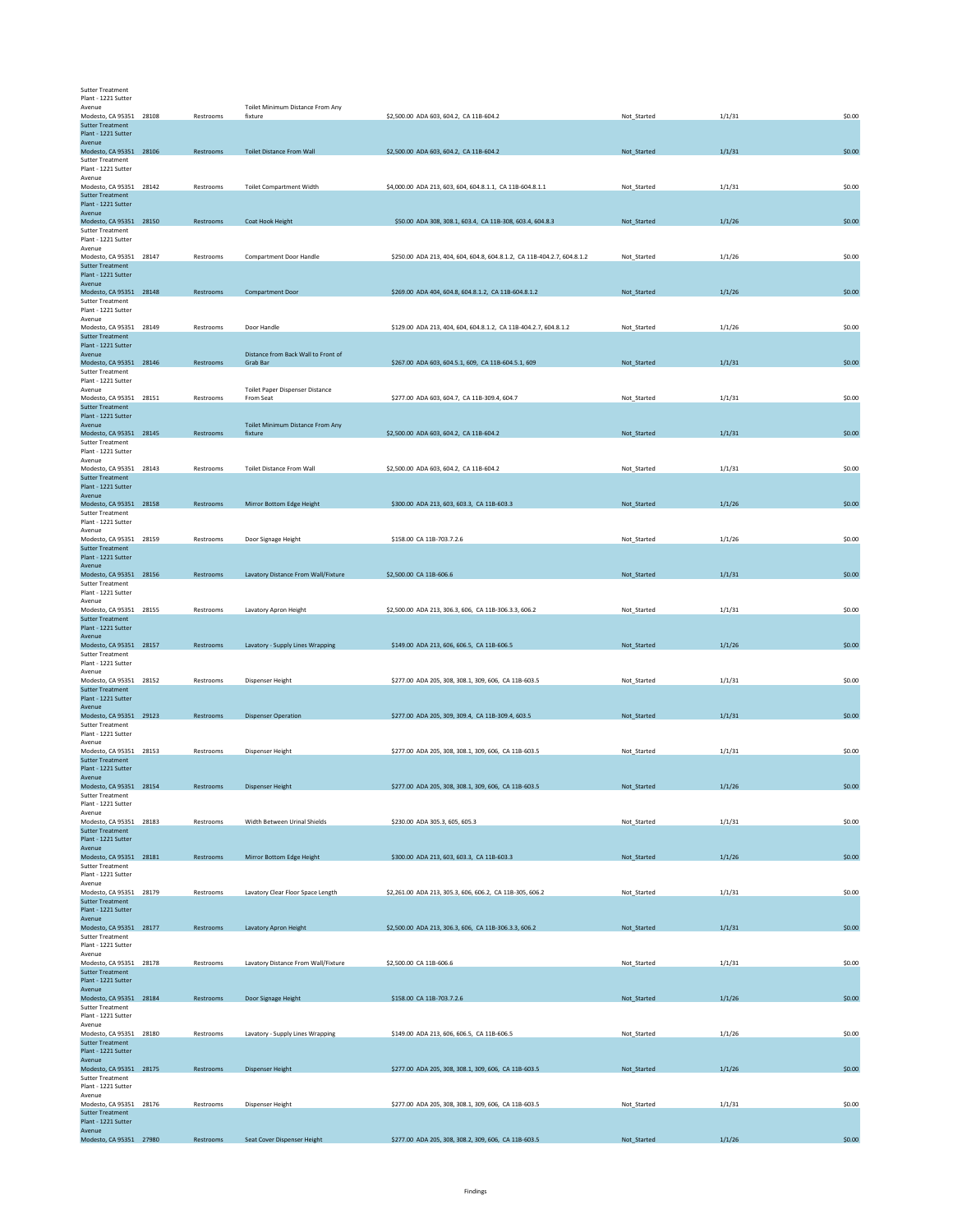| <b>Sutter Treatment</b> |
|-------------------------|
| Plant - 1221 Sutter     |

| Avenue                                             |              |                                             |                                                                         |             |        |        |
|----------------------------------------------------|--------------|---------------------------------------------|-------------------------------------------------------------------------|-------------|--------|--------|
| Modesto, CA 95351 27978<br><b>Sutter Treatment</b> | Restrooms    | <b>Toilet Compartment Width</b>             | \$4,000.00 ADA 213, 603, 604, 604.8.1.1, CA 11B-604.8.1.1               | Not Started | 1/1/31 | \$0.00 |
| Plant - 1221 Sutter                                |              |                                             |                                                                         |             |        |        |
| Avenue<br>Modesto, CA 95351 27979                  | Restrooms    | <b>Toilet Compartment Length</b>            | \$4,000.00 ADA 213, 603, 604, 604.8.1.1, CA 11B-604.8.1.1               | Not_Started | 1/1/31 | \$0.00 |
| <b>Sutter Treatment</b><br>Plant - 1221 Sutter     |              |                                             |                                                                         |             |        |        |
| Avenue<br>Modesto, CA 95351 27981                  | Restrooms    | <b>Grab Bars</b>                            | \$267.00 ADA 603, 604.5, 609, CA 11B-604.5                              | Not_Started | 1/1/31 | \$0.00 |
| <b>Sutter Treatment</b>                            |              |                                             |                                                                         |             |        |        |
| Plant - 1221 Sutter<br>Avenue                      |              |                                             |                                                                         |             |        |        |
| Modesto, CA 95351 27993<br><b>Sutter Treatment</b> | Restrooms    | Coat Hook Height                            | \$50.00 ADA 308, 308.1, 603.4, CA 11B-308, 603.4, 604.8.3               | Not_Started | 1/1/26 | \$0.00 |
| Plant - 1221 Sutter                                |              |                                             |                                                                         |             |        |        |
| Avenue<br>Modesto, CA 95351 27988                  | Restrooms    | <b>Compartment Door Handle</b>              | \$250.00 ADA 213, 404, 604, 604.8, 604.8.1.2, CA 11B-404.2.7, 604.8.1.2 | Not_Started | 1/1/26 | \$0.00 |
| <b>Sutter Treatment</b><br>Plant - 1221 Sutter     |              |                                             |                                                                         |             |        |        |
| Avenue<br>Modesto, CA 95351 27989                  | Restrooms    | <b>Compartment Door Width</b>               | \$4,000.00 ADA 404, 404.2.3, 604.8, CA 11B-404.2.3, 604.8.1.2           | Not_Started | 1/1/31 | \$0.00 |
| <b>Sutter Treatment</b>                            |              |                                             |                                                                         |             |        |        |
| Plant - 1221 Sutter<br>Avenue                      |              |                                             |                                                                         |             |        |        |
| Modesto, CA 95351 27991<br><b>Sutter Treatment</b> | Restrooms    | Compartment Door                            | \$269.00 ADA 404, 604.8, 604.8.1.2, CA 11B-604.8.1.2                    | Not Started | 1/1/26 | \$0.00 |
| Plant - 1221 Sutter                                |              |                                             |                                                                         |             |        |        |
| Avenue<br>Modesto, CA 95351 27992                  | Restrooms    | Door Handle                                 | \$129.00 ADA 213, 404, 604, 604.8.1.2, CA 11B-404.2.7, 604.8.1.2        | Not_Started | 1/1/26 | \$0.00 |
| <b>Sutter Treatment</b><br>Plant - 1221 Sutter     |              |                                             |                                                                         |             |        |        |
| Avenue                                             |              |                                             |                                                                         |             |        |        |
| Modesto, CA 95351 27990<br><b>Sutter Treatment</b> | Restrooms    | <b>Toilet Compartment Door</b>              | \$4,000.00 ADA 604.8.1.2, CA 11B-604.8.1.2                              | Not Started | 1/1/31 | \$0.00 |
| Plant - 1221 Sutter<br>Avenue                      |              | <b>Toilet Paper Dispenser Distance</b>      |                                                                         |             |        |        |
| Modesto, CA 95351 27994                            | Restrooms    | <b>From Seat</b>                            | \$277.00 ADA 603, 604.7, CA 11B-309.4, 604.7                            | Not_Started | 1/1/26 | \$0.00 |
| <b>Sutter Treatment</b><br>Plant - 1221 Sutter     |              |                                             |                                                                         |             |        |        |
| Avenue<br>Modesto, CA 95351 27986                  | Restrooms    | Toilet Minimum Distance From Any<br>fixture | \$2,500,00 ADA 603, 604.2, CA 11B-604.2                                 | Not Started | 1/1/31 | \$0.00 |
| <b>Sutter Treatment</b>                            |              |                                             |                                                                         |             |        |        |
| Plant - 1221 Sutter<br>Avenue                      |              |                                             |                                                                         |             |        |        |
| Modesto, CA 95351 27982<br><b>Sutter Treatment</b> | Restrooms    | <b>Toilet Distance From Wall</b>            | \$2,500.00 ADA 603, 604.2, CA 11B-604.2                                 | Not_Started | 1/1/31 | \$0.00 |
| Plant - 1221 Sutter                                |              |                                             |                                                                         |             |        |        |
| Avenue<br>Modesto, CA 95351 27983                  | Restrooms    | <b>Toilet Seat Height</b>                   | \$1,707.00 ADA 603, 604.4, CA 11B-604.4                                 | Not_Started | 1/1/31 | \$0.00 |
| <b>Sutter Treatment</b><br>Plant - 1221 Sutter     |              |                                             |                                                                         |             |        |        |
| Avenue                                             |              |                                             |                                                                         |             |        |        |
| Modesto, CA 95351 27985<br><b>Sutter Treatment</b> | Restrooms    | Toilet Flush Control - Wide Side            | \$127.00 ADA 603, 604.6, CA 11B-604.6                                   | Not_Started | 1/1/31 | \$0.00 |
| Plant - 1221 Sutter<br>Avenue                      |              |                                             |                                                                         |             |        |        |
| Modesto, CA 95351 27987                            | Restrooms    | <b>Toilet Clear Floor Space</b>             | \$3,500.00 ADA 603, CA 11B-604.8.1                                      | Not_Started | 1/1/31 | \$0.00 |
| <b>Sutter Treatment</b><br>Plant - 1221 Sutter     |              |                                             |                                                                         |             |        |        |
| Avenue<br>Modesto, CA 95351 28102                  | Restrooms    | Door Privacy Lock and Occupied<br>Indicator | \$804.00 ADA 213, 213.2.1, CA 11B-213.2.1                               | Not_Started | 1/1/31 | \$0.00 |
| <b>Sutter Treatment</b>                            |              |                                             |                                                                         |             |        |        |
| Plant - 1221 Sutter<br>Avenue                      |              |                                             |                                                                         |             |        |        |
| Modesto, CA 95351 28004<br><b>Sutter Treatment</b> | Restrooms    | Urinal Rim Height                           | \$1,397.00 ADA 605, 605.2, CA 11B-605.2                                 | Not_Started | 1/1/31 | \$0.00 |
| Plant - 1221 Sutter<br>Avenue                      |              |                                             |                                                                         |             |        |        |
| Modesto, CA 95351 28005                            | Restrooms    | Width Between Urinal Shields                | \$1,800.00 ADA 305.7, 605, 605.3, CA 11B-305.7, 605.3                   | Not_Started | 1/1/31 | \$0.00 |
| <b>Sutter Treatment</b><br>Plant - 1221 Sutter     |              |                                             |                                                                         |             |        |        |
| Avenue<br>Modesto, CA 95351 28003                  | Restrooms    | Mirror Bottom Edge Height                   | \$300.00 ADA 213, 603, 603.3, CA 11B-603.3                              | Not_Started | 1/1/26 | \$0.00 |
| <b>Sutter Treatment</b>                            |              |                                             |                                                                         |             |        |        |
| Plant - 1221 Sutter<br>Avenue                      |              |                                             |                                                                         |             |        |        |
| Modesto, CA 95351 28007<br><b>Sutter Treatment</b> | Restrooms    | <b>Wall Signage</b>                         | \$158.00 ADA 216, 216.8, 703, CA 11B-216.8                              | Not_Started | 1/1/26 | \$0.00 |
| Plant - 1221 Sutter                                |              |                                             |                                                                         |             |        |        |
| Avenue<br>Modesto, CA 95351 28006                  | Restrooms    | Door Signage                                | \$158.00 CA 11B-216.8, 703.7.2.6                                        | Not_Started | 1/1/26 | \$0.00 |
| <b>Sutter Treatment</b><br>Plant - 1221 Sutter     |              |                                             |                                                                         |             |        |        |
| Avenue<br>Modesto, CA 95351 28001                  | Restrooms    | <b>Lavatory Pipes Wrapping</b>              | \$149.00 ADA 213, 606, 606.5, CA 11B-606.5                              | Not_Started | 1/1/26 | \$0.00 |
| <b>Sutter Treatment</b>                            |              |                                             |                                                                         |             |        |        |
| Plant - 1221 Sutter<br>Avenue                      |              |                                             |                                                                         |             |        |        |
| Modesto, CA 95351 28000<br><b>Sutter Treatment</b> | Restrooms    | Lavatory Knee Clearance                     | \$1,286.00 ADA 213, 306.3.1, 606, 606.2, CA 11B-306.3.1, 606.2          | Not_Started | 1/1/31 | \$0.00 |
| Plant - 1221 Sutter                                |              |                                             |                                                                         |             |        |        |
| Avenue<br>Modesto, CA 95351 27999                  | Restrooms    | Lavatory Apron Height                       | \$2,500.00 ADA 213, 306.3, 606, CA 11B-306.3.3, 606.2                   | Not_Started | 1/1/31 | \$0.00 |
| <b>Sutter Treatment</b><br>Plant - 1221 Sutter     |              |                                             |                                                                         |             |        |        |
| Avenue                                             |              |                                             |                                                                         |             |        |        |
| Modesto, CA 95351 28002<br><b>Sutter Treatment</b> | Restrooms    | Lavatory - Supply Lines Wrapping            | \$149.00 ADA 213, 606, 606.5, CA 11B-606.5                              | Not Started | 1/1/26 | \$0.00 |
| Plant - 1221 Sutter<br>Avenue                      |              |                                             |                                                                         |             |        |        |
| Modesto, CA 95351 27998                            | Restrooms    | <b>Dispenser Height</b>                     | \$277.00 ADA 205, 308, 308.1, 309, 606, CA 11B-603.5                    | Not_Started | 1/1/31 | \$0.00 |
| <b>Sutter Treatment</b><br>Plant - 1221 Sutter     |              |                                             |                                                                         |             |        |        |
| Avenue<br>Modesto, CA 95351 29120                  | Locker Rooms | Accessible Lockers Availability             | \$1,840.00 ADA 222, 225.2.1, 803, 811, F222.1                           | Not_Started | 1/1/31 | \$0.00 |
| <b>Sutter Treatment</b>                            |              |                                             |                                                                         |             |        |        |
| Plant - 1221 Sutter<br>Avenue                      |              |                                             |                                                                         |             |        |        |
| Modesto, CA 95351 28117<br><b>Sutter Treatment</b> |              | Locker Rooms Path of Travel Width           | \$1,840.00 ADA 222, 403.5.1, 803                                        | Not_Started | 1/1/31 | \$0.00 |
| Plant - 1221 Sutter                                |              |                                             |                                                                         |             |        |        |
| Avenue<br>Modesto, CA 95351 28118                  | Locker Rooms | Accessible Benches                          | \$500.00 ADA 222, 803, 803.4                                            | Not_Started | 1/1/31 | \$0.00 |
| <b>Sutter Treatment</b><br>Plant - 1221 Sutter     |              |                                             |                                                                         |             |        |        |
| Avenue<br>Modesto, CA 95351 28164                  | Locker Rooms | <b>Accessible Benches</b>                   | \$500.00 ADA 222, 803, 803.4                                            | Not_Started | 1/1/31 | \$0.00 |
|                                                    |              |                                             |                                                                         |             |        |        |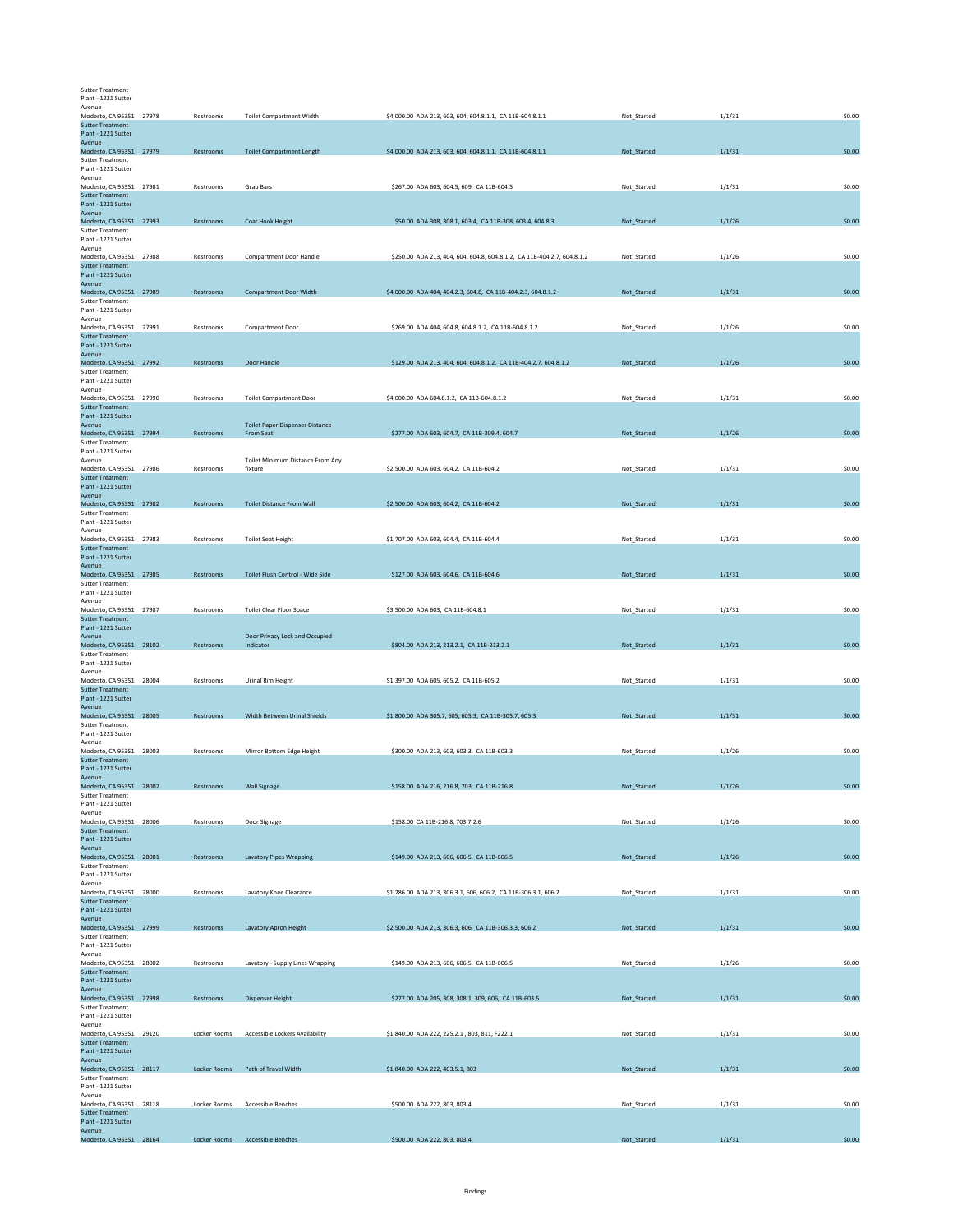## Sutter Treatment Plant - 1221 Sutter

| Avenue                  |       |                     |                                        |                                               |             |        |        |
|-------------------------|-------|---------------------|----------------------------------------|-----------------------------------------------|-------------|--------|--------|
| Modesto, CA 95351       | 28163 | Locker Rooms        | Path of Travel Width                   | \$1,840,00 ADA 222, 403.5.1, 803              | Not Started | 1/1/31 | \$0.00 |
| <b>Sutter Treatment</b> |       |                     |                                        |                                               |             |        |        |
| Plant - 1221 Sutter     |       |                     |                                        |                                               |             |        |        |
| Avenue                  |       |                     |                                        |                                               |             |        |        |
| Modesto, CA 95351 29124 |       | <b>Locker Rooms</b> | <b>Accessible Lockers Availability</b> | \$1,840.00 ADA 222, 225.2.1, 803, 811, F222.1 | Not Started | 1/1/31 | \$0.00 |
| <b>Sutter Treatment</b> |       |                     |                                        |                                               |             |        |        |
| Plant - 1221 Sutter     |       |                     |                                        |                                               |             |        |        |
| Avenue                  |       | Accessible          |                                        |                                               |             |        |        |
| Modesto, CA 95351 28126 |       | Showers             | Grab Bar Height                        | \$78.00 ADA 608, CA 11B-608.3, 609.4          | Not Started | 1/1/31 | \$0.00 |
| <b>Sutter Treatment</b> |       |                     |                                        |                                               |             |        |        |
| Plant - 1221 Sutter     |       |                     |                                        |                                               |             |        |        |
| Avenue                  |       | Accessible          | Water Valve Distance From Seat         |                                               |             |        |        |
| Modesto, CA 95351 28132 |       | Showers             | Wall                                   | \$1,500.00 ADA 213, 608, 608.6, CA 11B-608.5  | Not Started | 1/1/31 | \$0.00 |
| <b>Sutter Treatment</b> |       |                     |                                        |                                               |             |        |        |
| Plant - 1221 Sutter     |       |                     |                                        |                                               |             |        |        |
| Avenue                  |       | Accessible          |                                        |                                               |             |        |        |
| Modesto, CA 95351 28125 |       | Showers             | Hand Held Unit Hose Length             | \$385.00 ADA 213, 608, 608.6, CA 11B-608.6    | Not Started | 1/1/26 | \$0.00 |
| <b>Sutter Treatment</b> |       |                     |                                        |                                               |             |        |        |
| Plant - 1221 Sutter     |       |                     |                                        |                                               |             |        |        |
| Avenue                  |       | Accessible          |                                        |                                               |             |        |        |
| Modesto, CA 95351 28135 |       | <b>Showers</b>      | Seat                                   | \$1,068.00 ADA 608, CA 11B-608.4, 610.3       | Not Started | 1/1/31 | \$0.00 |
| <b>Sutter Treatment</b> |       |                     |                                        |                                               |             |        |        |
| Plant - 1221 Sutter     |       |                     |                                        |                                               |             |        |        |
| Avenue                  |       | Accessible          |                                        |                                               |             |        |        |
| Modesto, CA 95351 28138 |       | Showers             | Grab Bar Height                        | \$78.00 ADA 608, CA 11B-608.3, 609.4          | Not Started | 1/1/31 | \$0.00 |
| <b>Sutter Treatment</b> |       |                     |                                        |                                               |             |        |        |
| Plant - 1221 Sutter     |       |                     |                                        |                                               |             |        |        |
| Avenue                  |       | Accessible          |                                        |                                               |             |        |        |
| Modesto, CA 95351 28137 |       | Showers             | Hand Held Unit Hose Length             | \$385.00 ADA 213, 608, 608.6, CA 11B-608.6    | Not Started | 1/1/26 | \$0.00 |
| <b>Sutter Treatment</b> |       |                     |                                        |                                               |             |        |        |
| Plant - 1221 Sutter     |       |                     |                                        |                                               |             |        |        |
| Avenue                  |       | Accessible          | Water Valve Distance From Seat         |                                               |             |        |        |
| Modesto, CA 95351 28139 |       | Showers             | Wall                                   | \$1,500.00 ADA 213, 608, 608.6, CA 11B-608.5  | Not Started | 1/1/31 | \$0.00 |

| Transportation<br>Center - 1029 9th<br>Street                                                                             |                                   |                                  |                                                      |             |          |        |
|---------------------------------------------------------------------------------------------------------------------------|-----------------------------------|----------------------------------|------------------------------------------------------|-------------|----------|--------|
| Modesto, CA 95354 29112<br>Transportation<br>Center - 1029 9th<br>Street                                                  | Parking                           | Parking Lot Warning Sign         | \$250.00 CA 11B-502.8                                | Not_Started | 12/31/26 | \$0.00 |
| Modesto, CA 95354 28413<br>Transportation<br>Center - 1029 9th<br>Street                                                  | Parking                           | Access Aisle - "No Parking"      | \$250.00 CA 11B-502.3.3                              | Not_Started | 12/31/26 | \$0.00 |
| Modesto, CA 95354 28409<br>Transportation<br>Center - 1029 9th<br>Street                                                  | Parking                           | Parking Lot Warnings             | \$300.00 CA 11B-502.6.2                              | Not_Started | 12/31/26 | \$0.00 |
| Modesto, CA 95354 28416<br>Transportation<br>Center - 1029 9th<br>Street                                                  | Parking                           | Parking Space Length             | \$350.00 CA 11B-502.2                                | Not_Started | 12/31/26 | \$0.00 |
| Modesto, CA 95354 28417                                                                                                   | Parking                           | Parking Lot Warnings             | \$300.00 CA 11B-502.6.2                              | Not_Started | 12/29/23 | \$0.00 |
| Transportation<br>Center - 1029 9th<br>Street<br>Modesto, CA 95354 28421<br>Transportation<br>Center - 1029 9th<br>Street | Parking                           | <b>Parking Lot Warnings</b>      | \$300.00 CA 11B-502.6.2                              | Not Started | 12/29/23 | \$0.00 |
| Modesto, CA 95354 28423                                                                                                   | Parking                           | Parking Space Slope              | \$3,800.00 ADA 502, 502.4, CA 11B-502.4              | Not_Started | 12/31/31 | \$0.00 |
| Transportation<br>Center - 1029 9th<br>Street                                                                             |                                   |                                  |                                                      |             |          |        |
| Modesto, CA 95354 28432                                                                                                   | Parking                           | Access Aisle is Faded or Damaged | \$250.00 ADA 502.3, 502.3.3, CA 11B-502.3            | Not Started | 12/31/26 | \$0.00 |
| Transportation<br>Center - 1029 9th<br>Street<br>Modesto, CA 95354 28430                                                  | Parking                           | <b>Access Aisle Width</b>        | \$250.00 CA 11B-502.2                                | Not_Started | 12/31/26 | \$0.00 |
| Transportation<br>Center - 1029 9th<br>Street<br>Modesto, CA 95354 28429                                                  | Parking                           | Van Accessible Signage           | \$250.00 ADA 502, 502.6                              | Not_Started | 12/29/23 | \$0.00 |
| Transportation<br>Center - 1029 9th<br>Street                                                                             |                                   |                                  |                                                      |             |          |        |
| Modesto, CA 95354 28426                                                                                                   | Parking                           | Parking Lot Warnings             | \$300.00 CA 11B-502.6.2                              | Not_Started | 5/2/23   | \$0.00 |
| Transportation<br>Center - 1029 9th<br>Street<br>Modesto, CA 95354 29113                                                  | Passenger<br><b>Loading Zones</b> | <b>Access Aisle</b>              | \$650.00 ADA 502, 503, 503.3, CA 11B-503.3           | Not Started | 12/31/26 | \$0.00 |
| Transportation<br>Center - 1029 9th<br>Street                                                                             | Passenger                         |                                  |                                                      |             |          |        |
| Modesto, CA 95354 29051                                                                                                   | <b>Loading Zones</b>              | Sign                             | \$220.00 ADA 503.3.3, CA 11B-503.6, 703.5, 703.7.2.1 | Not_Started | 12/29/23 | \$0.00 |
| Transportation<br>Center - 1029 9th<br>Street                                                                             | Curb Ramps                        |                                  | \$1,300.00 ADA 406.3, CA 11B-406.2.2                 |             | 12/31/31 | \$0.00 |
| Modesto, CA 95354 28298<br>Transportation<br>Center - 1029 9th<br>Street                                                  |                                   | <b>Right Side Flare Slope</b>    |                                                      | Not_Started |          |        |
| Modesto, CA 95354 28312<br>Transportation<br>Center - 1029 9th                                                            | Curb Ramps                        | <b>Right Side Flare Slope</b>    | \$1,300.00 ADA 406.3, CA 11B-406.2.2                 | Not Started | 12/31/31 | \$0.00 |
| Street<br>Modesto, CA 95354 28314                                                                                         | Curb Ramps                        | Left Side Flare Slope            | \$1,300.00 ADA 406.3, CA 11B-406.2.2                 | Not_Started | 12/31/31 | \$0.00 |
| Transportation<br>Center - 1029 9th<br>Street                                                                             |                                   |                                  |                                                      |             |          |        |
| Modesto, CA 95354 28316<br>Transportation<br>Center - 1029 9th                                                            | Curb Ramps                        | Bottom Landing Change in Level   | \$255.00 ADA 406.2                                   | Not Started | 12/31/26 | \$0.00 |
| Street<br>Modesto, CA 95354 28317<br>Transportation<br>Center - 1029 9th                                                  | Curb Ramps                        | Left Side Flare Slope            | \$1,300.00 ADA 406.3, CA 11B-406.2.2                 | Not_Started | 12/31/31 | \$0.00 |
| Street<br>Modesto, CA 95354 28319                                                                                         | Curb Ramps                        | <b>Top Landing Slope</b>         | \$1,260.00 ADA 402.2, 406.4, CA 11B-406.5.3          | Not_Started | 12/31/31 | \$0.00 |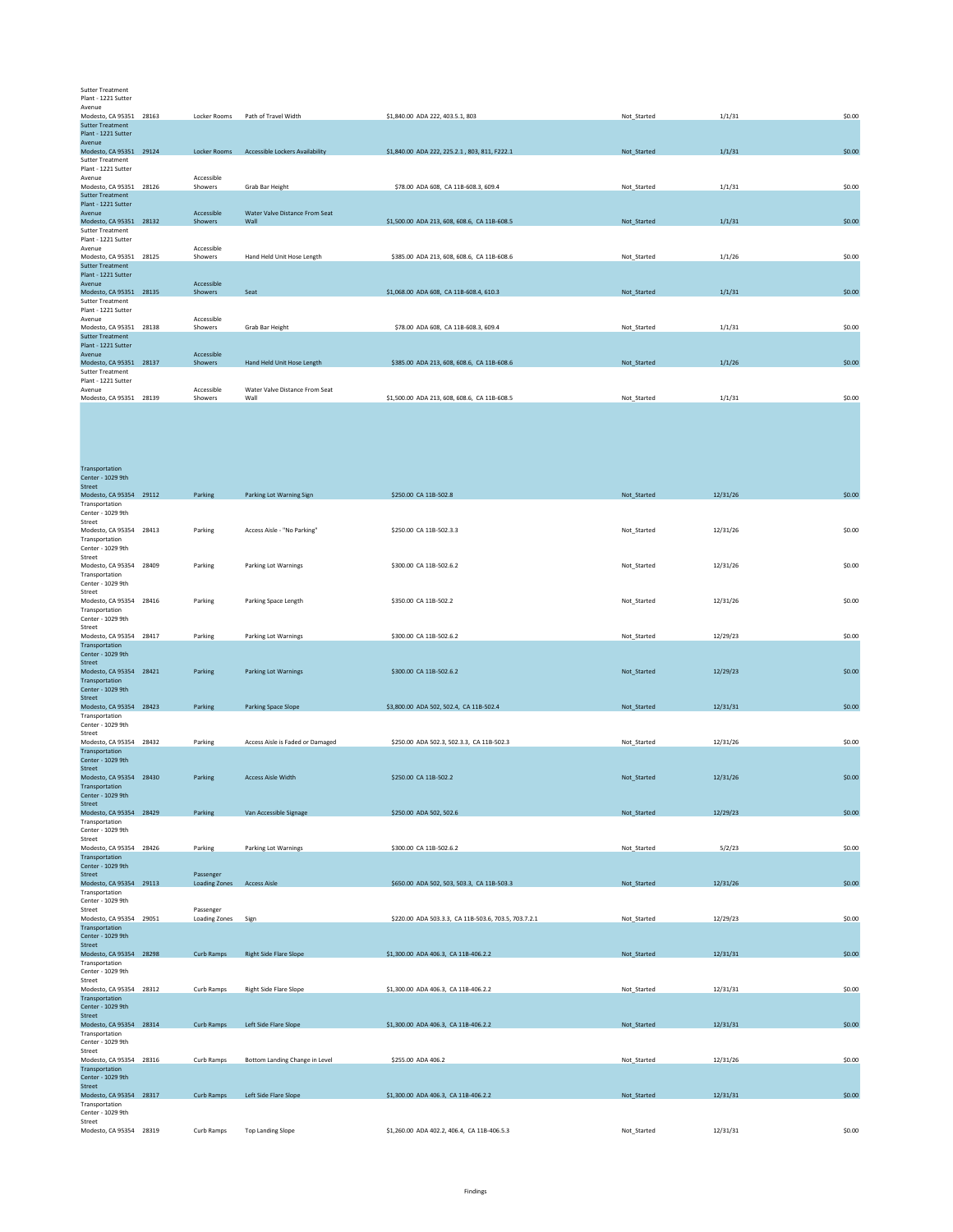| Transportation<br>Center - 1029 9th       |                                |                                              |                                                              |             |          |        |
|-------------------------------------------|--------------------------------|----------------------------------------------|--------------------------------------------------------------|-------------|----------|--------|
| <b>Street</b><br>Modesto, CA 95354 28320  | Curb Ramps                     | <b>Right Side Flare Slope</b>                | \$1,300.00 ADA 406.3, CA 11B-406.2.2                         | Not_Started | 12/31/31 | \$0.00 |
| Transportation                            |                                |                                              |                                                              |             |          |        |
| Center - 1029 9th<br>Street               |                                |                                              |                                                              |             |          |        |
| Modesto, CA 95354 28325<br>Transportation | Curb Ramps                     | Curb Ramp Width                              | \$1,300.00 ADA 405.5, 406, 406.1, CA 11B-406.5.2             | Not Started | 12/31/31 | \$0.00 |
| Center - 1029 9th                         |                                |                                              |                                                              |             |          |        |
| Street<br>Modesto, CA 95354 28327         | Curb Ramps                     | Left Side Flare Slope                        | \$1,300.00 ADA 406.3, CA 11B-406.2.2                         | Not_Started | 12/31/31 | \$0.00 |
| Transportation<br>Center - 1029 9th       |                                |                                              |                                                              |             |          |        |
| Street                                    |                                |                                              |                                                              |             |          |        |
| Modesto, CA 95354 28326<br>Transportation | Curb Ramps                     | Curb Ramp Slope                              | \$1,300.00 ADA 405.2, 406, 406.1, CA 11B-406.2.2             | Not_Started | 12/31/31 | \$0.00 |
| Center - 1029 9th<br>Street               |                                |                                              |                                                              |             |          |        |
| Modesto, CA 95354 28329                   | Curb Ramps                     | <b>Top Landing Slope</b>                     | \$1,260.00 ADA 402.2, 406.4, CA 11B-406.5.3                  | Not_Started | 12/31/31 | \$0.00 |
| Transportation<br>Center - 1029 9th       |                                |                                              |                                                              |             |          |        |
| Street                                    | Curb Ramps                     |                                              | \$248.00 CA 11B-406.5.12, CA MUTCD                           |             | 12/31/26 | \$0.00 |
| Modesto, CA 95354 28334<br>Transportation |                                | <b>Detectable Warnings</b>                   |                                                              | Not_Started |          |        |
| Center - 1029 9th<br>Street               |                                |                                              |                                                              |             |          |        |
| Modesto, CA 95354 28335                   | Curb Ramps                     | <b>Bottom Landing Slope</b>                  | \$240.00 ADA 402, 403.3, 406.1, 406.2, 406.4, CA 11B-406.3.2 | Not_Started | 12/31/26 | \$0.00 |
| Transportation<br>Center - 1029 9th       |                                |                                              |                                                              |             |          |        |
| Street<br>Modesto, CA 95354 28336         | Curb Ramps                     | Grooved Borders                              | \$248.00 CA 11B-406.5.11                                     | Not_Started | 12/31/26 | \$0.00 |
| Transportation                            |                                |                                              |                                                              |             |          |        |
| Center - 1029 9th<br><b>Street</b>        |                                |                                              |                                                              |             |          |        |
| Modesto, CA 95354 28341                   | Curb Ramps                     | Curb Ramp Slope                              | \$1,300.00 ADA 405.2, 406, 406.1, CA 11B-406.2.2             | Not_Started | 12/31/31 | \$0.00 |
| Transportation<br>Center - 1029 9th       |                                |                                              |                                                              |             |          |        |
| Street<br>Modesto, CA 95354 28342         | Curb Ramps                     | Right Side Flare Slope                       | \$1,300,00 ADA 406.3, CA 11B-406.2.2                         | Not_Started | 12/31/31 | \$0.00 |
| Transportation                            |                                |                                              |                                                              |             |          |        |
| Center - 1029 9th<br><b>Street</b>        |                                |                                              |                                                              |             |          |        |
| Modesto, CA 95354 28344<br>Transportation | Curb Ramps                     | <b>Top Landing Slope</b>                     | \$1,260.00 ADA 402.2, 406.4, CA 11B-406.5.3                  | Not_Started | 12/31/31 | \$0.00 |
| Center - 1029 9th                         |                                |                                              |                                                              |             |          |        |
| Street<br>Modesto, CA 95354 28345         | Curb Ramps                     | Curb Ramp Width                              | \$1,300.00 ADA 405.5, 406, 406.1, CA 11B-406.5.2             | Not_Started | 12/31/31 | \$0.00 |
| Transportation                            |                                |                                              |                                                              |             |          |        |
| Center - 1029 9th<br>Street               |                                |                                              |                                                              |             |          |        |
| Modesto, CA 95354 28346<br>Transportation | Curb Ramps                     | Curb Ramp Slope                              | \$1,300.00 ADA 405.2, 406, 406.1, CA 11B-406.2.2             | Not_Started | 12/31/31 | \$0.00 |
| Center - 1029 9th                         |                                |                                              |                                                              |             |          |        |
| Street<br>Modesto, CA 95354 29047         | Curb Ramps                     | <b>Detectable Warnings</b>                   | \$248.00 CA 11B-406.5.12, CA MUTCD                           | Not_Started | 12/31/26 | \$0.00 |
| Transportation                            |                                |                                              |                                                              |             |          |        |
| Center - 1029 9th<br>Street               |                                |                                              |                                                              |             |          |        |
| Modesto, CA 95354 28352<br>Transportation | Curb Ramps                     | <b>Grooved Borders</b>                       | \$248.00 CA 11B-406.5.11                                     | Not_Started | 12/31/26 | \$0.00 |
| Center - 1029 9th                         |                                |                                              |                                                              |             |          |        |
| Street<br>Modesto, CA 95354 28355         | Curb Ramps                     | Left Side Flare Slope                        | \$1,300.00 ADA 406.3, CA 11B-406.2.2                         | Not_Started | 12/31/31 | \$0.00 |
| Transportation<br>Center - 1029 9th       |                                |                                              |                                                              |             |          |        |
| <b>Street</b>                             |                                |                                              |                                                              |             |          |        |
| Modesto, CA 95354 28357<br>Transportation | Curb Ramps                     | <b>Top Landing Slope</b>                     | \$1,260.00 ADA 402.2, 406.4, CA 11B-406.5.3                  | Not Started | 12/31/31 | \$0.00 |
| Center - 1029 9th                         |                                |                                              |                                                              |             |          |        |
| Street<br>Modesto, CA 95354 28369         | Curb Ramps                     | Left Side Flare Slope                        | \$1,300,00 ADA 406.3, CA 11B-406.2.2                         | Not Started | 12/31/31 | \$0.00 |
| Transportation<br>Center - 1029 9th       |                                |                                              |                                                              |             |          |        |
| Street                                    |                                |                                              |                                                              |             |          |        |
| Modesto, CA 95354 28380<br>Transportation | Curb Ramps                     | Left Side Flare Slope                        | \$1,300.00 ADA 406.3, CA 11B-406.2.2                         | Not_Started | 12/31/31 | \$0.00 |
| Center - 1029 9th<br>Street               |                                |                                              |                                                              |             |          |        |
| Modesto, CA 95354 28382                   | Curb Ramps                     | Left Side Flare Slope                        | \$1,300.00 ADA 406.3, CA 11B-406.2.2                         | Not_Started | 12/31/31 | \$0.00 |
| Transportation<br>Center - 1029 9th       |                                |                                              |                                                              |             |          |        |
| Street<br>Modesto, CA 95354 28288         | Path of Travel                 | <b>Crosswalks and Detectable</b><br>Warnings | \$190.00 ADA 705, CA 11B-247.1.2.5, 705.1.2.5                | Not_Started | 12/31/26 | \$0.00 |
| Transportation                            |                                |                                              |                                                              |             |          |        |
| Center - 1029 9th<br>Street               |                                |                                              |                                                              |             |          |        |
| Modesto, CA 95354 28287                   | Path of Travel                 | Change in Level                              | \$150.00 ADA 303, 403.4, CA 11B-303, 403.4                   | Not_Started | 12/31/31 | \$0.00 |
| Transportation<br>Center - 1029 9th       |                                |                                              |                                                              |             |          |        |
| Street<br>Modesto, CA 95354 28286         | Path of Travel                 | <b>Walking Surface Slope</b>                 | \$3,600.00 ADA 402, 403.3, CA 11B-402, 403.3                 | Not Started | 12/31/31 | \$0.00 |
| Transportation                            |                                |                                              |                                                              |             |          |        |
| Center - 1029 9th<br>Street               |                                |                                              |                                                              |             |          |        |
| Modesto, CA 95354 28310<br>Transportation | Path of Travel                 | Change in Level                              | \$450.00 ADA 303, 403.4, CA 11B-303, 403.4                   | Not_Started | 12/31/31 | \$0.00 |
| Center - 1029 9th                         |                                |                                              |                                                              |             |          |        |
| Street<br>Modesto, CA 95354 28322         | Path of Travel Change in Level |                                              | \$150.00 ADA 303, 403.4, CA 11B-303, 403.4                   | Not_Started | 12/31/31 | \$0.00 |
| Transportation                            |                                |                                              |                                                              |             |          |        |
| Center - 1029 9th<br>Street               |                                |                                              |                                                              |             |          |        |
| Modesto, CA 95354 28359<br>Transportation | Path of Travel                 | Change in Level                              | \$450.00 ADA 303, 403.4, CA 11B-303, 403.4                   | Not_Started | 12/31/31 | \$0.00 |
| Center - 1029 9th                         |                                |                                              |                                                              |             |          |        |
| Street<br>Modesto, CA 95354 28358         | Path of Travel                 | <b>Walking Surface Cross Slope</b>           | \$3,600.00 ADA 402, 403.3, CA 11B-403.3                      | Not_Started | 12/31/31 | \$0.00 |
| Transportation                            |                                |                                              |                                                              |             |          |        |
| Center - 1029 9th<br>Street               |                                | Crosswalks and Detectable                    |                                                              |             |          |        |
| Modesto, CA 95354 28377<br>Transportation | Path of Travel                 | Warnings                                     | \$190.00 ADA 705, CA 11B-247.1.2.5, 705.1.2.5                | Not_Started | 12/31/26 | \$0.00 |
| Center - 1029 9th                         |                                |                                              |                                                              |             |          |        |
| Street<br>Modesto, CA 95354 28376         | Path of Travel                 | Sidewalk Width                               | \$3,500.00 ADA 403.5.1, CA 11B-403.5.1                       | Not_Started | 12/31/31 | \$0.00 |
| Transportation<br>Center - 1029 9th       |                                |                                              |                                                              |             |          |        |
| Street                                    |                                |                                              |                                                              |             |          |        |
| Modesto, CA 95354 28384                   | Path of Travel                 | Change in Level                              | \$150.00 ADA 303, 403.4, CA 11B-303, 403.4                   | Not_Started | 12/31/31 | \$0.00 |